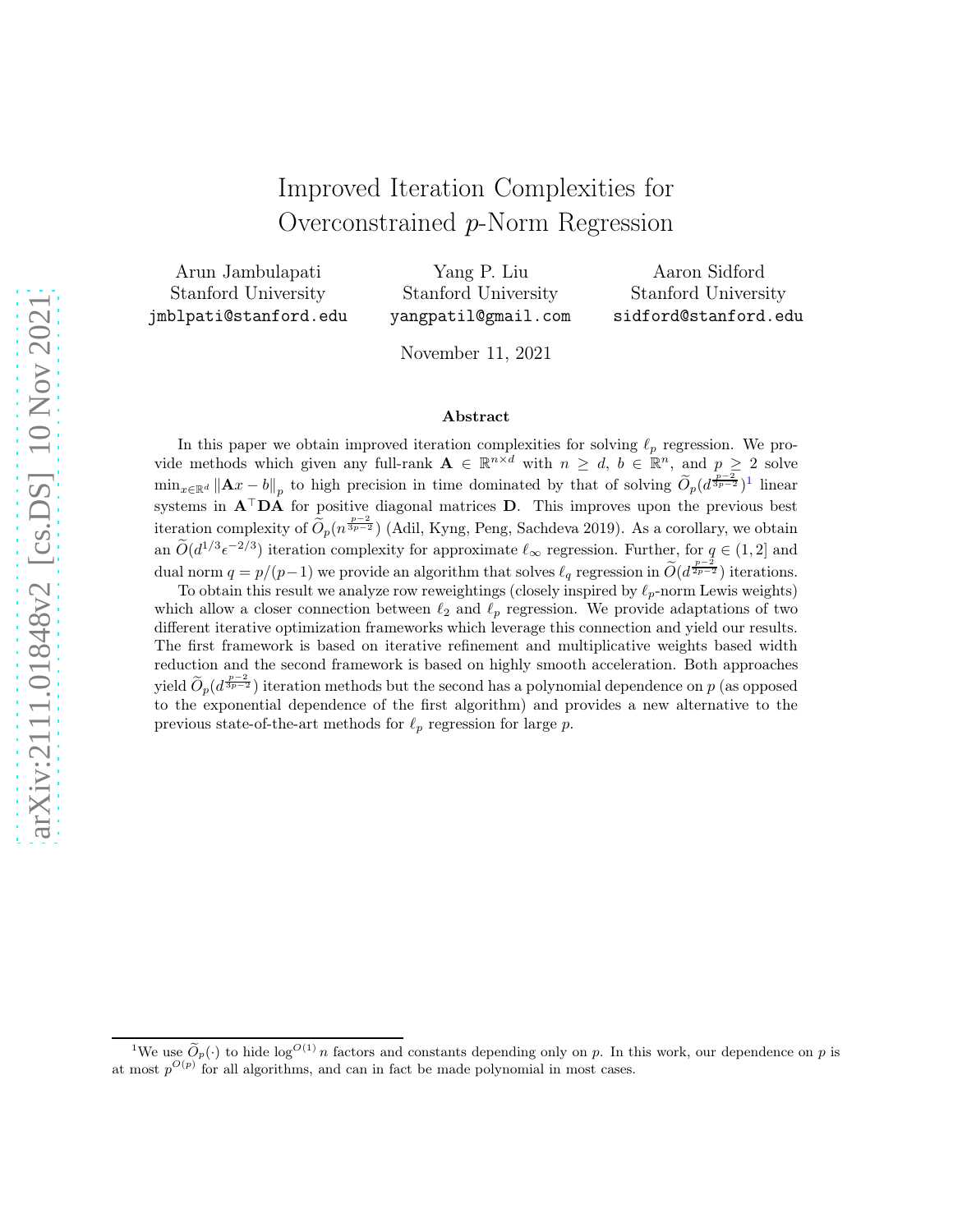## 1 Introduction

In this paper, we consider the problem of solving  $\ell_p$  regression for  $p \in (1,\infty)$  to high precision.

**Definition 1.1** ( $\ell_p$  regression). Given a full-rank matrix<sup>[2](#page-1-0)</sup>  $\mathbf{A} \in \mathbb{R}^{n \times d}$ , a vector  $b \in \mathbb{R}^n$ , and a scalar  $p \geq 1$  we say that an algorithm solves  $\ell_p$  regression to  $\varepsilon$ -accuracy if it outputs  $y \in \mathbb{R}^n$  satisfying

<span id="page-1-1"></span>
$$
\|\mathbf{A}y - b\|_{p} \le (1 + \varepsilon) \min_{x \in \mathbb{R}^d} \|\mathbf{A}x - b\|_{p}.
$$
 (1)

We say that such an algorithm is high precision if the runtime depends polynomially on  $\log(1/\varepsilon)$ .

Beyond possible applications and utility for data analysis (see [\[MM13b,](#page-24-0)[WZ13\]](#page-25-0) and references therein), the problem of  $\ell_p$  regression is a prominent testbed for new techniques in optimization and numerical analysis. Varying  $p$  causes  $(1)$  to smoothly interpolate between least squares regression  $(p = 2)$ , which can be solved with a single linear system solve, and linear programming  $(p \in \{1, \infty\})$ [\[LS15\]](#page-24-1), which is only known to be solvable to high precision with  $\tilde{O}(\sqrt{n})$  linear systems via classical interior point methods (IPMs) [\[Ren88\]](#page-24-2), and more recently  $\tilde{O}(\sqrt{d})$  linear systems [\[LS19\]](#page-24-3).

Interestingly, although [\[BCLL18\]](#page-21-0) showed that IPMs do not directly yield  $o(\sqrt{n})$  iteration complexities for  $\ell_p$  regression, there is a line of work [\[BCLL18,](#page-21-0) [AKPS19,](#page-21-1) [APS19,](#page-21-2) [AS20,](#page-21-3) [ABKS21\]](#page-21-4) which obtained improved iteration complexities via alternative methods; the current state-of-the-art iteration complexity for  $p \geq 2$  is  $\widetilde{O}_p(n^{(p-2)/(3p-2)})$ . These improvements touch on a range of advanced optimization techniques including homotopy methods, iterative refinement, high-order acceleration, and width-reduction. This line of work is closely related to work which solves approximate  $\ell_{\infty}$  regression in  $\tilde{O}(n^{1/3} \varepsilon^{-O(1)})$  iterations [\[CMMP13\]](#page-22-0) where again, improvements and simplifications have been achieved through multiple techniques [\[DLS18,](#page-23-0) [EV19,](#page-23-1) [CJJ](#page-22-1)+20]. Additionally, work on  $\ell_p$  regression for structured graph incidence matrices A [\[KPSW19,](#page-23-2) [ABKS21\]](#page-21-4) has led to improved running times for unit capacity maxflow, bipartite matching, and mincost flows [\[LS20b,](#page-24-4)[KLS20,](#page-23-3)[AMV20\]](#page-21-5).

Given this progress, a natural open problem is to bridge the gap between the known iteration complexities for  $\ell_p$  regression and the  $\tilde{O}(\sqrt{d})$  bound achievable by IPMs for  $\ell_1$  and  $\ell_\infty$  regression [\[LS19\]](#page-24-3) by providing an iteration complexity for  $\ell_p$  regression that depends on d as opposed to n. Additionally, the relationship between various techniques for achieving these iteration complexities, especially acceleration and width-reduction, remains somewhat mysterious (see [\[ABS21\]](#page-21-6) for further discussion on this relationship). Consequently, understanding the complexity of  $\ell_p$  regression is fundamental for advancing and clarifying the power of various optimization techniques.

In this paper we take steps to address these questions and improve the complexity for solving  $\ell_p$  regression. Our main result is a pair of algorithms, based respectively on the iterative refinement framework and width reduction techniques [\[AKPS19\]](#page-21-1), and the Monteiro-Svaiter/highlysmooth acceleration framework  $[BJ<sup>L</sup>+19, CJ<sup>T</sup>+20]$ , each of which, for  $p \ge 2$  solve  $\ell_p$  regression with  $\widetilde{O}_p(d^{(p-2)/(3p-2)})$  linear system solves. This improves an n to a d in the iteration dependencies for the state-of-the-art methods for  $\ell_p$  regression.

The key notion used in our methods are reweightings of **A** closely related to Lewis weights [\[Lew78,](#page-23-4) [CP15\]](#page-22-2), which allow for a closer relationship between the  $\ell_2$  and  $\ell_p$  norms induced by A [\(Lemma 2.6\)](#page-6-0). We directly leverage this connection induced by  $\ell_p$ -norm Lewis weights in the context of the optimization frameworks discussed previously to achieve our result, as opposed to previous

<span id="page-1-0"></span><sup>&</sup>lt;sup>2</sup>We assume throughout that the matrix **A** is full-rank with  $n \geq d$  throughout for simplicity, and our results extend directly to the general case, for example by replacing inverses with pseudoinverses.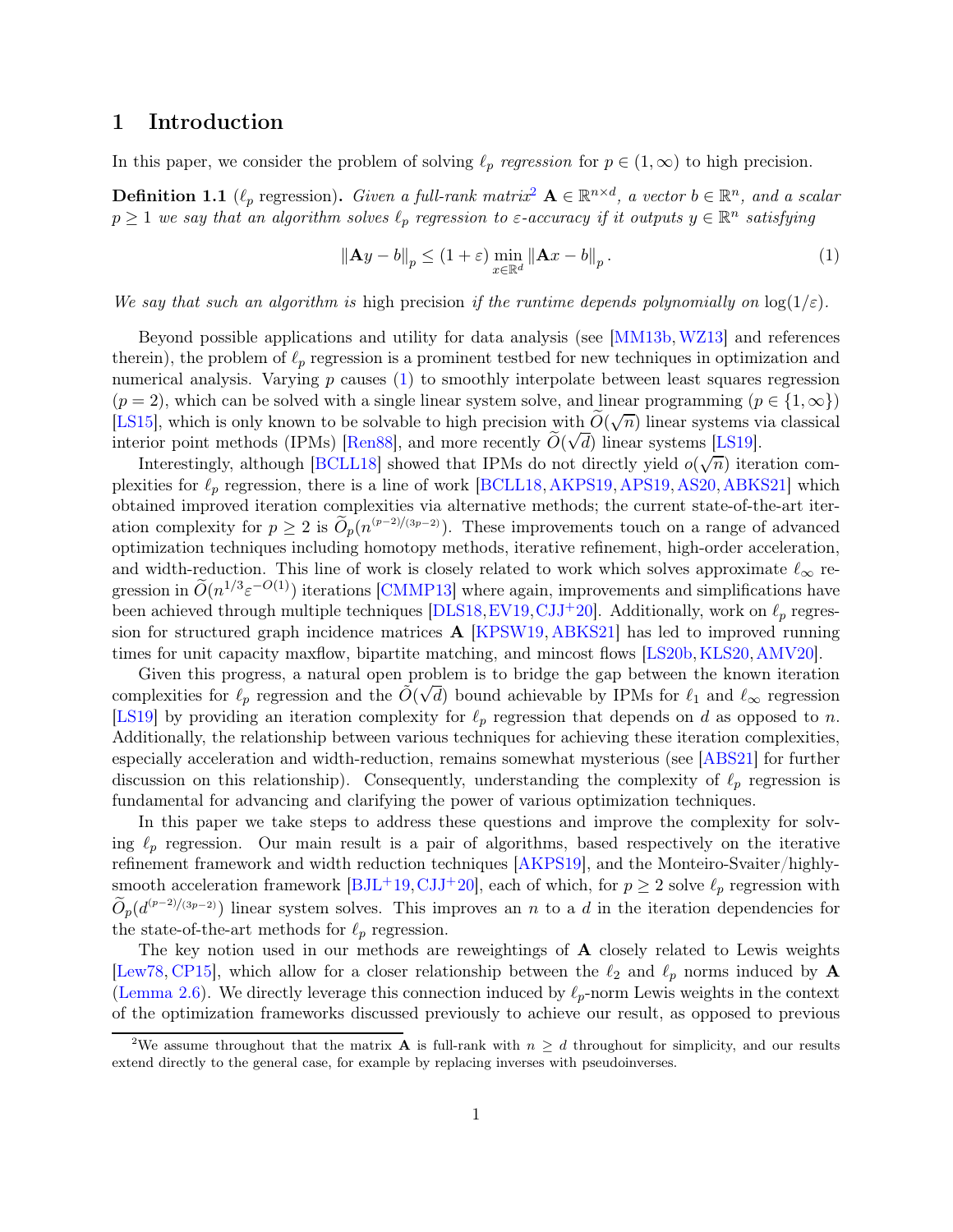works on (approximate)  $\ell_p$  regression that used  $\ell_p$  Lewis weights to construct  $\ell_p$ -norm sparsifiers or subspace embeddings [\[DDH](#page-23-5)+09, [CW13,](#page-23-6) [WZ13,](#page-25-0) [MM13a,](#page-24-5) [CDMI](#page-22-3)+16, [CWW19\]](#page-23-7). As a result, these previous iteration complexities for  $\ell_p$  regression had iteration complexities of the form  $d^{\Omega(p)}$ , while ours is always  $\widetilde{O}(d^{1/3})$ , even for large  $p = \widetilde{O}(1)$ .

#### 1.1 Our Results

Here we state the main results of our paper. As is the case with several results on regression  $[CMMP13, BCLL18, AKPS19, EV19, CJJ<sup>+</sup>20],$  $[CMMP13, BCLL18, AKPS19, EV19, CJJ<sup>+</sup>20],$  $[CMMP13, BCLL18, AKPS19, EV19, CJJ<sup>+</sup>20],$  $[CMMP13, BCLL18, AKPS19, EV19, CJJ<sup>+</sup>20],$  $[CMMP13, BCLL18, AKPS19, EV19, CJJ<sup>+</sup>20],$  $[CMMP13, BCLL18, AKPS19, EV19, CJJ<sup>+</sup>20],$  $[CMMP13, BCLL18, AKPS19, EV19, CJJ<sup>+</sup>20],$  $[CMMP13, BCLL18, AKPS19, EV19, CJJ<sup>+</sup>20],$  $[CMMP13, BCLL18, AKPS19, EV19, CJJ<sup>+</sup>20],$  $[CMMP13, BCLL18, AKPS19, EV19, CJJ<sup>+</sup>20],$  the primary subroutine used by our algorithms is a linear system solver for  $A^{\top}DA$  for positive diagonal matrices D. We focus on bounding the number of iterations or calls to such a linear system solver in our algorithms. Accordingly, let  $\mathcal{T}_A$  denote the time for solving a linear system in  $A^{\top}DA$  for positive diagonal matrices  $D^3$  $D^3$ . We also use "with high probability" (whp.) throughout to mean with probability at least  $1 - n^{-C}$  for any constant C.

In this work, we focus on presenting iteration complexity improvements for  $\ell_p$  regression problems. We choose to focus on iteration complexity improvements in the work as opposed to runtimes for the sake of achieving a cleaner and simpler presentation. We elaborate on this in the final paragraph in previous works [\(Section 1.2\)](#page-3-0).

<span id="page-2-1"></span>**Theorem 1** (High precision  $\ell_p$  regression for  $p \geq 2$ ). There is an algorithm that given any  $A \in \mathbb{R}^{n \times d}$ ,  $b \in \mathbb{R}^n$ ,  $p \ge 2$  whp. returns an  $\varepsilon$ -accuracy solution to  $\ell_p$  regression in time  $\widetilde{O}_p(d^{\frac{p-2}{3p-2}} \cdot \mathcal{T}_A)$ .

Here the  $\widetilde{O}_p(\cdot)$  hides poly(log n, log(1/ $\varepsilon$ )) factors and constants depending on p (at worst exponential). As a corollary we also obtain high precision solvers for the Lagrange dual problem  $\min_{\mathbf{A}^\top x=b} ||x||_q$  for  $q=p/(p-1)$  in  $\widetilde{O}_p(d^{\frac{p-2}{3p-2}}\mathcal{T}_{\mathbf{A}})$  time whp. This improves over the  $\widetilde{O}_p(n^{\frac{p-2}{3p-2}})$ iteration complexity of [\[AKPS19\]](#page-21-1) for any tall matrix A.

<span id="page-2-2"></span>Similar ideas as those used to show [Theorem 1](#page-2-1) can be used to give improved iteration complexities for approximate  $\ell_{\infty}$  regression, which we show in [Appendix C.](#page-28-0)

**Theorem 2** (Approximate  $\ell_{\infty}$  regression). There is an algorithm that given any  $A \in \mathbb{R}^{n \times d}$  and  $b \in \mathbb{R}^n$ , whp. computes an  $\varepsilon$ -accurate solution to  $\ell_{\infty}$  regression in time  $\widetilde{O}(d^{1/3} \varepsilon^{-2/3} \cdot \mathcal{T}_{\mathbf{A}})$ .

This improves over the  $O(n^{1/3} \varepsilon^{-O(1)})$  iteration bounds achieved by [\[CMMP13,](#page-22-0) [EV19,](#page-23-1) [CJJ](#page-22-1)<sup>+</sup>20]. We also obtain improved results for  $\ell_q$  regression for  $q \leq 2$  for sufficiently tall matrices **A**.

<span id="page-2-3"></span>**Theorem 3** (High precision  $\ell_q$  regression for  $q \leq 2$ ). There is an algorithm that given any  $A \in \mathbb{R}^{n \times d}$ ,  $b \in \mathbb{R}^n$ , and  $q \in (1,2]$  whp. returns an  $\varepsilon$ -accurate solution to  $\ell_q$  regression in time  $\widetilde{O}_p(d^{\frac{p-2}{2p-2}} \cdot \mathcal{T}_A)$ for  $p = q/(q - 1)$ .

As a corollary we also get high accuracy solvers for the Lagrange dual problem  $\min_{\mathbf{A}^{\top} x=b} ||x||_p$ for  $p = q/(q-1)$  in  $\widetilde{O}_p(d^{\frac{p-2}{2p-2}})$  time whp. This improves over the  $\widetilde{O}_p(n^{\frac{p-2}{3p-2}})$  iteration complexity of [\[AKPS19\]](#page-21-1) for any sufficiently tall matrix **A** with  $n = \omega(d^{\frac{3p-2}{2p-2}})$ .

<span id="page-2-0"></span><sup>&</sup>lt;sup>3</sup>Throughout we assume that all solves to  $A<sup>T</sup>DA$  are exact. Typically it suffices to set the solver error to be polynomially small in  $n, d$  and the largest entries of the input vectors and matrix  $A$ . This increases the running time of the solver by polylogarithmic factors.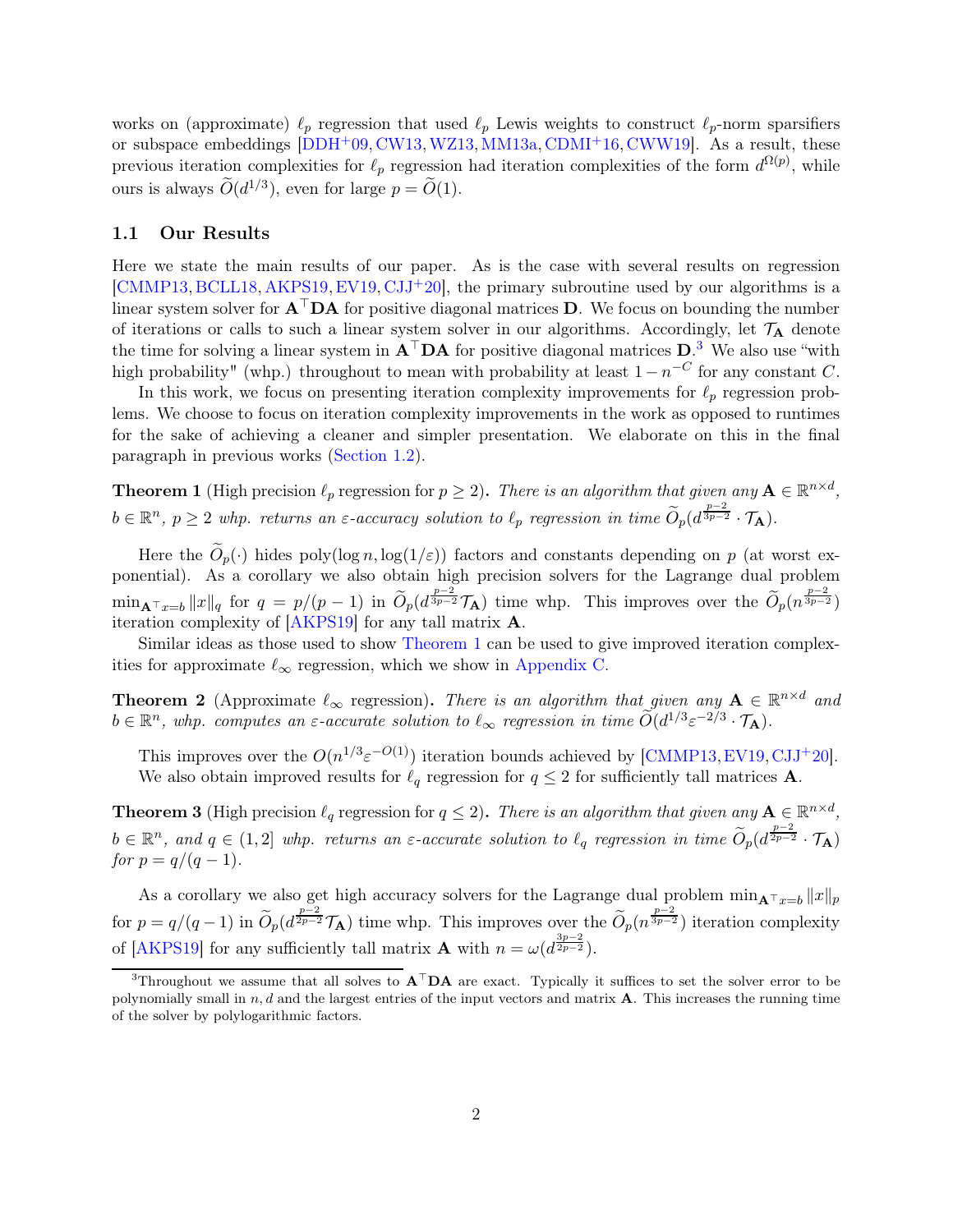#### <span id="page-3-0"></span>1.2 Previous Work

Here we briefly survey related work to the problems we consider and the optimization and numerical methods we build upon.

**Regression:** Beyond the works mentioned earlier, there are several results on  $\ell_1$  or  $\ell_\infty$  regression in both the low precision ( $poly(1/\varepsilon)$  dependence) [\[Cla05,](#page-22-4) [Nes09,](#page-24-6) [YCRM16,](#page-25-1) [DLS18\]](#page-23-0), and high precision regimes corresponding to linear programming  $[MM13b]$ . Additionally the works  $\left[\text{CJJ}^+20,\right]$ [ABS21,](#page-21-6)[CJJS21\]](#page-22-5) study the more general problem of quasi-self-concordant optimization, which captures  $\ell_p$  regression as well as logistic regression [\[LWK08,](#page-24-7) [Bac10\]](#page-21-8). There are several results on  $\ell_p$ regression that are based on sparsification or subspace embeddings using (variants of)  $\ell_p$  Lewis weights  $[DDH<sup>+</sup>09, CW13, WZ13, MM13a, CDMI<sup>+</sup>16, CWW19]$  $[DDH<sup>+</sup>09, CW13, WZ13, MM13a, CDMI<sup>+</sup>16, CWW19]$  $[DDH<sup>+</sup>09, CW13, WZ13, MM13a, CDMI<sup>+</sup>16, CWW19]$  $[DDH<sup>+</sup>09, CW13, WZ13, MM13a, CDMI<sup>+</sup>16, CWW19]$  $[DDH<sup>+</sup>09, CW13, WZ13, MM13a, CDMI<sup>+</sup>16, CWW19]$  $[DDH<sup>+</sup>09, CW13, WZ13, MM13a, CDMI<sup>+</sup>16, CWW19]$  $[DDH<sup>+</sup>09, CW13, WZ13, MM13a, CDMI<sup>+</sup>16, CWW19]$  $[DDH<sup>+</sup>09, CW13, WZ13, MM13a, CDMI<sup>+</sup>16, CWW19]$  $[DDH<sup>+</sup>09, CW13, WZ13, MM13a, CDMI<sup>+</sup>16, CWW19]$  $[DDH<sup>+</sup>09, CW13, WZ13, MM13a, CDMI<sup>+</sup>16, CWW19]$ . While our result also uses a variant of  $\ell_p$  Lewis weights, we do not sparsify. This is key to achieving our iteration complexities because sparsification of an  $\ell_p$  norm objective for  $p \geq 2$  requires at least  $\Omega(d^{p/2})$  rows [\[CP15\]](#page-22-2). This leads to iteration complexities of at least  $(d^{p/2})^{(p-2)/(3p-2)} = d^{(p^2-2p)/(6p-4)}$  and runtimes of  $\widetilde{O}(\text{nnz}(\mathbf{A})+d^{\Omega(p)}),$ as was noted in [\[ABKS21,](#page-21-4) Theorem 2.6]. On the other hand, our iteration complexity is at most  $\tilde{O}(d^{1/3})$ , independent of p. This allows us to achieve a  $\tilde{O}(d^{1/3} \varepsilon^{-2/3})$  iteration complexity for  $\ell_{\infty}$ regression in [Theorem 2,](#page-2-2) while the aforementioned works using sparsification are unable to. Very recently, [\[GPV21\]](#page-23-8) achieved a  $O(n^{\theta})$  runtime for  $\ell_p$  norm regression on sufficiently sparse matrices A for some  $\theta < \omega$  (the matrix multiplication exponent). For p near 2, they improved this to  $\widetilde{O}(\text{nnz}(\mathbf{A})+d^{\theta}).$ 

High-order acceleration: Our Monteiro-Svaiter acceleration algorithm builds upon works pertaining to the acceleration of functions with Lipschitz p-th order derivatives. For  $p = 1$  this corresponds to classic acceleration of smooth functions that attains error  $\tilde{O}(1/k^2)$  over k itera-tions [\[Nes83\]](#page-24-8). A series of works [\[MS13,](#page-24-9) [AH18,](#page-21-9) [ASS19,](#page-21-10) [Nes19,](#page-24-10) [BP19,](#page-22-6) [BJL](#page-21-7)<sup>+</sup>19, [GDG](#page-23-9)<sup>+</sup>19, [CJJ](#page-22-1)<sup>+</sup>20] has shown that the optimal error bound is given by  $O(1/k^{(3p+1)/2})$  over k iterations for functions with Lipschitz p-th order derivatives. Our Monteiro-Svaiter acceleration algorithm for  $\ell_p$  regression directly utilizes a generalized accelerated proximal-point framework from [\[BJL](#page-21-7)+19]. Additionally, [\[Bul18\]](#page-22-7) has given an algorithm that achieves an accelerated convergence rate for the more general problem of minimizing structured convex quartics which captures  $\ell_4$  regression but has an additional third order tensor term. It is interesting to understand whether our methods extend to that setting.

Width reduction: In addition to its applications for regression problems as described, similar width reduction techniques have been applied to give improved runtimes for the maxflow problem in both approximate regimes  $[CKM+11, KMP12]$  $[CKM+11, KMP12]$  and in unit capacity graphs  $[Mad13, Mad16, LS20b,$  $[Mad13, Mad16, LS20b,$ [LS20a,](#page-24-13) [Kat20,](#page-23-11) [CMSV17,](#page-22-9) [AMV20\]](#page-21-5). Additionally, the Iteratively Reweighted Least Squares (IRLS) algorithm of Ene-Vladu [\[EV19\]](#page-23-1) gives an alternate approach based on width reduction for achieving a  $O(n^{1/3} \varepsilon^{-2/3})$  iteration complexities for  $\ell_1$  and  $\ell_\infty$  regression, matching the iteration complexity of  $\left[\text{CJJ}^+20\right]$ . We believe that applying ideas from the analysis of  $\left[\text{EV19}\right]$  can potentially be used to simplify our width reduction algorithm for  $\ell_p$  regression given in [Section 3.](#page-7-0)

Runtime improvements for regression problems. We briefly discuss why we focus on presenting iteration complexity improvements in this work, as opposed to runtimes for  $\ell_p$  regression. In general, obtaining improving runtimes for regression problems beyond improving the iteration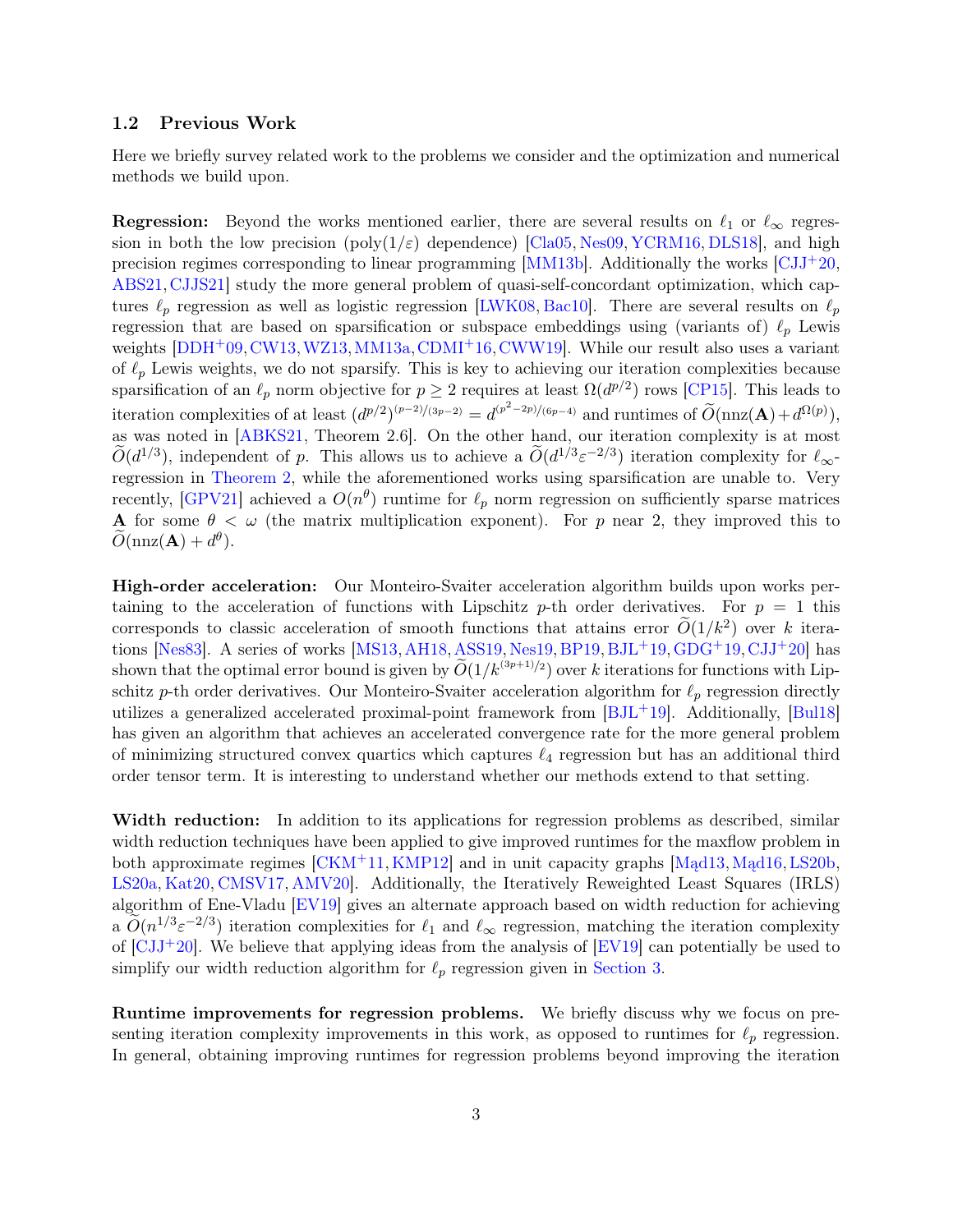complexity has been through inverse maintenance techniques [\[Vai89,](#page-25-2) [Vai90,](#page-25-3) [LS15\]](#page-24-1), and more re-cently heavy hitter and iterate maintenance [\[CLS19,](#page-22-10) [LSZ19,](#page-24-14) [Bra20,](#page-22-11) [BLSS20,](#page-22-12) [BLN](#page-22-13)+20, [BLL](#page-21-11)+21], to speed up the amortized time to solve the linear systems in  $A<sup>T</sup>DA$  and implicitly maintain the iterates. This direction has seen an explosion of work recently, with the state-of-the-art runtimes for solving linear programs (eg. high precision  $\ell_1$  regression) being some combination of the recent works  $\widetilde{O}(n^{\max\{\omega,2+1/18\}})$  [\[JSWZ21\]](#page-23-12),  $\widetilde{O}(nd+d^{2.5})$  [\[BLL](#page-21-11)<sup>+</sup>21], and  $\widetilde{O}(nnz(\mathbf{A})d^{0.5}+d^{2.5})$  [\[LS15\]](#page-24-1). The authors believe that all our improved iteration complexities in [Theorems 1](#page-2-1) to [3](#page-2-3) can be combined with ideas from the aforementioned works to achieve concrete runtime improvements for  $\ell_p$  regression. However, given the rapidly evolving progress in inverse maintenance and relative complexity of the methods, we choose to focus on iteration complexities in this work to give a cleaner and simpler presentation of our ideas.

#### 1.3 Our Approach

Here we focus on presenting our approach for  $p \geq 2$  [\(Theorem 1\)](#page-2-1) and briefly describe our approach for  $q \leq 2$  [\(Theorem 3\)](#page-2-3). Both of our algorithmic frameworks (width reduction and acceleration) are based on leveraging properties of  $\ell_p$  Lewis weights. While  $\ell_p$  Lewis weights have been used in several previous results on  $\ell_p$  regression (as described in [Section 1.2\)](#page-3-0), these works primarily used Lewis weights to construct sparsifiers or subspace embeddings. We take a different perspective, and instead leverage a key fact about approximate  $\ell_p$  Lewis weights that they provide an ellipse which approximates the  $\|\mathbf{A}x\|_p$ . This has appeared in [\[Woj96,](#page-25-4) pg.115] and [\[CWW19,](#page-23-7) Lemma 3.6]. Precisely, if  $w \in \mathbb{R}^n$  are the  $\ell_p$ -Lewis weights for **A** then

<span id="page-4-0"></span>
$$
\|\mathbf{A}x\|_{p} \le \|\mathbf{W}^{\frac{1}{2}-\frac{1}{p}}\mathbf{A}x\|_{2} \le \|w\|_{1}^{\frac{1}{2}-\frac{1}{p}}\|\mathbf{A}x\|_{p} \text{ for all } x \in \mathbb{R}^{n}.
$$
 (2)

The lower bound follows from the definition of  $\ell_p$  Lewis weights, which we give a self-contained proof of in [Lemma 2.6,](#page-6-0) and the upper bound follows from Hölder's inequality. Because  $||w||_1 = d$  for the  $\ell_p$  Lewis weights, the distortion between the lower and upper bounds in [\(2\)](#page-4-0) is  $d^{1/2-1/p}$ , which leads to d-dependent iteration complexities. While it is not known how to exactly compute the  $\ell_p$  Lewis weights for  $p \geq 4$  in  $\tilde{O}(\mathcal{T}_A)$  time we are still able to argue that we can efficiently compute weights w satisfying [\(2\)](#page-4-0) but  $||w||_1 \leq 2d$  [\(Lemma 2.5\)](#page-6-1). This is done by mimicking an argument of [\[CCLY19\]](#page-22-14) for the  $p = \infty$  case which corresponds to computing an approximate John ellipse.

We show that it is possible to leverage our perspective on  $(2)$  within either iterative refinement  $[AKPS19]$  or an acceleration framework (based on the acceleration framework of  $[BJ<sup>L</sup>+19]$ ). While these frameworks are largely compatible with [\(2\)](#page-4-0), there are notable conceptual differences which we now discuss. In the iterative refinement framework, the problem of  $\ell_p$  regression is reduced to approximately minimize problems that are a combination of a linear term,  $\ell_p$  norm term, and  $\ell_2$ regularization term [\(Problem 3.1\)](#page-7-1). As in [\[AKPS19\]](#page-21-1), we use a width-reduced multiplicative weights update (MWU) to reduce the iteration complexity. The main difference is that we show an energy boosting lemma in the width-reduced MWU [\(Lemma 3.6\)](#page-10-0) that allows for resistances to more than double (while still providing significant increase to the energy potential) by leveraging stability from [\(2\)](#page-4-0), while in standard energy boosting the energy does not increase significantly beyond resistances increasing by a constant factor. While the proof follows gracefully from low-rank update formulas, we believe that this is an interesting conceptual point. Our second acceleration-based algorithm repeatedly solves proximal subproblems of the form  $\min_x ||A x - b||_p^p + O(p)^p ||x - y||_{A^{\top} \mathbf{W}^{1-2/p} A}^p$ : we show that such regularized problems may be solved efficiently by using stability given by  $(2)$ .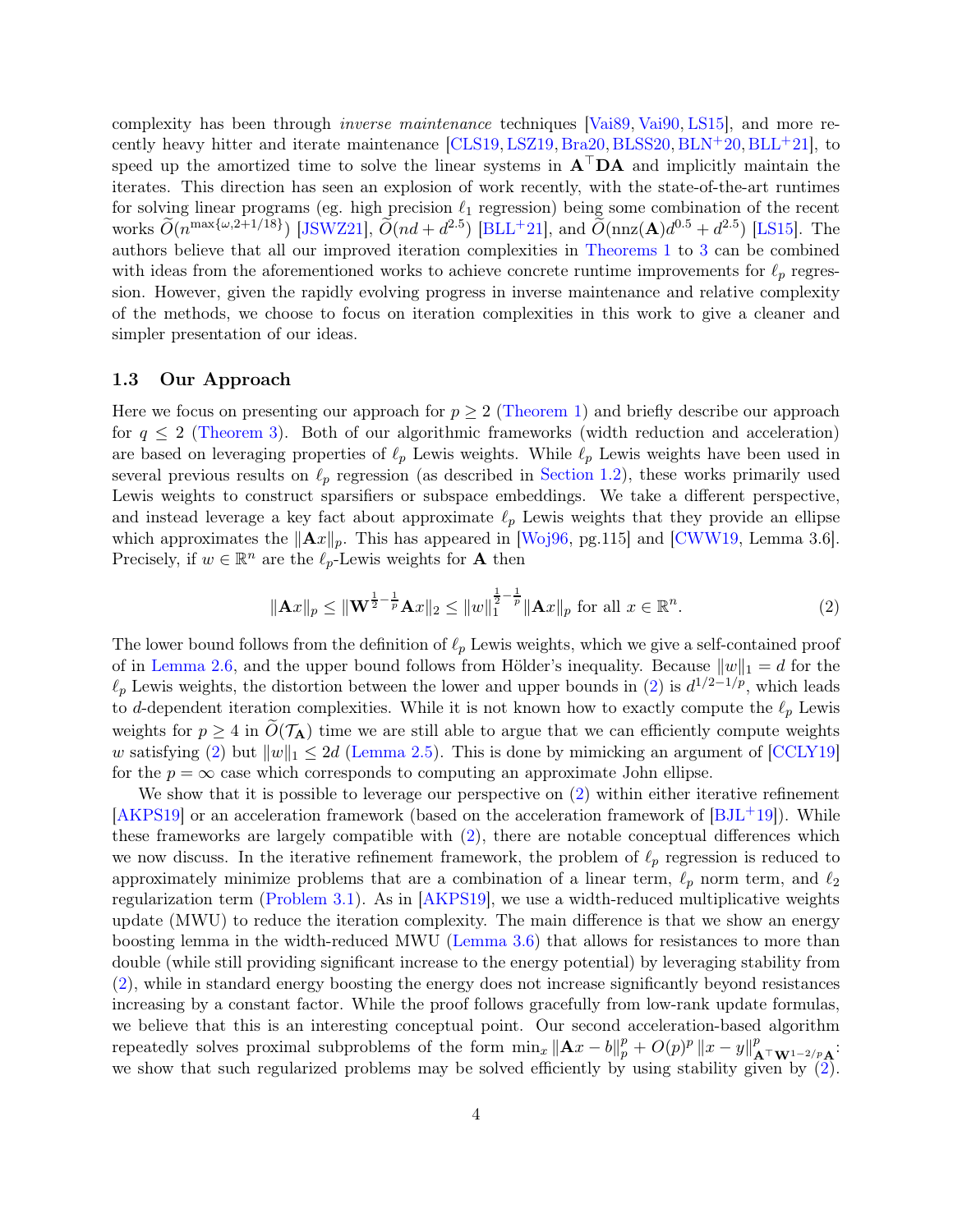Interestingly, a more naïve application of acceleration of ball-constrained Newton methods [\[CJJ](#page-22-1)+20] leads to an iteration complexity of  $\tilde{O}_p(d^{1/3})$ . However, our acceleration method achieves an iteration complexity of  $\widetilde{O}_p(d^{(p-2)/(3p-2)})$  and provides an acceleration-based alternative matching the iteration complexities achieved by width-reduction for intermediate values of  $p \in [2,\infty)$ .

For the case  $q \leq 2$  instead of solving  $\min_{x \in \mathbb{R}^d} ||Ax - b||_q$  we solve the dual problem

$$
\min_{\mathbf{A}^\top x = 0, b^\top x = -1} ||x||_p
$$

where  $p = q/(q-1)$  is the dual norm. In this setting we also wish to use  $\ell_q$  Lewis weights. However the presence of the  $\ell_2$  regularizer induced from iterative refinement or the acceleration framework forces us to use a more complex regularized Lewis weight, defined in [Definition 5.2](#page-18-0) (such a concept was also used in  $|BLL+21,$  Definition 4.4... Unfortunately it seems that this type of regularized Lewis weight is not immediately compatible with the width reduction or acceleration type speedups, and we only achieve a  $\widetilde{O}_p(d^{(p-2)/(2p-2)})$  iteration complexity as a result. Consequently, we believe that achieving a matching  $\widetilde{O}_p(d^{(p-2)/(3p-2)})$  complexity for the case  $q \leq 2$  is an important open problem.

#### 1.4 Paper Organization

The remainder of the paper is structured as follows. In [Section 2](#page-5-0) we give preliminaries for our algorithms, e.g. leverage scores, Lewis weights, and iterative refinement. In [Section 3](#page-7-0) we provide an iterative refinement and width reduction framework for showing [Theorem 1.](#page-2-1) In [Section 4](#page-12-0) we give an alternate approach for the previous result based on the high-order acceleration framework of  $[BJ<sup>L</sup>+19]$ . In [Section 5](#page-17-0) we show [Theorem 3](#page-2-3) which achieves d-dependent (as opposed to n-dependent) iteration complexities for  $\ell_q$  regression for  $q \leq 2$ . Finally we show several facts about the computation of (approximate) Lewis weights and iterative refinement in [Appendices A](#page-25-5) and [B](#page-28-1) and our result on approximate  $\ell_{\infty}$  regression [\(Theorem 2\)](#page-2-2) in [Appendix C.](#page-28-0)

## <span id="page-5-0"></span>2 Preliminaries

#### 2.1 General Notation

We use lowercase for vectors, and capital boldface for matrices. We let  $\vec{0}$ ,  $\vec{1}$  denote the all 0, 1 vectors respectively. Additionally, for a vector the matrix with corresponding capital letter is the diagonal matrix. Throughout we let w denote a weight vector, r denote a positive vector, and  $\mathbf{W} = \text{diag}(w)$ and  $\mathbf{R} = \text{diag}(r)$ . We say that a matrix  $\mathbf{B} \in \mathbb{R}^{n \times n}$  is positive semidefinite (PSD) if  $x^{\top} \mathbf{B} x \ge 0$  for all  $x \in \mathbb{R}^n$ . We say that matrices  $\mathbf{A} \preceq \mathbf{B}$  if  $\mathbf{B} - \mathbf{A}$  is PSD. For PSD matrices  $\mathbf{A}, \mathbf{B}$  we say that  $\mathbf{A} \approx_{\alpha} \mathbf{B}$  for  $\alpha \geq 1$  if  $\alpha^{-1} \mathbf{B} \preceq \mathbf{A} \preceq \alpha \mathbf{B}$ . For a PSD matrix **B** we define the seminorm induced by **B** as  $||x||_B := \sqrt{x^{\top}Bx}$ .

#### 2.2 Lewis Weights

We start by defining the leverage scores and  $\ell_p$  Lewis weights of a matrix **A**. These are measures of importance of rows of a matrix A.

**Definition 2.1** (Leverage scores). For a matrix  $A \in \mathbb{R}^{n \times d}$  whose *i*-th row is the vector  $a_i$ , the leverage scores are given by  $\sigma(\mathbf{A})_i := a_i^{\top} (\mathbf{A}^{\top} \mathbf{A})^{-1} a_i$  for  $i \in [n]$ .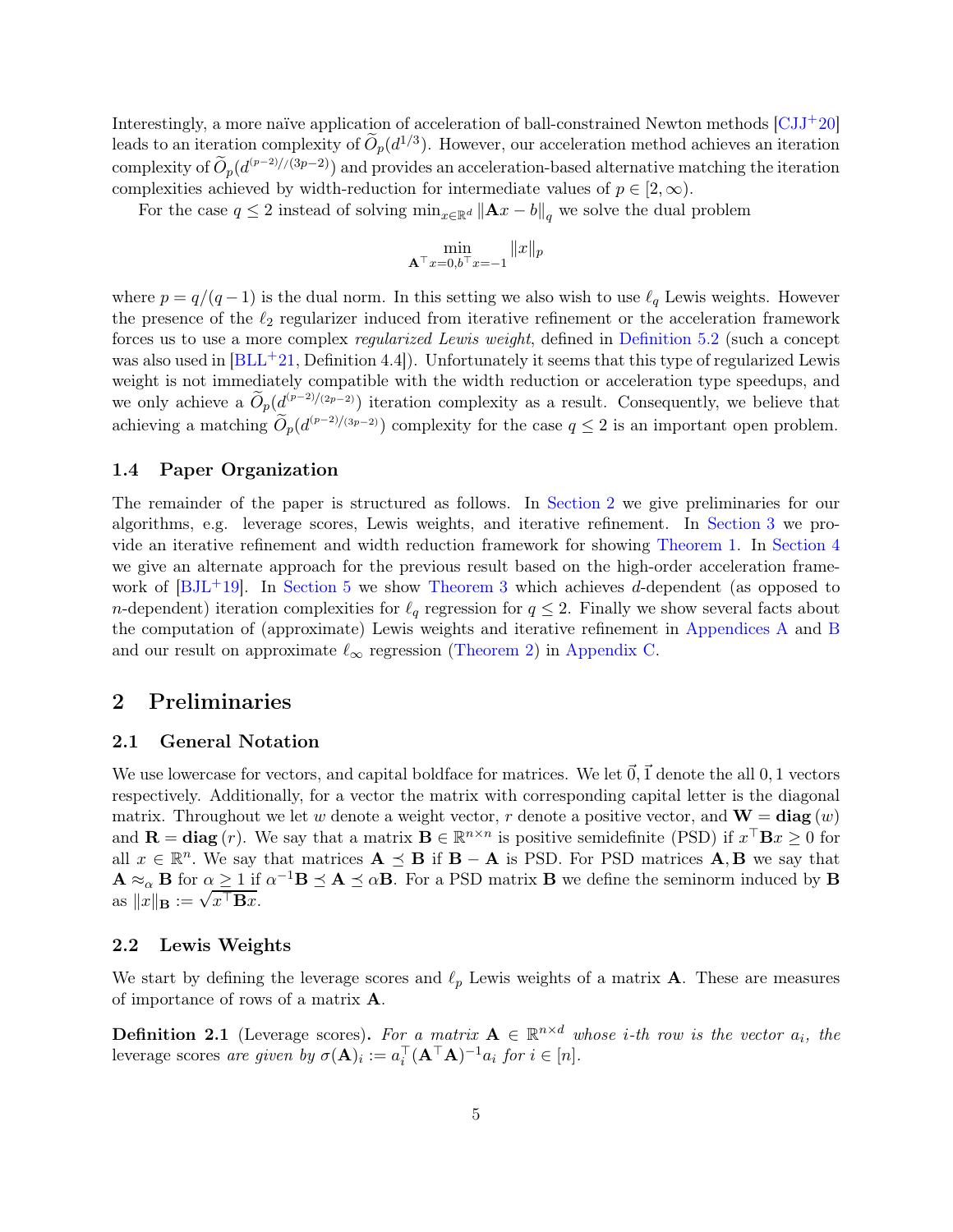It is known that  $\sum_{i\in[n]}\sigma(\mathbf{A})_i = \text{rank}(\mathbf{A})$ . Further, the leverage score of the *i*-th row of a matrix **A** is given by the maximum of  $|(\mathbf{A}x)_i|$  over all vectors  $x \in \mathbb{R}^d$  satisfying  $||\mathbf{A}x||_2 \leq 1$ . This provides a concrete way that the leverage scores are  $\ell_2$  importance measures of rows.

<span id="page-6-3"></span>**Fact 2.2** (Leverage scores as  $\ell_2$  importance). For a matrix  $\mathbf{A} \in \mathbb{R}^{n \times d}$  the leverage score of row  $i \in [n]$  is given by

$$
\sigma(\mathbf{A})_i = \max_{x \in \mathbb{R}^d: \mathbf{A}x \neq 0} \frac{(\mathbf{A}x)_i^2}{\|\mathbf{A}x\|_2^2}.
$$

<span id="page-6-4"></span>Lewis weights are a generalization of leverage scores to  $\ell_p$  norms for  $p \neq 2$ .

**Definition 2.3** ( $\ell_p$  Lewis weights). For a matrix  $\mathbf{A} \in \mathbb{R}^{n \times d}$ , the  $\ell_p$  Lewis weights are given by the unique vector  $w \in \mathbb{R}_{\geq 0}^n$  satisfying  $w_i = \sigma(\mathbf{W}^{1/2-1/p}\mathbf{A})_i$  for all  $i \in [n]$ .

[\[CP15\]](#page-22-2) proves the existence and uniqueness of  $\ell_p$  Lewis weights for all  $p \in (0,\infty)$ . Additionally, they provide an efficient contractive procedure for approximately computing the  $\ell_p$  Lewis weight for  $p < 4$ . For our applications for  $p < 2$ , we use a regularized version of these weights, and defer the full statement of the approximation result needed until [Lemma 5.3](#page-19-0) in [Section 5.](#page-17-0) For our applications for  $p \geq 4$  we show that it is possible to compute weights satisfying the weaker guarantee [\(2\)](#page-4-0).

<span id="page-6-2"></span>**Definition 2.4** ( $\ell_p$  Lewis weight overestimates). For a matrix  $\mathbf{A} \in \mathbb{R}^{n \times d}$  we say that  $w \in \mathbb{R}^n_{\geq 0}$  are  $\ell_p$  Lewis weight overestimates if  $d \leq ||w||_1 \leq 2d$  and  $w_i \geq \sigma(\mathbf{W}^{1/2-1/p}\mathbf{A})_i$  for all  $i \in [n]$ .

The factor of 2 is somewhat arbitrary – any constant factor suffices for our algorithms. In [Appendix A.1](#page-25-6) prove the following lemma showing that Lewis weight overestimates can be computed with a few linear system solves. Our approach is an extension of that in  $|CCLY19|$  which provided a procedure for approximately computing the John ellipse, i.e. the  $p = \infty$  case.

<span id="page-6-1"></span>**Lemma 2.5** (Computing  $\ell_p$  Lewis weight overestimates). Given any  $A \in \mathbb{R}^{n \times d}$  and  $p \geq 2$ , APPROXLARGEWEIGHTS( $\mathbf{A}, p$ ) [\(Algorithm 3\)](#page-25-7) in  $\widetilde{O}(\mathcal{T}_\mathbf{A})$  time computes  $\ell_p$  Lewis weight overestimates [\(Definition 2.4\)](#page-6-2) whp.

<span id="page-6-0"></span>We can show [\(2\)](#page-4-0) holds for any  $\ell_p$  Lewis weight overestimates.

**Lemma 2.6.** For a matrix  $A \in \mathbb{R}^{n \times d}$  and  $\ell_p$  Lewis weight overestimates  $w \in \mathbb{R}^n_{>0}$  [\(Definition 2.4\)](#page-6-2) we have that  $\|\mathbf{A}x\|_p \leq \|\mathbf{W}^{\frac{1}{2}-\frac{1}{p}}\mathbf{A}x\|_2$  for all  $x \in \mathbb{R}^n$ .

Proof. By [Fact 2.2](#page-6-3) we know that

$$
|(\mathbf{A}x)_i| = w_i^{-\frac{1}{2} + \frac{1}{p}} |(\mathbf{W}^{\frac{1}{2} - \frac{1}{p}} \mathbf{A}x)_i| \leq w_i^{-\frac{1}{2} + \frac{1}{p}} \sigma(\mathbf{W}^{\frac{1}{2} - \frac{1}{p}} \mathbf{A})_i^{1/2} \|\mathbf{W}^{\frac{1}{2} - \frac{1}{p}} \mathbf{A}x\|_2 \leq w_i^{1/p} \|\mathbf{W}^{\frac{1}{2} - \frac{1}{p}} \mathbf{A}x\|_2.
$$

Hence, we see that

$$
\|\mathbf{A}x\|_p^p = \sum_{i\in[n]} |(\mathbf{A}x)_i|^p \le \sum_{i\in[n]} w_i^{\frac{p-2}{p}} \|\mathbf{W}^{\frac{1}{2}-\frac{1}{p}} \mathbf{A}x\|_2^{p-2} (\mathbf{A}x)_i^2 = \|\mathbf{W}^{\frac{1}{2}-\frac{1}{p}} \mathbf{A}x\|_2^p.
$$

Taking the p-th root of both sides gives us the result.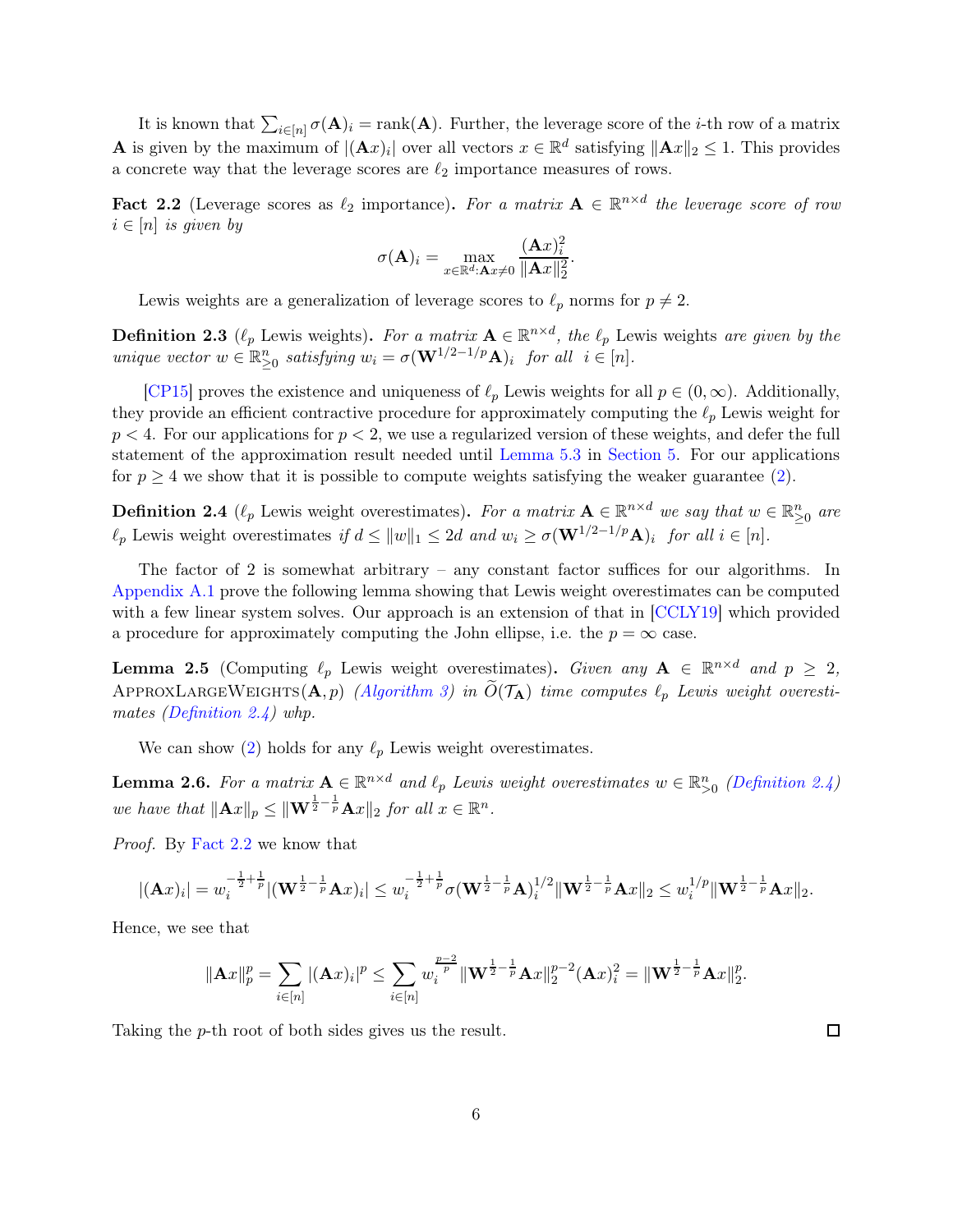#### 2.3 Iterative refinement

At a high level, the iterative refinement framework for  $\ell_p$  norms introduced by [\[AKPS19\]](#page-21-1) shows that the Bregman divergence of the  $\ell_p$  norm, i.e. the function  $f(x) = |x|^p$ , can be efficiently approximated by an  $\ell_2$  and  $\ell_p$  component. Using this, we can reduce solving high accuracy  $\ell_p$ -norm problems to solving approximate  $\ell_2-\ell_p$  norm problems.

<span id="page-7-2"></span>**Lemma 2.7** ([\[APS19,](#page-21-2) Lemma B.1]). For  $x, \Delta \in \mathbb{R}^n$  and  $p \ge 2$ , we have for  $g, r \in \mathbb{R}^n$  defined by  $g_i = p|x_i|^{p-2}x_i$  and  $r_i = |x_i|^{p-2}$  for  $i \in [n]$  that

$$
\frac{p}{8} \sum_{i \in [n]} r_i \Delta_i^2 + 2^{-p-1} \|\Delta\|_p^p \le \|x + \Delta\|_p^p - \|x\|_p^p - g^\top \Delta \le 2p^2 \sum_{i \in [n]} r_i \Delta_i^2 + p^p \|\Delta\|_p^p. \tag{3}
$$

<span id="page-7-5"></span>There are several more restrictive variations of [Lemma 2.7](#page-7-2) for positive scalars that we use (shown in [Appendix B\)](#page-28-1).

**Lemma 2.8.** For all  $a, b \ge 0$  and  $k \ge 2$  we have that  $(a+b)^k - a^k \le 3ka^{k-1}b + 3k^kb^k$ .

<span id="page-7-6"></span>The second corollary is useful in slightly different regimes of the exponent  $k$ .

**Lemma 2.9.** For all  $a, b \ge 0$  and  $k \ge 1$  we have that  $(a+b)^k - a^k \le 4^k(a^{k-1}b + b^k)$ .

Searching over the value of  $g^{\top} \Delta$  reduces solving  $\ell_p$  regression to high accuracy to approximately solving constrained  $\ell_2-\ell_p$  problems. We call a procedure for approximately solving constrained  $\ell_2-\ell_p$ problems a  $\gamma$ -solver and provide this reduction, [\[APS19,](#page-21-2) Theorem 3.1] below.

<span id="page-7-3"></span>**Definition 2.10** ( $\gamma$ -solver). We call an algorithm a  $\gamma$ -solver if given  $\nu \geq 0$ ,  $g \in \mathbb{R}^n$ , and a positive diagonal matrix  $\mathbf{R} \in \mathbb{R}^{n \times n}$ , it is the case that for

$$
\mathsf{OPT} = \min_{\mathbf{C}\Delta = 0, g^\top \Delta = -\nu} \Delta^\top \mathbf{A}^\top \mathbf{R} \mathbf{A} \Delta + ||\mathbf{A}\Delta||_p^p,
$$

the algorithm returns a  $\widehat{\Delta}$  satisfying  $\mathbf{C}\widehat{\Delta} = 0$ ,  $g^{\top}\widehat{\Delta} = -\nu$ , and

$$
\widehat{\Delta}^\top \mathbf{A}^\top \mathbf{R} \mathbf{A} \widehat{\Delta} \le \gamma \mathsf{OPT} \quad and \quad \|\mathbf{A}\widehat{\Delta}\|_p^p \le \gamma^{p-1} \mathsf{OPT}.
$$

<span id="page-7-4"></span>**Lemma 2.11** ([\[APS19,](#page-21-2) Theorem 3.1]). Given  $\mathbf{U} \in \mathbb{R}^{n_1 \times d}$ ,  $\mathbf{A} \in \mathbb{R}^{n_2 \times d}$  and  $b, v$  and  $p \ge 2$ , we can compute an  $x \in \mathbb{R}^d$  satisfying  $\mathbf{U}x = v$  and

$$
\|\mathbf{A}x - b\|_p \le (1 + \varepsilon) \min_{\mathbf{U}x = v} \|\mathbf{A}x - b\|_p
$$

in  $O(p^{3.5}\gamma \log(m/\varepsilon))$  calls to a  $\gamma$ -solver [\(Definition 2.10\)](#page-7-3).

## <span id="page-7-0"></span>3 Energy Boosting Algorithm for Large p

<span id="page-7-1"></span>The goal of this section is to give an algorithm to show [Theorem 1.](#page-2-1) By [Lemma 2.11](#page-7-4) and scaling we may assume that  $\nu = 1$  and OPT = 1 [\[AKPS19,](#page-21-1) Lemma 5.4] throughout, and we use the following setup throughout the section.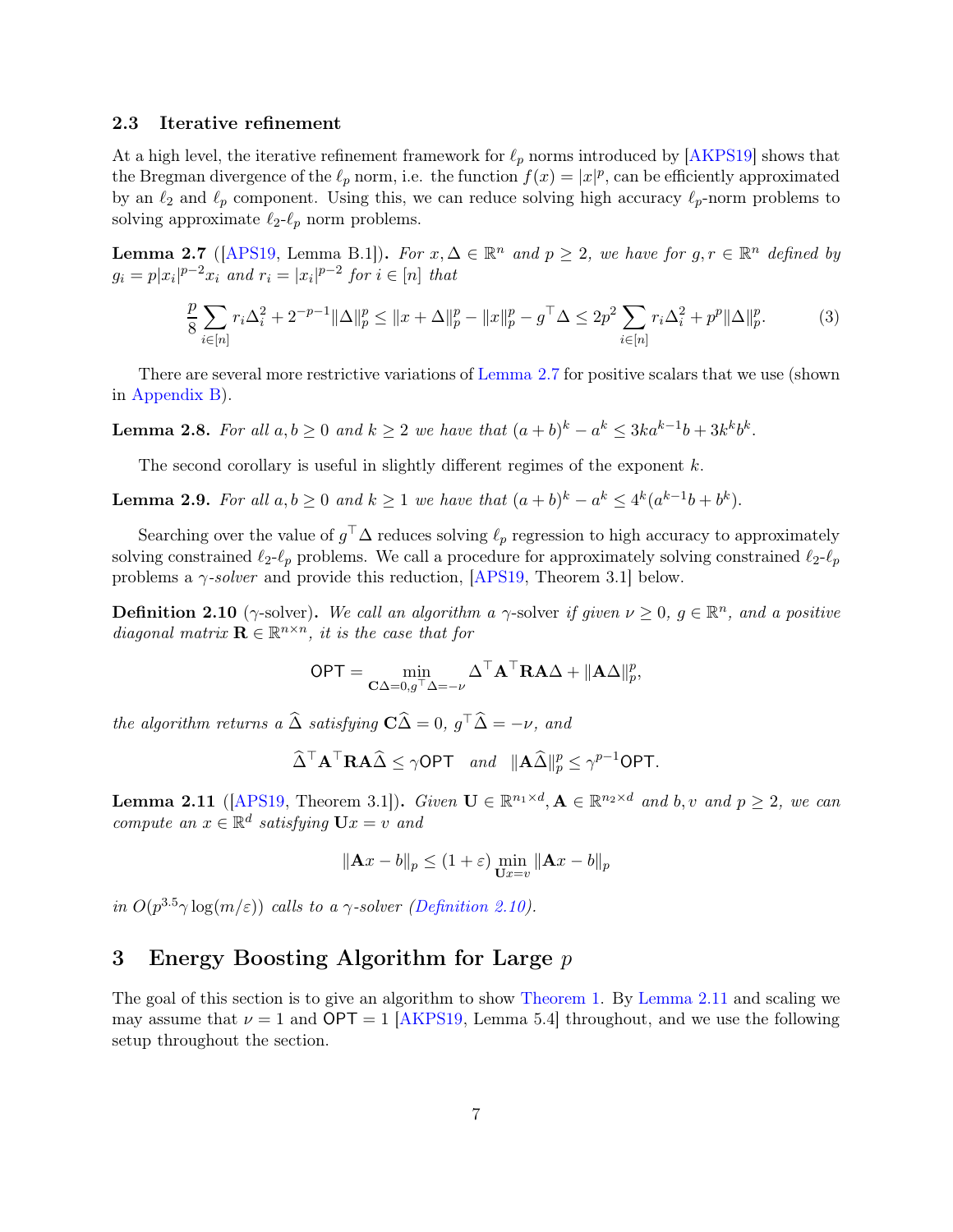**Problem 3.1** (Scaled residual). In the scaled residual problem we are given  $A \in \mathbb{R}^{n \times d}$ ,  $g \in \mathbb{R}^d$ , and diagonal  $\mathbf{R} \in \mathbb{R}_{\geq 0}^{n \times n}$  such that there exists  $x_{\star} \in \mathbb{R}^{d}$  satisfying  $g^{\top} x_{\star} = -1$  with  $x_{\star}^{\top} \mathbf{A}^{\top} \mathbf{R} \mathbf{A} x_{\star} \leq 1$  and  $||\mathbf{A}x_{\star}||_p \leq 1$ . We call y an  $\alpha$ -approximate solution to the problem if  $g^{\top}y = -1$ ,  $y^{\top}\mathbf{A}^{\top}\mathbf{R}\mathbf{A}x_{\star} \leq \alpha$ and  $\|\mathbf{A}y\|_p \leq \alpha$ .

<span id="page-8-0"></span>In the notation of [Problem 3.1,](#page-7-1) proving the following lemma suffices to show [Theorem 1.](#page-2-1)

**Lemma 3.2.** Given an instance of [Problem 3.1,](#page-7-1) Algorithm ORACLE( $\mathbf{A}, g, \mathbf{R}, p$ ) returns an  $O(p)^p$ approximate y in  $O(p)^p d^{\frac{p-2}{3p-2}} \cdot \mathcal{T}_A$  time whp.

*Proof of [Theorem 1.](#page-2-1)* [Lemma 3.2](#page-8-0) satisfies the conditions of [Lemma 2.11](#page-7-4) for  $\gamma = O(p)^p$ . Each call to [Lemma 3.2](#page-8-0) requires  $O(p)^p d^{\frac{p-2}{3p-2}}$  calls to a solver to  $A^{\top}DA$  so the total number of iterations is

$$
\gamma \cdot p^{3.5} \cdot O(p)^p d^{\frac{p-2}{3p-2}} \log(m/\varepsilon) = O(p)^p d^{\frac{p-2}{3p-2}} \log(m/\varepsilon).
$$

To show [Lemma 3.2](#page-8-0) we use the following [Algorithm 1.](#page-8-1) It follows the multiplicative weights

 $\Box$ 

<span id="page-8-8"></span><span id="page-8-7"></span><span id="page-8-5"></span><span id="page-8-4"></span>

| <b>Algorithm 1:</b> ORACLE( $\mathbf{A}, g, \mathbf{R}, p$ ). Given $\mathbf{A}, \mathbf{R}, g$ satisfying Problem 3.1, returns a $y \in \mathbb{R}^d$                                                                                                                                  |                                                                                    |  |  |  |  |
|-----------------------------------------------------------------------------------------------------------------------------------------------------------------------------------------------------------------------------------------------------------------------------------------|------------------------------------------------------------------------------------|--|--|--|--|
| with $g^{\top}y = -1$ , $y^{\top}A^{\top}RAy \le O_p(1)$ , and $  Ay  _p = O_p(1)$ in $O_p(d^{\frac{p-2}{3p-2}})$ iterations.                                                                                                                                                           |                                                                                    |  |  |  |  |
| $1 \, w \leftarrow$ APPROXLEWIS(A, p). $\triangleright$ Compute $\ell_p$ Lewis weight overesimates of A via Lemma 2.5                                                                                                                                                                   |                                                                                    |  |  |  |  |
| 2 $y \leftarrow 0$ and $s \leftarrow w^{1/p}$ .                                                                                                                                                                                                                                         | $\triangleright$ Iterates                                                          |  |  |  |  |
| $\textbf{3}\ \ \kappa \leftarrow \kappa_{p}d^{1/p},\ \alpha \leftarrow \alpha_{p}d^{-\frac{p^{2}-5p+2}{p(3p-2)}},\ \tau \leftarrow \tau_{n}d^{\frac{(p-2)(p-1)}{3p-2}}.$                                                                                                                | $\triangleright$ Constants $\kappa_p, \tau_p$ large, $\alpha_p$ small <sup>4</sup> |  |  |  |  |
| 4 for $t = 0, 1, , T \stackrel{\text{def}}{=}  \alpha^{-1}d^{1/p} $ do                                                                                                                                                                                                                  |                                                                                    |  |  |  |  |
| 5 $z \leftarrow \arg \min_{g^{\top} x = -1} x^{\top} \mathbf{A}^{\top} \left( d^{1 - \frac{2}{p}} \mathbf{R} + \mathbf{S}^{p-2} \right) \mathbf{A} x.$                                                                                                                                  | $\triangleright$ S = diag(s)                                                       |  |  |  |  |
| while $\ \mathbf{A}z\ _p^p \geq \tau$ do<br>$6-1$                                                                                                                                                                                                                                       |                                                                                    |  |  |  |  |
|                                                                                                                                                                                                                                                                                         | $\triangleright$ Boosting step.                                                    |  |  |  |  |
| 7<br>$\begin{array}{c c} 7 & S \leftarrow \{i \in [n] : s_i \leq 2^{-\frac{p}{p-2}} \kappa  (\mathbf{A}z)_i  \} . \\ & & s_i \leftarrow \left( s_i^{p-2} + \frac{\tau^{2/p}  (\mathbf{A}z)_i ^{p-2}}{4 \ \mathbf{A}z\ _p^p} \right)^{\frac{1}{p-2}} \text{ for } i \in S . \end{array}$ |                                                                                    |  |  |  |  |
| $\mathbf{9} \quad \boxed{\quad z \leftarrow \argmin_{g^{\top} x = -1} x^{\top} \mathbf{A}^{\top} \left( d^{1 - \frac{2}{p}} \mathbf{R} + \mathbf{S}^{p - 2} \right) \mathbf{A} x.}$                                                                                                     |                                                                                    |  |  |  |  |
| $  y \leftarrow y + \alpha z \text{ and } s \leftarrow s + \alpha  \mathbf{A}z .$<br>10 <sup>10</sup>                                                                                                                                                                                   | $\triangleright$ Progress step.                                                    |  |  |  |  |
| 11 return $(\alpha T)^{-1}y$ .                                                                                                                                                                                                                                                          |                                                                                    |  |  |  |  |

<span id="page-8-6"></span><span id="page-8-3"></span><span id="page-8-2"></span><span id="page-8-1"></span>and width reduction approach of  $[CKM+11, AKPS19]$  $[CKM+11, AKPS19]$ . The algorithm solves  $\ell_2$ -norm problems in sequence. When the  $\ell_p$  norm of the resulting solution is small enough, i.e.  $\|\mathbf{A}z\|_p^p \leq \tau$ , the algorithm performs a *progress step* in line [10,](#page-8-2) and adds z to the output. However, whenever the  $\ell_p$  norm of the returned solution is large, the algorithm performs a boosting step in line [8,](#page-8-3) and increases the resistance of the large coordinates contributing significantly to the  $\ell_p$  norm  $\|\mathbf{A}z\|_p^p$  to force them to be smaller in future iterations.

To analyze Algorithm ORACLE $(A, g, R, p)$  in [Algorithm 1](#page-8-1) and thereby prove [Lemma 3.2,](#page-8-0) we analyze two potential functions following the approach and notation of [\[AKPS19\]](#page-21-1). The first is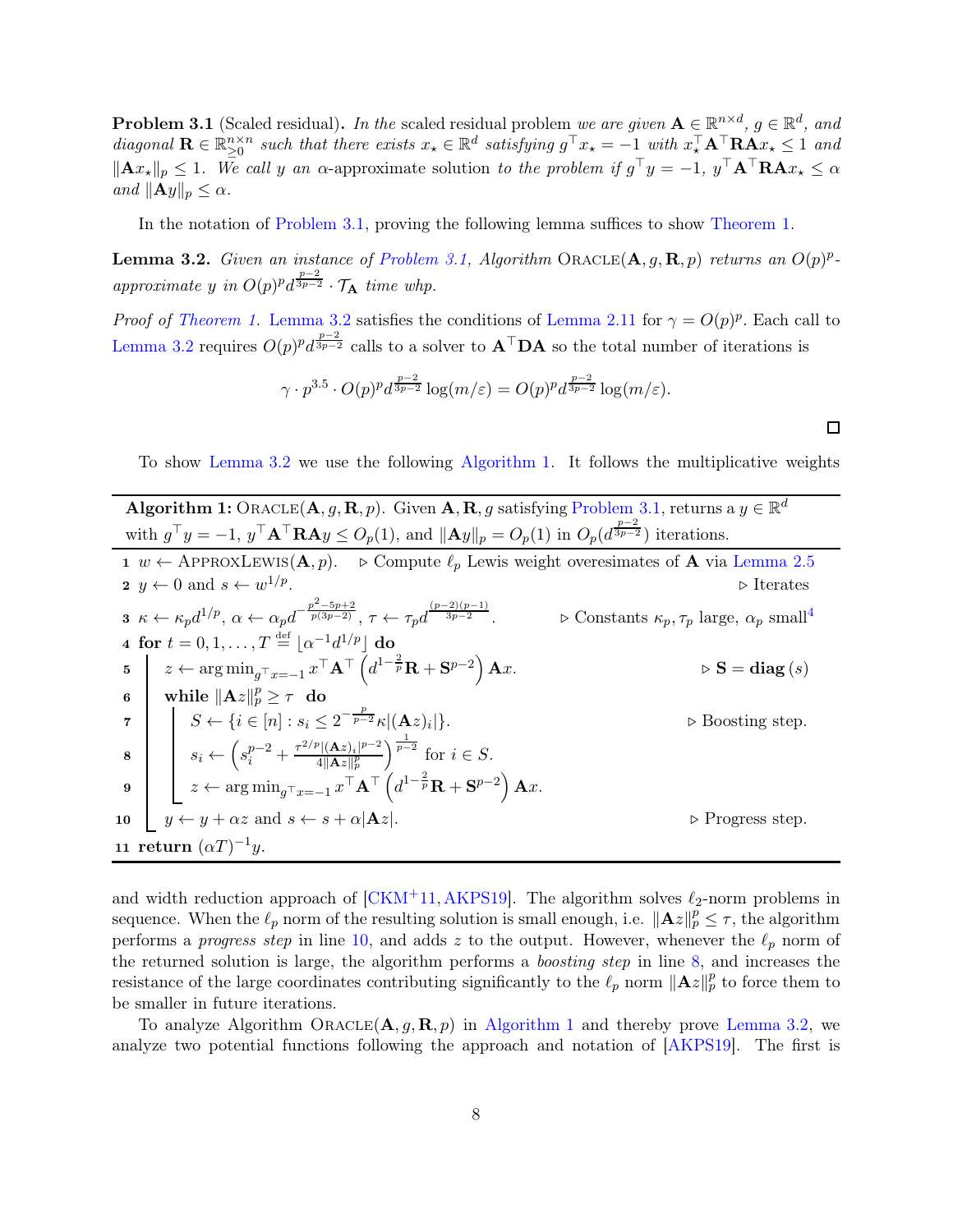$\Phi(s) \stackrel{\text{def}}{=} ||s||_p^p$ , and the second is the *energy* (where  $S \stackrel{\text{def}}{=} \text{diag}(s)$ )

$$
\mathcal{E}(s) \stackrel{\text{def}}{=} \min_{g^\top x = -1} x^\top \mathbf{A}^\top \left( d^{1-\frac{2}{p}} \mathbf{R} + \mathbf{S}^{p-2} \right) \mathbf{A} x.
$$

We show that a progress or boosting step doesn't increase  $\Phi$  by too much, and that a boosting step significantly increases the energy. Combining this with an energy upper bound completes the proof. To reason about the energy increase we use the following alternate characterization of the energy.

<span id="page-9-2"></span>**Lemma 3.3.** For any symmetric positive definite matrix  $\bf{B}$  and vector g we have

$$
\underset{g^{\top}x=-1}{\arg\min} x^{\top} \mathbf{B}x = -\frac{1}{g^{\top} \mathbf{B}^{-1} g} \mathbf{B}^{-1} g \text{ and } \underset{g^{\top}x=-1}{\min} x^{\top} \mathbf{B}x = (g^{\top} \mathbf{B}^{-1} g)^{-1}.
$$
 (4)

*Proof.* Let  $x^*$  be the minimizer of [\(4\)](#page-9-0). Note that  $g^{\top}x^* = -1$  by assumption and  $\mathbf{B}x^* = \alpha^*g$  for some unknown  $\alpha^*$ . Consequently,  $x^* = \alpha^* \mathbf{B}^{-1} g$  and the claim follows from

$$
-1 = g^{\top} x^* = \alpha^* g^{\top} \mathbf{B}^{-1} g.
$$

<span id="page-9-1"></span>The second claim follows by using this value to compute  $x^{*T}Bx^*$ .

**Lemma 3.4** (Energy upper bound). In [Problem 3.1,](#page-7-1) for any vector s satisfying  $s \geq \frac{w^{1/p}}{2}$  coordinatewise for  $\ell_p$  Lewis weight overestimates w [\(Definition 2.4\)](#page-6-2), we have  $\mathcal{E}(s) \leq 2\Phi(s)^{1-\frac{2}{p}}$ .

*Proof.* Let  $x_{\star}$  be as in [Problem 3.1.](#page-7-1) By Hölder's inequality we have that

$$
\mathcal{E}(s) \le x_{\star}^{\top} \mathbf{A}^{\top} \left( d^{1-\frac{2}{p}} \mathbf{R} + \mathbf{S}^{p-2} \right) \mathbf{A} x_{\star} \le d^{1-\frac{2}{p}} + ||\mathbf{A} x_{\star}||_{p}^{2} ||s||_{p}^{p-2}
$$
  

$$
\le d^{1-\frac{2}{p}} + ||s||_{p}^{p-2} = d^{1-\frac{2}{p}} + \Phi(s)^{1-\frac{2}{p}}
$$
  

$$
\le 2\Phi(s)^{1-\frac{2}{p}},
$$

<span id="page-9-3"></span>where the final inequality follows from the fact that  $\Phi(s) \ge ||w||_1 \ge d$ .

**Lemma 3.5** (Progress step). Let  $s^{new} = s + \alpha |\mathbf{A}z|$ , as defined in line [10](#page-8-2) of [Algorithm 1.](#page-8-1) Then we have that  $\mathcal{E}(s^{\text{new}}) \geq \mathcal{E}(s)$  and

$$
\Phi(s^{\text{new}}) - \Phi(s) \le 5p\alpha \Phi(s)^{1-\frac{1}{p}} + 3p^p\alpha^p \tau. \tag{5}
$$

<span id="page-9-0"></span> $\Box$ 

 $\Box$ 

*Proof.* To bound  $\mathcal{E}(s^{\text{new}})$ , note that  $s^{\text{new}} \geq s \geq 0$  entrywise. Therefore,  $\mathcal{E}(s^{\text{new}}) \geq \mathcal{E}(s)$ .

To bound  $\Phi(s^{\text{new}})$  we compute

$$
\Phi(s^{\text{new}}) - \Phi(s) = ||s + \alpha |A z||_p^p - ||s||_p^p \leq 3p\alpha \sum_{i \in [n]} s_i^{p-1} |(Az)_i| + 3p^p \alpha^p ||Az||_p^p
$$
  

$$
\leq 3p\alpha \left(\sum_{i \in [n]} s_i^p\right)^{1/2} \left(\sum_{i \in [n]} s_i^{p-2} (Az)_i^2\right)^{1/2} + 3p^p \alpha^p \tau
$$
  

$$
\leq 3p\alpha \sqrt{\Phi(s)\mathcal{E}(s)} + 3p^p \alpha^p \tau \leq 5p\alpha \Phi(s)^{1 - \frac{1}{p}} + 3p^p \alpha^p \tau.
$$

Here, (i) follows from [Lemma 2.8](#page-7-5) for  $k = p$ , (ii) follows from the Cauchy-Schwarz inequality, (*iii*) follows from the fact that z is the minimizer for  $\mathcal{E}(s)$ , and (*iv*) follows from [Lemma 3.4](#page-9-1) that  $\Phi(s) \leq 2\mathcal{E}(s)^{1-\frac{2}{p}}.$  $\Box$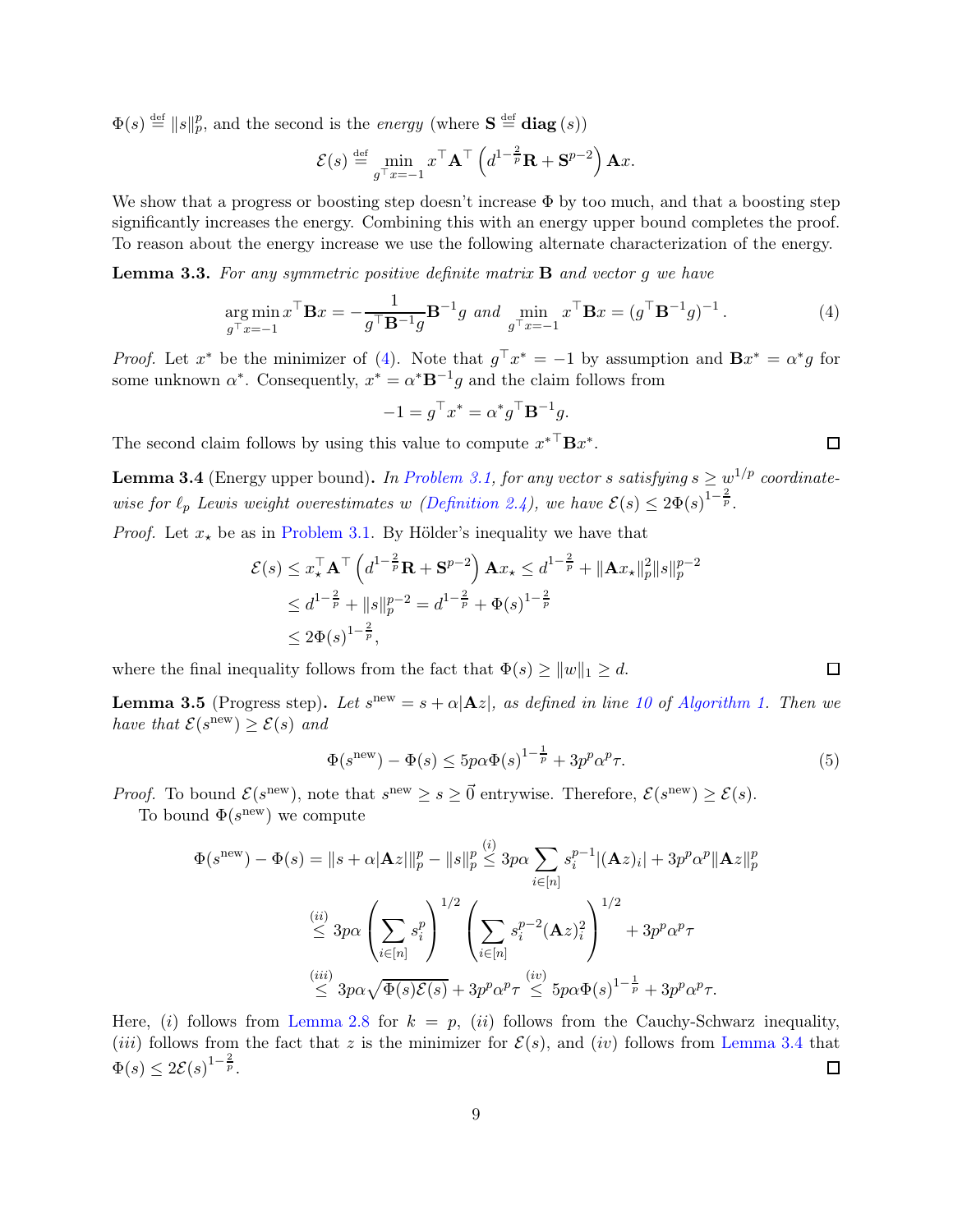To analyze the boosting step we provide a general lemma about energy increase under boosting edges. Interestingly, this allows for resistances to increase by more than a constant factor, thereby going beyond the standard energy boosting lemmas in [\[CKM](#page-22-8)+11,[Mąd13,](#page-24-11)[Mąd16\]](#page-24-12).

<span id="page-10-0"></span>**Lemma 3.6** (Energy increase). Let  $w \in \mathbb{R}_{\geq 0}^n$  be  $\ell_p$  Lewis weight overestimates for  $\mathbf{A} \in \mathbb{R}^{n \times d}$  and  $\mathbf{D} \succeq \mathbf{W}^{1-\frac{2}{p}}$  be a diagonal matrix, and  $v \in \mathbb{R}_{\geq 0}^n$  satisfy  $||v||_{\frac{p}{p-2}} \leq 1$ . For  $\mathcal{E} \stackrel{\text{def}}{=} \min_{g^\top x = -1} x^\top \mathbf{A}^\top \mathbf{D} \mathbf{A} x$ ,  $\mathcal{E}^{\text{new}} \stackrel{\text{def}}{=} \min_{g^{\top}x = -1} x^{\top} \mathbf{A}^{\top} (\mathbf{D} + \mathbf{V}) \mathbf{A}x$ , and  $y \stackrel{\text{def}}{=} \arg \min_{g^{\top}x = -1} x^{\top} \mathbf{A}^{\top} \mathbf{D} \mathbf{A}x$  the following holds

$$
\mathcal{E}^{\text{new}} - \mathcal{E} \ge \frac{1}{2} \sum_{i \in [n]} v_i (\mathbf{A} y)_i^2.
$$

Proof. By [Lemma 3.3](#page-9-2)

$$
\mathcal{E} = (g^{\top} (\mathbf{A}^{\top} \mathbf{D} \mathbf{A})^{-1} g)^{-1} \text{ and } y = -\frac{1}{g^{\top} (\mathbf{A}^{\top} \mathbf{D} \mathbf{A})^{-1} g} (\mathbf{A}^{\top} \mathbf{D} \mathbf{A})^{-1} g.
$$

By the Woodbury matrix identity we have that

$$
\mathcal{E}^{-1} - (\mathcal{E}^{\text{new}})^{-1} = g^{\top} (\mathbf{A}^{\top} \mathbf{D} \mathbf{A})^{-1} \mathbf{A}^{\top} \mathbf{V}^{\frac{1}{2}} (\mathbf{I} + \mathbf{V}^{\frac{1}{2}} \mathbf{A} (\mathbf{A}^{\top} \mathbf{D} \mathbf{A})^{-1} \mathbf{A}^{\top} \mathbf{V}^{\frac{1}{2}})^{-1} \mathbf{V}^{\frac{1}{2}} \mathbf{A} (\mathbf{A}^{\top} \mathbf{D} \mathbf{A})^{-1} g
$$
  
= 
$$
\frac{1}{\mathcal{E}^2} y^{\top} \mathbf{A}^{\top} \mathbf{V}^{\frac{1}{2}} (\mathbf{I} + \mathbf{V}^{\frac{1}{2}} \mathbf{A} (\mathbf{A}^{\top} \mathbf{D} \mathbf{A})^{-1} \mathbf{A}^{\top} \mathbf{V}^{\frac{1}{2}})^{-1} \mathbf{V}^{\frac{1}{2}} \mathbf{A} y
$$
(6)

We next claim that  $\mathbf{A}^\top \mathbf{V} \mathbf{A} \preceq \mathbf{A}^\top \mathbf{D} \mathbf{A}$ . To show this, note that for any  $x \in \mathbb{R}^n$  we have that

$$
x^{\top} \mathbf{A}^{\top} \mathbf{V} \mathbf{A} x = \sum_{i \in [n]} v_i (\mathbf{A} x)_i^2 \stackrel{(i)}{\leq} ||v||_{\frac{p}{p-2}} ||\mathbf{A} x||_p^2 \stackrel{(ii)}{\leq} x^{\top} \mathbf{A}^{\top} \mathbf{W}^{1-\frac{2}{p}} \mathbf{A} x \stackrel{(iii)}{\leq} x^{\top} \mathbf{A}^{\top} \mathbf{D} \mathbf{A},
$$

where (*i*) follows from Hölder's inequality's inequality, and (*ii*) from the condition  $||v||_{\frac{p}{p-2}} \leq 1$  and [Lemma 2.6,](#page-6-0) and (iii) from  $\mathbf{W}^{1-\frac{2}{p}} \preceq \mathbf{D}$ . Note that this additionally implies that

$$
\mathbf{V}^{\frac{1}{2}}\mathbf{A}(\mathbf{A}^{\top}\mathbf{D}\mathbf{A})^{-1}\mathbf{A}^{\top}\mathbf{V}^{\frac{1}{2}} \preceq \mathbf{V}^{\frac{1}{2}}\mathbf{A}(\mathbf{A}^{\top}\mathbf{V}\mathbf{A})^{-1}\mathbf{A}^{\top}\mathbf{V}^{\frac{1}{2}} \preceq \mathbf{I}
$$

where the last step follows because the matrix is an orthogonal projection matrix.

Applying these bounds to [\(6\)](#page-10-1) yields that

$$
\mathcal{E}^{-1} - (\mathcal{E}^{\text{new}})^{-1} \ge \frac{1}{2\mathcal{E}^2} \sum_{i \in [n]} v_i (\mathbf{A} y)_i^2.
$$

Using that  $\mathcal{E}^{\text{new}} \geq \mathcal{E}$  and rearranging yields that

$$
\mathcal{E}^{\text{new}} - \mathcal{E} \ge \frac{\mathcal{E}^{\text{new}} \mathcal{E}}{2\mathcal{E}^2} \sum_{i \in [n]} v_i (\mathbf{A} y)_i^2 \ge \frac{1}{2} \sum_{i \in [n]} v_i (\mathbf{A} y)_i^2.
$$

<span id="page-10-1"></span> $\Box$ 

<span id="page-10-2"></span>**Lemma 3.7** (Boosting step). Let s be at the start of a boosting step, and s<sup>new</sup> be defined as after the operations of line [8](#page-8-3) in ORACLE [\(Algorithm 1\)](#page-8-1). If  $2^p \kappa^{-(p-2)} \Phi(s)^{1-\frac{2}{p}} \leq \tau/4$  then  $\Phi(s^{\text{new}}) - \Phi(s) \leq$  $20\kappa^2(\mathcal{E}(s^{\text{new}})-\mathcal{E}(s))$  and  $\mathcal{E}(s^{\text{new}})-\mathcal{E}(s) \geq \tau^{2/p}/16$ .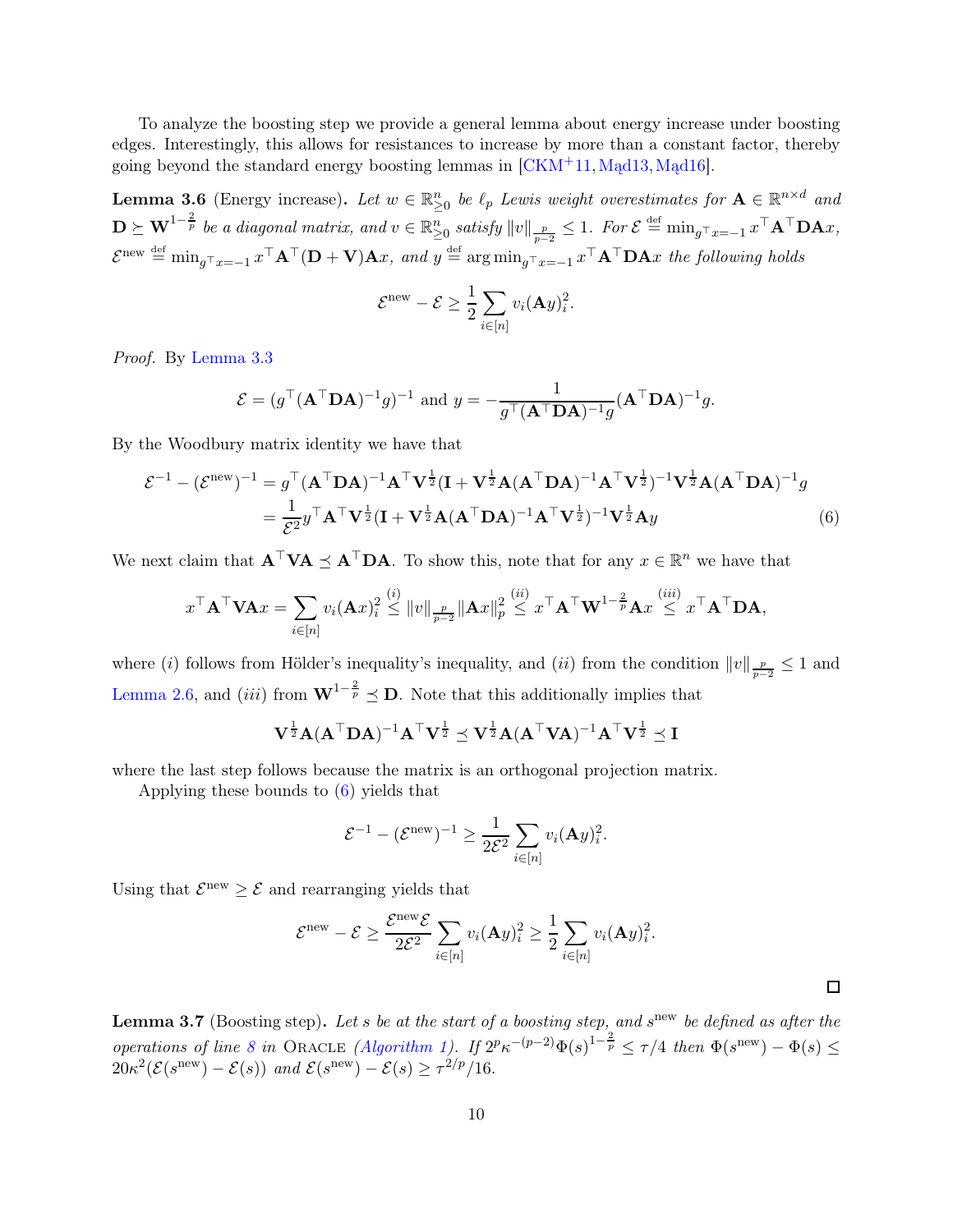*Proof.* For z as in line [5](#page-8-4) of [Algorithm 1](#page-8-5)

$$
\sum_{i \in S} |(\mathbf{A}z)_i|^p = \|\mathbf{A}z\|_p^p - \sum_{i \notin S} |(\mathbf{A}z)_i|^p \stackrel{(i)}{\geq} \|\mathbf{A}z\|_p^p - \left(2^{-\frac{p}{p-2}} \kappa\right)^{-(p-2)} \sum_{i \notin S} s_i^{p-2} (\mathbf{A}z)_i^2 \tag{7}
$$

<span id="page-11-0"></span>
$$
\stackrel{(ii)}{\geq} \|\mathbf{A}z\|_p^p - 2^{p+1}\kappa^{-(p-2)}\Phi(s)^{1-\frac{2}{p}} \stackrel{(iii)}{\geq} \|\mathbf{A}z\|_p^p/2,\tag{8}
$$

where (i) follows by the definition of S in line [7](#page-8-6) in ORACLE [\(Algorithm 1\)](#page-8-1), (ii) follows from [Lemma 3.4,](#page-9-1) and *(iii)* follows by the condition on  $\kappa$  in the hypothesis and  $\tau \leq ||A z||_p^p$  by the condition of line  $6$  in ORACLE [\(Algorithm 1\)](#page-8-1).

Now we can lower bound  $\mathcal{E}(s^{\text{new}}) - \mathcal{E}(s)$  using [Lemma 3.6.](#page-10-0) Set  $\mathbf{D} = d^{1-\frac{2}{p}}\mathbf{R} + \mathbf{S}^{p-2}$  and  $v_i = 0$ for  $i \notin S$  and  $v_i = \frac{\tau^{2/p} |(\mathbf{A}z)_i|^{p-2}}{4 \|\mathbf{A}z\|_p^p}$  $\frac{\partial |(\mathbf{A}z)_i|^{p-2}}{4\|\mathbf{A}z\|_p^p}$  for  $i \in S$ . Note that  $||v||_{\frac{p}{p-2}} \leq \tau^{2/p}/\|\mathbf{A}z\|_p^2 \leq 1$  by the condition  $\tau \leq ||\mathbf{A}z||_p^p$  of line [6](#page-8-7) in ORACLE [\(Algorithm 1\)](#page-8-1). Thus [Lemma 3.6](#page-10-0) gives

$$
\mathcal{E}(s^{\text{new}}) - \mathcal{E}(s) \ge \frac{1}{2} \sum_{i \in [n]} v_i (\mathbf{A} z)_i^2 = \frac{1}{2} \cdot \frac{\tau^{2/p}}{4 \|\mathbf{A} z\|_p^p} \sum_{i \in S} |(\mathbf{A} z)_i|^p \ge \tau^{2/p} / 16
$$

where we have used [\(8\)](#page-11-0) above.

 $\langle \cdot \rangle$ 

To bound  $\Phi(s^{\text{new}}) - \Phi(s)$ , we use [Lemma 2.9](#page-7-6) for  $k = p/(p-2)$  and  $a = s_i^{p-2}$  $i^{p-2}$  and  $b = v_i$  to get

$$
\Phi(s^{\text{new}}) - \Phi(s) = \sum_{i \in [n]} \left( (s_i^{p-2} + v_i)^{\frac{p}{p-2}} - s_i^p \right) \le 4^{\frac{p}{p-2}} \sum_{i \in S} \left( s_i^2 v_i + v_i^{\frac{p}{p-2}} \right)
$$
  

$$
\stackrel{(i)}{\le} 4^{\frac{p}{p-2}} \sum_{i \in S} \left( 4^{-\frac{p}{p-2}} \kappa^2 v_i (\mathbf{A} z)_i^2 + v_i^{\frac{p}{p-2}} \right) \stackrel{(ii)}{\le} 2\kappa^2 (\mathcal{E}(s^{\text{new}}) - \mathcal{E}(s)) + 1.
$$

Here, (i) uses  $s_i \leq 2^{-\frac{p}{p-2}} \kappa |(\mathbf{A}z)_i|$  for all  $i \in S$  by line [7](#page-8-6) in Oracle [\(Algorithm 1\)](#page-8-1) and (ii) uses [Lemma 3.6](#page-10-0) and  $||v||_{\frac{p}{p-2}} \leq 1/4$ . To conclude, note that  $\mathcal{E}(s^{\text{new}}) - \mathcal{E}(s) \geq \tau^{2/p}/16 \geq 1/16$ , as  $\tau \geq 1$ . Also,  $\kappa \ge 1$ , so  $2\kappa^2(\mathcal{E}(s^{\text{new}}) - \mathcal{E}(s)) + 1 \le 20\kappa^2(\mathcal{E}(s^{\text{new}}) - \mathcal{E}(s))$ . This completes the proof.  $\Box$ 

Now we can combine the bounds on  $\Phi(s)$  and  $\mathcal{E}(s)$  in [Lemmas 3.5](#page-9-3) and [3.7](#page-10-2) to prove [Lemma 3.2.](#page-8-0)

Proof of [Lemma 3.2.](#page-8-0) We set  $\tau_p = 40^p$ . Choose  $\alpha_p = 1/(1000p)$  so that  $p^p \alpha^p \tau \leq p \alpha d^{1-\frac{1}{p}}$ . Then  $p^p \alpha^p \tau \leq p \alpha \Phi(s)^{1-\frac{1}{p}}$  as  $\Phi(s) \geq d$  for all  $s \geq w^{1/p}$  for a Lewis weight overestimate w. Let  $\kappa_p = p$ .

Let  $s^{\text{final}}$  be the final value of s in a call to ORACLE [\(Algorithm 1\)](#page-8-1). We show by induction that  $\Phi(s^{\text{final}}) \leq (20\kappa)^p$  and that  $2^p \kappa^{-(p-2)} \Phi(s)^{1-\frac{2}{p}} \leq \tau/4$  during a successful execution of [Algorithm 1](#page-8-5) always (so the condition of [Lemma 3.7](#page-10-2) is satisfied). We start by bounding  $\Phi(s^{final})$ . As  $\sum_{i\in[n]} w_i \leq$ 2d by the definition of  $\ell_p$  Lewis weight overestimates [\(Definition 2.4\)](#page-6-2), initially  $\Phi(s) \leq 2d$ . We calculate that

$$
\Phi(s^{\text{final}}) \stackrel{\text{(i)}}{\leq} 2d + \alpha^{-1} d^{1/p} \left( 5p\alpha \Phi(s^{\text{final}})^{1-\frac{1}{p}} + 3p^p \alpha^p \tau \right) + 20\kappa^2 \mathcal{E}(s^{\text{final}})
$$
  

$$
\stackrel{\text{(ii)}}{\leq} 2d + \alpha^{-1} d^{1/p} \cdot 8p\alpha \Phi(s^{\text{final}})^{1-\frac{1}{p}} + 40\kappa^2 \Phi(s^{\text{final}})^{1-\frac{2}{p}}
$$
  

$$
= 2d + 8p\Phi(s^{\text{final}})^{1-\frac{1}{p}} d^{1/p} + 40\kappa^2 \Phi(s^{\text{final}})^{1-\frac{2}{p}}.
$$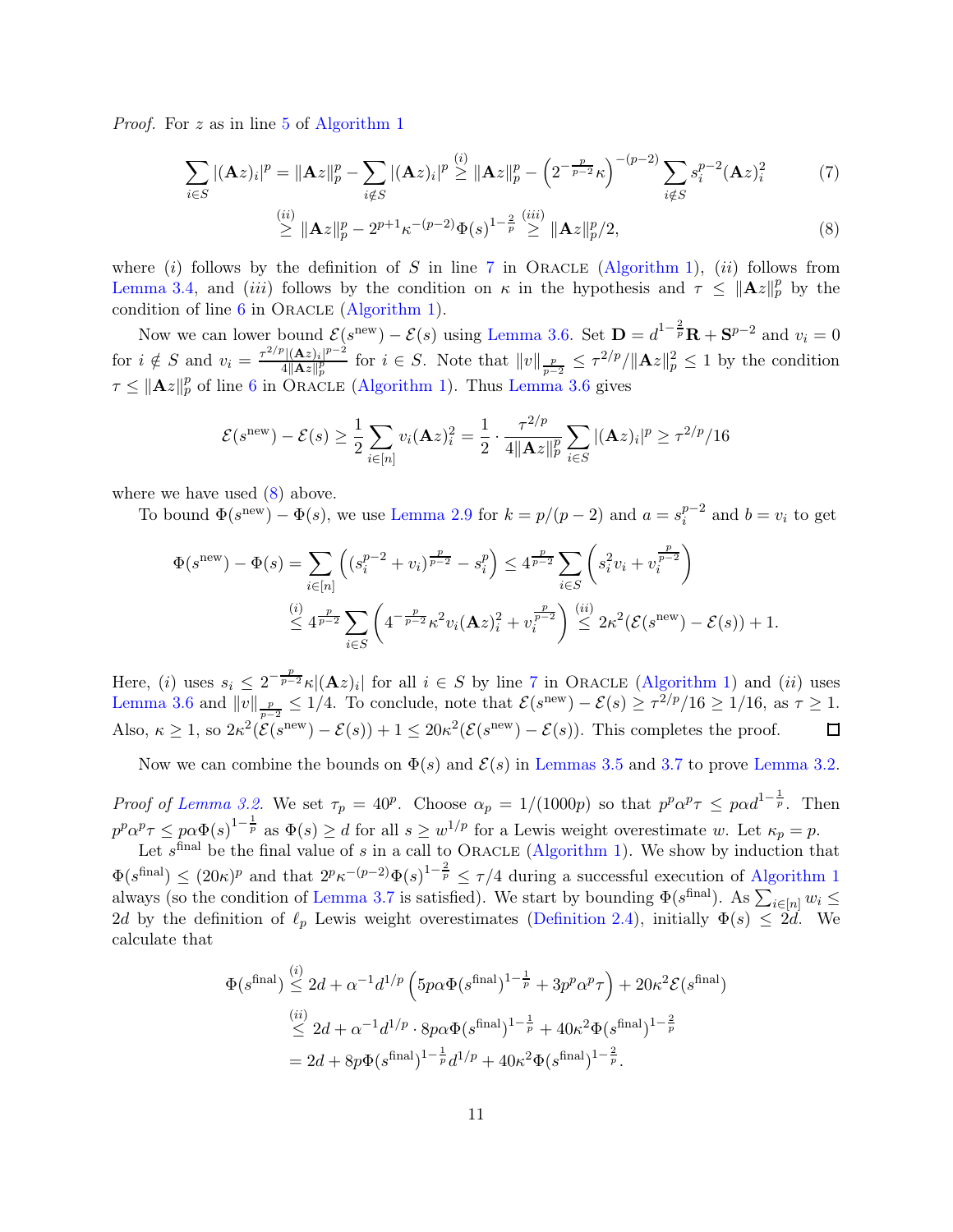where (i) follows from [Lemmas 3.5](#page-9-3) and [3.7,](#page-10-2) and (ii) follows from [Lemma 3.4](#page-9-1) and the bound  $p^p\alpha^p\tau \leq$  $p\alpha\Phi(s)^{1-\frac{1}{p}}$  from our choice of  $\tau_p$  and  $\alpha_p$ . If  $\Phi(s^{\text{final}}) > (20\kappa)^p$  then we get that

$$
2d\Phi(s^{\text{final}})^{-1} + 8pd^{1/p}\Phi(s^{\text{final}})^{-\frac{1}{p}} + 40\kappa^2\Phi(s^{\text{final}})^{-\frac{2}{p}} < \frac{1}{20} + \frac{8pd^{1/p}}{20\kappa} + \frac{40\kappa^2}{400\kappa^2} < 1,
$$

contradicting the above equation. Hence  $\Phi(s_i^{\text{final}}) \leq (20\kappa)^p$ .

Now we check that  $2^p \kappa^{-(p-2)} \Phi(\delta^{\text{final}})^{1-\frac{2}{p}} \leq \tau/4$  to complete the induction. From the choice  $\tau_p = 40^p$  and  $\tau \geq \tau_p$ , note that

$$
2^{p} \kappa^{-(p-2)} \Phi(s^{\text{final}})^{1-\frac{2}{p}} \le 2^{p} \kappa^{-(p-2)} (20\kappa)^{p-2} \le 40^{p}/4 \le \tau/4.
$$

We now show that the returned vector  $x = (\alpha T)^{-1}y$  (for  $T \stackrel{\text{def}}{=} \lfloor \alpha^{-1}d^{1/p} \rfloor$ ) satisfies  $\|\mathbf{A}x\|_p \leq O(p)$ and  $x^{\top} \mathbf{A}^{\top} \mathbf{R} \mathbf{A} x \le O(p)^p$ . Note that  $(\alpha T)^{-1} \le 2d^{-1/p}$ . For the first of these note that

$$
\|\mathbf{A}x\|_{p} \le 2d^{-1/p} \|\mathbf{A}s^{\text{final}}\|_{p} = 2d^{-1/p} \Phi(s^{\text{final}})^{1/p} \le 40\kappa d^{-1/p} \le 40p
$$

by the choice of  $\kappa_p$ . For the latter, note that

$$
z^{\top} \mathbf{A}^{\top} \mathbf{R} \mathbf{A} z \le d^{\frac{2}{p}-1} \mathcal{E}(s) \le 2d^{\frac{2}{p}-1} \Phi(s)^{1-\frac{2}{p}} = O(p)^p
$$

at each step – now apply the triangle inequality on the norm  $\|\mathbf{R}^{1/2}\mathbf{A}z\|_2$ .

Finally we bound the number of progress and boosting steps. The number of progress steps is bounded by  $\alpha^{-1}d^{1/p} = O\left(p d^{\frac{p-2}{3p-2}}\right)$  by the choice of  $\alpha$ . To bound the number of boosting steps, note that  $\mathcal{E}(s)$  increases by  $\tau^{2/p}/16$  per boosting step by [Lemma 3.7,](#page-10-2) and is increasing every progress step by [Lemma 3.5.](#page-9-3) As  $\mathcal{E}(s^{\text{final}}) \leq 2\Phi(s)^{1-\frac{2}{p}} \leq 2(20\kappa)^{p-2}$  at the end we get that the number of boosting steps is bounded by

$$
\frac{2(20\kappa)^{p-2}}{\tau^{2/p}/16} \le O(p)^p \cdot d^{1-\frac{2}{p}} \cdot d^{\frac{-2(p-2)(p-1)}{p(3p-2)}} = O(p)^p d^{\frac{p-2}{3p-2}}.
$$

To compute the  $\ell_p$  Lewis weights overestimates in line [1](#page-8-8) in ORACLE [\(Algorithm 1\)](#page-8-1) there are an additional  $\widetilde{O}(1)$  solves to  $\mathbf{A}^{\top} \mathbf{D} \mathbf{A}$  by [Lemma 2.5.](#page-6-1) Together, this gives the total iteration bound.  $\square$ 

## <span id="page-12-0"></span>4 Monteiro-Svaiter Acceleration Algorithm for Large p

In [Section 3,](#page-7-0) we gave an algorithm for  $\ell_p$  regression for  $p \geq 2$  based on the iterative refinement framework of [\[AKPS19\]](#page-21-1). Here we give an alternate scheme with an improved dependence on p based on highly-smooth optimization. More specifically, we leverage an optimization framework from  $[BJ<sup>L</sup>+19]$ , which reduces the task of minimizing a convex function f to approximately solving proximal subproblems of the form

$$
\operatorname{Prox}(y) = \min_{x} f(x) + C_p \|x - y\|_{\mathbf{M}}^p
$$

for arbitrary positive semidefinite matrix **M**. Our result is a refinement of the  $O(p^{14/3}n^{1/3})$ iteration complexity achieved in  $\left[\mathrm{CJJ}^+20\right]$ . Our main technical ingredient is an improved Hessian stability bound [\(Lemma 4.3\)](#page-13-0) which works for all  $p \geq 2$  and allows us to take steps bounded in the norm induced by a matrix  $M \preceq A^{\top}A$ . We leverage this to give an efficient algorithm for proximal subproblems, and combine with the acceleration framework of  $[BJ<sub>L</sub>+19]$  to obtain our result.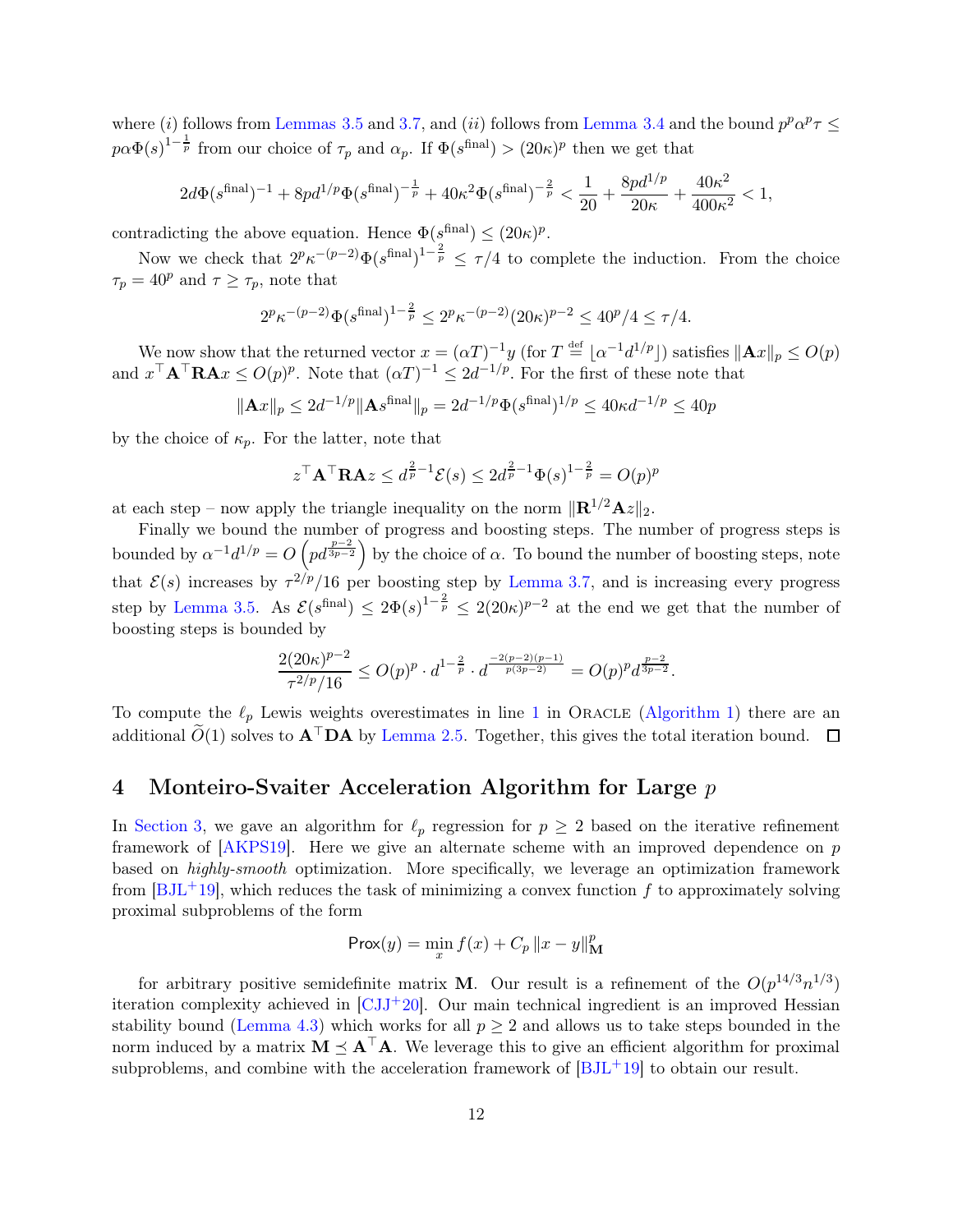#### 4.1 Hessian stability

<span id="page-13-2"></span>In this section, we prove our Hessian stability bound [Lemma 4.3.](#page-13-0) We begin with a straightforward scalar inequality which we use in our proof.

**Lemma 4.1.** Let  $\alpha, \beta \ge 1$  satisfy  $\frac{1}{\alpha} + \frac{1}{\beta} = 1$ . For any  $n \ge 0$  and any  $x, y$ ,

$$
|x+y|^n \le |\alpha x|^n + |\beta y|^n.
$$

Additionally,  $|x + y|^{p-2} \le e |x|^{p-2} + p^{p-2} |y|^{p-2}$  for  $p \ge 2$ .

Proof. Observe

$$
|x+y|^n = \left|\frac{\alpha x}{\alpha} + \frac{\beta y}{\beta}\right|^n \le |\max\{|\alpha x|, |\beta y|\}|^n = \max\{|\alpha x|^n, |\beta y|^n\} \le |\alpha x|^n + |\beta y|^n.
$$

Applying this inequality with  $\alpha = \frac{p-1}{p-2}$  $\frac{p-1}{p-2}$ ,  $\beta = p-1$ , and  $n = p-2$  yields

$$
|x+y|^{p-2} \le \left(1+\frac{1}{p-2}\right)^{p-2}|x|^{p-2} + |(p-1)y|^{p-2} \le e|x|^{p-2} + p^{p-2}|y|^{p-2}
$$

where the last inequality follows from  $(1 + \frac{1}{x})^x < e$  for any  $x \ge 0$  and  $p - 1 \le p$ .

<span id="page-13-1"></span>With this scalar inequality, we define a matrix **M** we will repeatedly appeal to in this section.

口

**Definition 4.2.** Let  $A \in \mathbb{R}^{n \times d}$  be a matrix, and let  $w \in \mathbb{R}^n$  be a vector of overestimates of the  $\ell_p$ -Lewis weights of **A** [\(Definition 2.4\)](#page-6-2). We set  $\mathbf{M} \stackrel{\text{def}}{=} \mathbf{A}^\top \mathbf{W}^{1-2/p} \mathbf{A}$ .

<span id="page-13-0"></span>With this, we prove our main Hessian stability fact Lemma  $4.3$ :

**Lemma 4.3.** Let  $p \geq 2$ , and define  $f(x) = ||Ax - b||_p^p$ p. Let  $\mathbf{M} = \mathbf{A}^{\top} \mathbf{W}^{1-2/p} \mathbf{A}$  [\(Definition 4.2\)](#page-13-1). For any  $y \in \mathbb{R}^d$ , define  $f_y(x) = f(x) + C_p ||x - y||_M^p$  and  $h_y(x) = ||x - y||_{\nabla^2 f(y)}^2 + C_p ||x - y||_M^p$ . Then if  $C_p = e \cdot p^p$ , for any x

$$
\frac{1}{e}\nabla^2 h_y(x) \preceq \nabla^2 f_y(x) \preceq e \nabla^2 h_y(x).
$$

Proof. We first note

$$
\nabla^2 f(x) = p(p-1)\mathbf{A}^\top \mathbf{diag} \left( |\mathbf{A}x - b| \right)^{p-2} \mathbf{A}.
$$

For any vector  $z$ , we use [Lemma 4.1](#page-13-2) to get

$$
z^{\top} \nabla^2 f(x) z = p(p-1) \sum_{i \in [n]} |\mathbf{A}x - b|_i^{p-2} (\mathbf{A}z)_i^2
$$
  
=  $p(p-1) \sum_{i \in [n]} |\mathbf{A}y - b + \mathbf{A}(x - y)|_i^{p-2} (\mathbf{A}z)_i^2$   

$$
\leq \sum_{i \in [n]} (ep(p-1)|\mathbf{A}y - b|_i^{p-2} + p^p |\mathbf{A}(x - y)|_i^{p-2}) (\mathbf{A}z)_i^2.
$$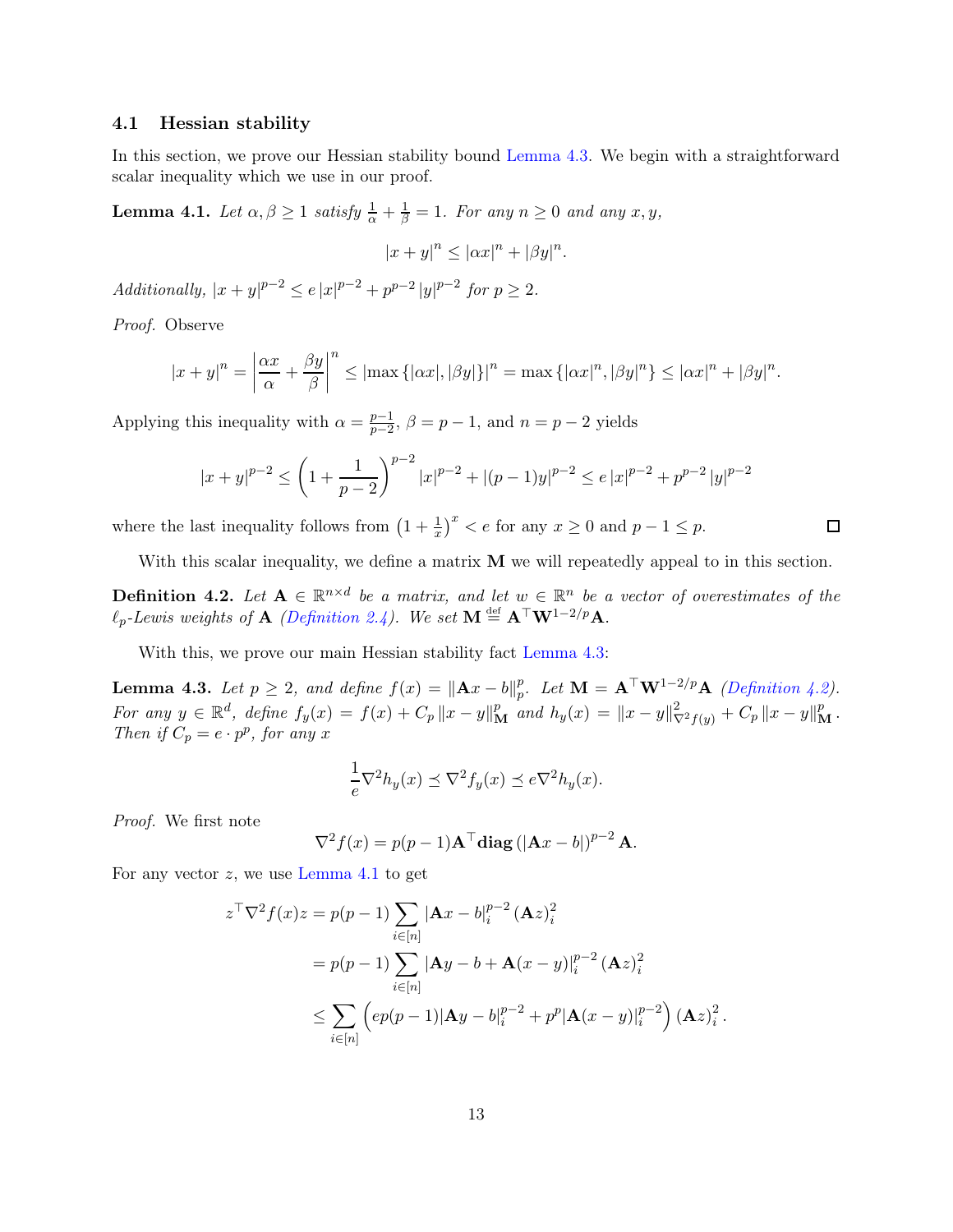Now, by Hölder's inequality and [Lemma 2.6](#page-6-0) we get

$$
\sum_{i \in [n]} p^{p} |\mathbf{A}(x - y)|_{i}^{p-2} (\mathbf{A}z)_{i}^{2} \leq p^{p} \left\| |\mathbf{A}(x - y)|^{p-2} \right\|_{\frac{p}{p-2}} \|(\mathbf{A}z)^{2}\|_{\frac{p}{2}}
$$

$$
= p^{p} \left\| \mathbf{A}(x - y)\right\|_{p}^{p-2} \left\| \mathbf{A}z\right\|_{p}^{2}
$$

$$
\leq p^{p} \left\| x - y \right\|_{\mathbf{M}}^{p-2} \left\| z \right\|_{\mathbf{M}}^{2}.
$$

Combining the above two inequalities yields

$$
z^{\top} \nabla^2 f(x) z \le ep(p-1) z^{\top} \mathbf{A}^{\top} \mathbf{diag} \left( |\mathbf{A}y - b|^{p-2} \right) \mathbf{A} z + p^p \|x - y\|_{\mathbf{M}}^{p-2} \|z\|_{\mathbf{M}}^2
$$
  
=  $e \|z\|_{\nabla^2 f(y)}^2 + p^p \|x - y\|_{\mathbf{M}}^{p-2} \|z\|_{\mathbf{M}}^2.$  (9)

Define  $g_y(x) = C_p ||x - y||_{\mathbf{M}}^p$ . We have

$$
\nabla^2 g_y(x) = pC_p ||x - y||_M^{p-2} \mathbf{M} + p(p-2)C_p ||x - y||_M^{p-4} \mathbf{M}(x - y)(x - y)^{\top} \mathbf{M}
$$

and thus

<span id="page-14-0"></span>
$$
pC_p ||x - y||_{\mathbf{M}}^{p-2} \mathbf{M} \preceq \nabla^2 g_y(x).
$$

Combining the two inequalities yields

$$
\nabla^2 f_y(x) = \nabla^2 f(x) + \nabla^2 g_y(x) \le e(\nabla^2 h_y(x) - \nabla^2 g_y(x)) + \frac{1}{ep} \nabla^2 g_y(x) + \nabla^2 g_y(x) \le e^{\nabla^2 h_y(x)}.
$$

For the lower bound, we exchange x and y in  $(9)$  and obtain

$$
z^{\top} \nabla^2 f(x) z \ge \frac{1}{e} z^{\top} \nabla^2 f(y) z - \frac{p^p}{e} ||x - y||_{\mathbf{M}}^{p-2} ||z||_{\mathbf{M}}^2.
$$

Consequently,

$$
\nabla^2 f_y(x) = \nabla^2 f(x) + \nabla^2 g_y(x) \ge \frac{1}{e} (\nabla^2 h_y(x) - \nabla^2 g_y(x)) - \frac{1}{ep} \nabla^2 g_y(x) + \nabla^2 g_y(x) \ge \frac{1}{e} \nabla^2 h_y(x).
$$

#### 4.2 Efficient implementation of proximal subproblems

We now leverage [Lemma 4.3](#page-13-0) to give an efficient oracle for the problem

$$
Prox(y) = \argmin_{x} \|Ax - b\|_{p}^{p} + ep^{p} \|x - y\|_{\mathbf{M}}^{p}.
$$

Our algorithm is based on the *relative smoothness* framework from [\[LFN18\]](#page-23-13). We use the following: **Lemma 4.4** (Theorem 3.1 from  $[LFN18]$ ). Let f, h be convex twice-differentiable functions satisfying

$$
\mu \nabla^2 h(x) \preceq \nabla^2 f(x) \preceq L \nabla^2 h(x)
$$

for all x. There is an algorithm which given a point  $x_0$  computes a point x with

$$
f(x) - \underset{y}{\arg\min} f(y) \le \varepsilon \left( f(x_0) - \underset{y}{\arg\min} f(y) \right)
$$

 $\overline{a}$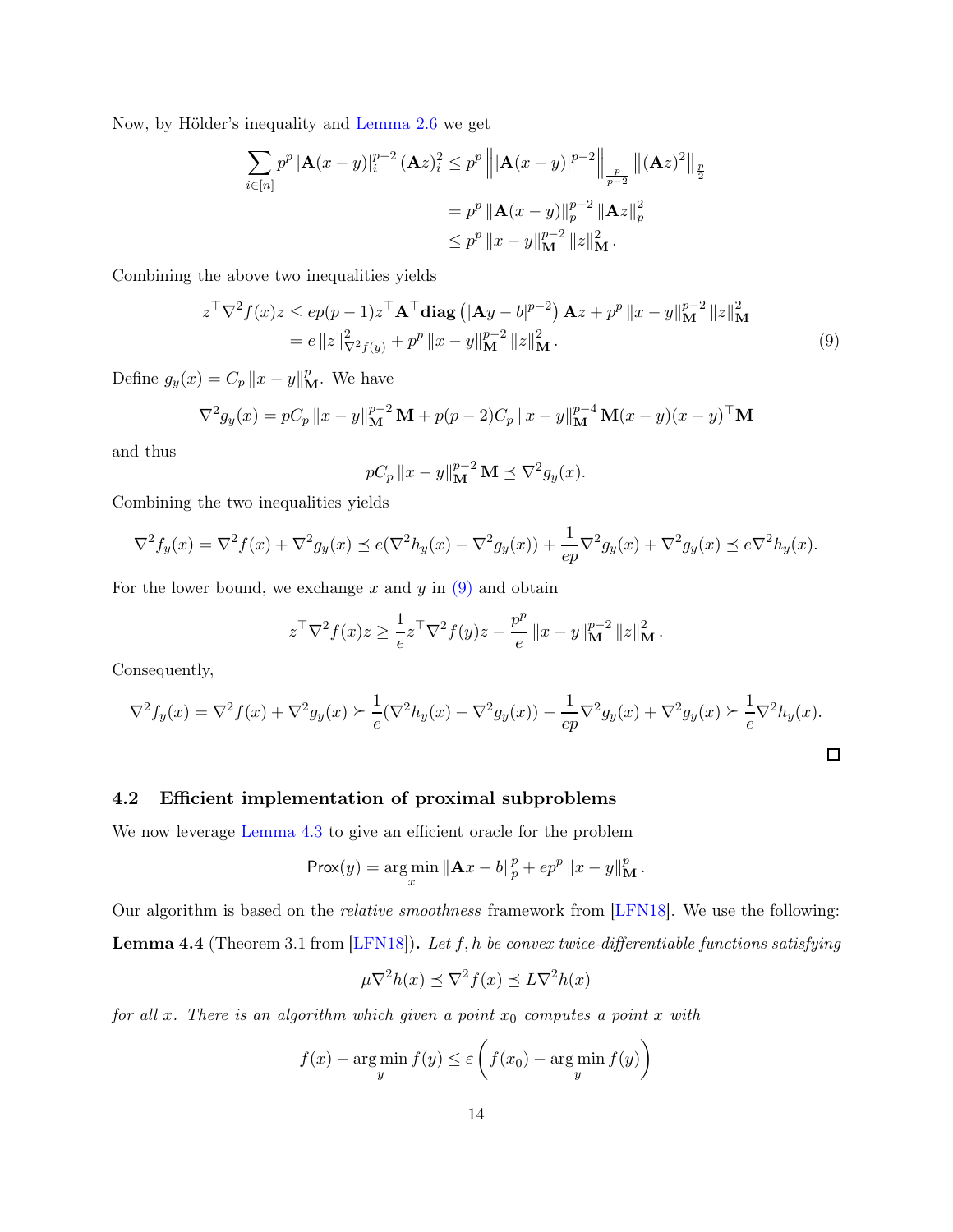in  $O(\frac{L}{\mu})$  $\frac{L}{\mu} \log(1/\varepsilon)$ ) iterations, where each iteration requires computing gradients of  $f$  and  $h$  at a point,  $O(n)$  additional work, and solving a subproblem of the form

<span id="page-15-0"></span>
$$
\min\left\{\langle g, x\rangle + Lh(x)\right\} \tag{10}
$$

for vectors g.

<span id="page-15-1"></span>Applying this to the p-norm regression objective yields the following result.

**Lemma 4.5.** Let  $A \in \mathbb{R}^{n \times d}$ ,  $b \in \mathbb{R}^n$  be given. Let  $M = A^{\top} W^{1-2/p} A$  [\(Definition 4.2\)](#page-13-1). There exists an algorithm which computes  $\arg \min_x ||\mathbf{A}x - b||_p^p + ep^p ||x - y||_M^p$  to high accuracy using  $\widetilde{O}(1)$  linear system solves on matrices  $A^{\top}DA$  for  $D \succeq 0$ , i.e. in  $O(\mathcal{T}_A)$  time.

*Proof.* For the function  $f_y(x) = ||A x - b||_p^p + e p^p ||x - y||_M^p$ , we define the regularizer  $h_y(x) =$  $||x-y||^2_{\nabla^2 f(y)} + e p^p ||x-y||^p_M$ . We observe by [Lemma 4.3](#page-13-0) that  $\nabla^2 f_y(x) \approx_{O(1)} \nabla^2 h_y(x)$  for all x. Thus [Lemma 4.4](#page-15-0) ensures we compute a minimizer to  $f_y$  using  $\tilde{O}(1)$  calls to an oracle which solves subproblems of the form

$$
\min \left\{ \langle g, x - z \rangle + 4 \left( \|x - y\|_{\nabla^2 f(y)}^2 + e p^p \|x - y\|_{\mathbf{M}}^p \right) \right\}.
$$

To solve this problem, we employ the algebra fact that  $\frac{1}{s}x^s = \max_{y\geq 0} xy - \frac{1}{r}y^r$  for any  $x \geq 0$  and  $\frac{1}{s} + \frac{1}{r} = 1$ . Thus, we have

$$
||x - y||_{\mathbf{M}}^p = \frac{p}{2} \cdot \frac{2}{p} \left( ||x - y||_{\mathbf{M}}^2 \right)^{p/2} = \frac{p}{2} \max_{\tau \ge 0} \left\{ \tau ||x - y||_{\mathbf{M}}^2 - \frac{p - 2}{p} \tau^{\frac{p}{p - 2}} \right\}.
$$

We may therefore write the subproblem as

$$
\min_{x} \max_{\tau \ge 0} \left\{ \langle g, x - z \rangle + 4 \| x - y \|_{\nabla^2 f(y)}^2 + 2ep^{p+1} \left( \tau \| x - y \|_{\mathbf{M}}^2 - \frac{p-2}{p} \tau^{\frac{p}{p-2}} \right) \right\}.
$$

This problem is convex in x and concave in  $\tau$ : we may exchange the min and max above. Further, this is a convex quadratic in x, and thus for any fixed  $\tau$  we may compute the minimizing x with a single linear system solve of the form  $\nabla^2 f(y) + C\mathbf{M} = \mathbf{A}^\top \mathbf{D} \mathbf{A}$ , for some constant  $C \geq 0$  and  $\mathbf{D} \succeq 0$ . Further, for any  $C > 0$  we have  $\nabla^2 f(y) + C\mathbf{M} > 0$ : for any fixed  $\tau > 0$  the minimizing value of x is unique. We conclude by binary searching for  $\tau$  to high accuracy. Thus, each proximal subproblem may be solved using  $O(\mathcal{T}_A)$  time. 口

We note that a high-accuracy solution to the proximal problem in [Lemma 4.5](#page-15-1) gives an approximate stationary point (exactly the condition later in [Definition 4.6\)](#page-15-2).

#### 4.3 Putting it all together

<span id="page-15-2"></span>We finish by using the above subroutine in the acceleration framework of  $[BJ<sub>L</sub>+19]$ . We summarize the main claim here:

<span id="page-15-3"></span>**Definition 4.6** (Approximate Proximal Step Oracle, Definition 5 [\[BJL](#page-21-7)<sup>+</sup>19]). We call  $\mathcal{O}_{prox}$  an  $(\alpha, \delta)$ -approximate proximal oracle for convex  $f : \mathbb{R}^d \to \mathbb{R}$  if, when queried at any  $x \in \mathbb{R}^d$  it returns  $y = \mathcal{O}_{prox}(x) \in \mathbb{R}^d$  such that

$$
\left\| \nabla f(y) + e p^{p+1} \left\| y - x \right\|_{\mathbf{M}}^{p-2} \cdot \mathbf{M}(y-x) \right\|_{\mathbf{M}^{-1}} \leq e \alpha p^{p+1} \left\| x - y \right\|_{\mathbf{M}}^{p-1} + \delta
$$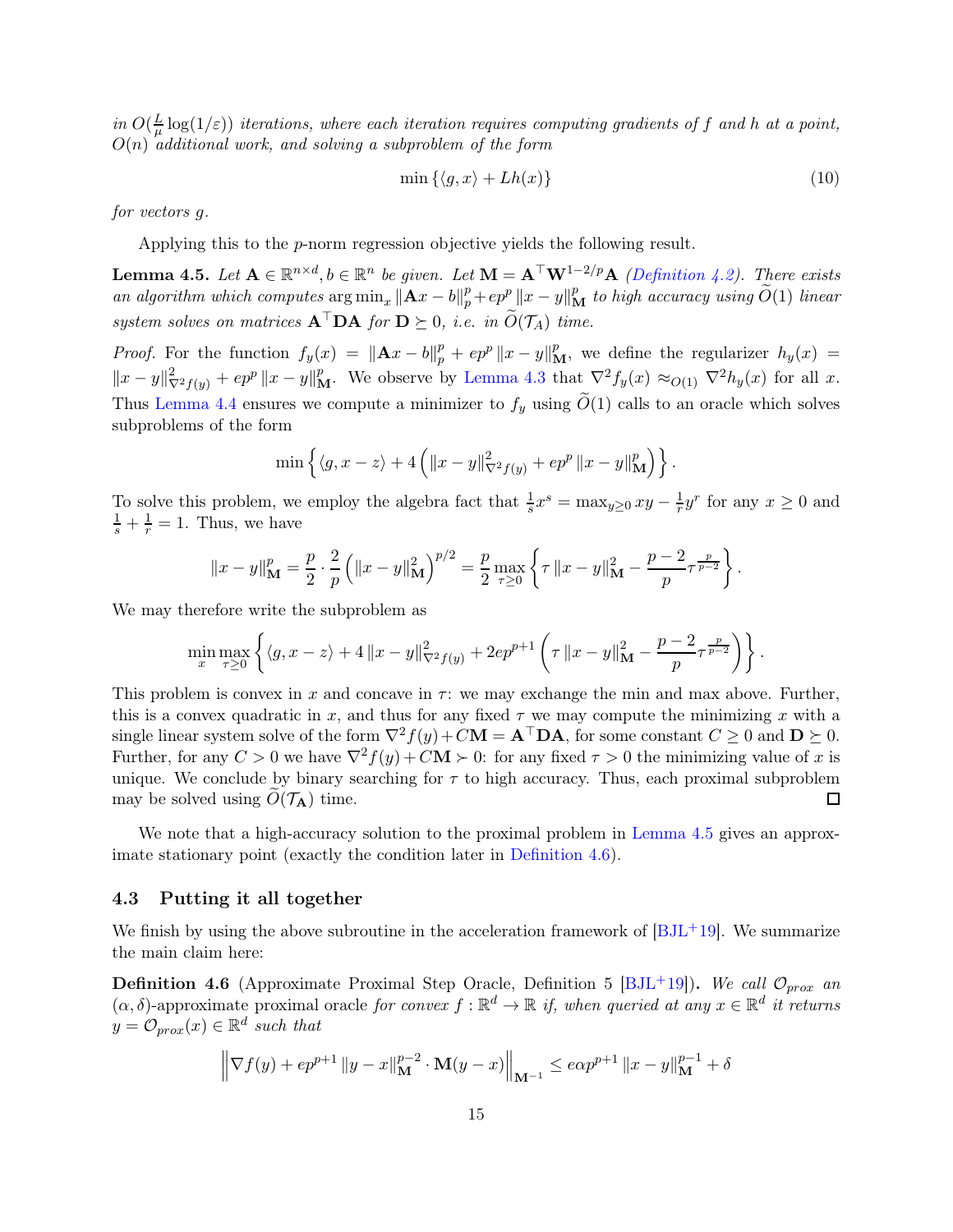**Theorem 4** (Theorem 7 from  $[BJL^+19]$ ). Let  $g : \mathbb{R}^d \to \mathbb{R}$  be a convex twice-differentiable function minimized at  $x_{\star}$ , and let  $x_0$  be a point with  $||x_0 - x_{\star}|| \leq R$ . For any parameter  $\varepsilon \geq 0$ , there is an algorithm which for all k computes x with

$$
f(x) - f(x_\star) \le \max\left\{\varepsilon, \frac{100p^p \cdot 40^{p-2} R^p}{k^{\frac{3p-2}{2}}}\right\}
$$

using  $\lceil k(6+\log_2[10^{20}R^p\cdot(10^5p)^{p+6}\varepsilon^{-1}])^2] = O(p^2k\log^2(pR\varepsilon^{-1/p}))$  gradients of f and queries to an  $\left(\frac{1}{128}\right)$  $\frac{1}{128p^2}$ ,  $\delta$ )-approximate proximal oracle, provided that both  $\delta \leq \varepsilon/[10^{20}p^2R]$  and  $\varepsilon \leq 10^{20}p^p\gamma^4R^{p+1}$ .

*Proof.* Define the convex function  $g(x) = f(\mathbf{M}^{-1/2}x)$ , and choose  $\omega(x) = ep^px^{p-2}$ . The optimality conditions of [Definition 4.6](#page-15-2) are equivalent to those in Definition 5 of  $[BJ<sub>L</sub>+19]$  after applying this change of basis. [Theorem 4](#page-15-3) then follows from applying Theorem 7 in [\[BJL](#page-21-7)+19] to g with  $\gamma = p$  and  $\alpha = \frac{1}{128}$  $\frac{1}{128p^2}$ .  $\Box$ 

<span id="page-16-0"></span>Our application of this fact relies on a diameter-shrinking argument from  $\left[{\rm CJJ}^{+20}\right]$ . We first recall a standar bound on the strong convexity of  $||x||_p^p$  $_p^p$ , which we cite from [\[AKPS19\]](#page-21-1) for simplicity.

**Lemma 4.7** (Lemma 4.5 from [\[AKPS19\]](#page-21-1)). Let  $p \in (1, \infty)$ . Then for any two vectors  $y, \Delta \in \mathbb{R}^n$ ,

$$
||y||_p^p + v^\top \Delta + \frac{p-1}{p2^p} ||\Delta||_p^p \le ||y + \Delta||_p^p
$$

where  $v_i = p|y|_i^{p-2}$  $_{i}^{p-2}y_{i}$  is the gradient of  $\Vert y\Vert _{p}^{p}$  $_p^p.$ 

<span id="page-16-1"></span>We finally need the following lemma which allows us to convert points which low function error into points with small distance to the minimizer.

Corollary 4.8. Let  $A \in \mathbb{R}^{n \times d}, b \in \mathbb{R}^n$  be given. Let  $M = A^{\top}W^{1-2/p}A$  for  $\ell_p$  Lewis weight overestimates w [\(Definition 2.3\)](#page-6-4). Let  $f(x) = ||\mathbf{A}x - b||_p^p$  $_{p}^{p}$  be minimized at  $x_{\star}$ . If x satisfies  $f(x)$  –  $f(x_{\star}) \leq \mathcal{E}, \text{ then } ||x - x_{\star}||_{\mathbf{M}} \leq 2^{3/2} d^{1/2 - 1/p} \mathcal{E}^{1/p}.$ 

Proof. Applying [Lemma 4.7,](#page-16-0) we have

$$
\|\mathbf{A}x - b\|_p^p = \|\mathbf{A}x_\star - b + \mathbf{A}(x - x_\star)\|_p^p \ge \|\mathbf{A}x_\star - b\|_p^p + \nabla f(x_\star)^\top (x - x_\star) + \frac{p-1}{p2^p} \|\mathbf{A}(x - x_\star)\|_p^p.
$$

Note  $\nabla f(x_\star) = 0$  by optimality of  $x_\star$ . By [\(2\),](#page-4-0) we obtain

$$
||x - x_{\star}||_{\mathbf{M}}^2 \le ||w||_1^{1-2/p} ||\mathbf{A}(x - x_{\star})||_p^2.
$$

by Hölder's inequality and the fact that  $p \geq 2$ . Recall that  $||w||_1 \leq 2d$  by [Lemma 2.5:](#page-6-1) this implies

$$
||x - x_{\star}||_{\mathbf{M}}^p \le (2d)^{p/2-1} ||\mathbf{A}(x - x_{\star})||_p^p.
$$

Thus,

$$
\mathcal{E} \ge f(x) - f(x_\star) \ge \frac{p-1}{p2^p} \|\mathbf{A}(x - x_\star)\|_p^p \ge 2^{-p-1} (2d)^{1-p/2} \|x - x_\star\|_M^p :
$$

taking  $p^{th}$  roots yields  $||x - x_{\star}||_{\mathbf{M}} \leq 2^{3/2} d^{1/2 - 1/p} \mathcal{E}^{1/p}$  as desired.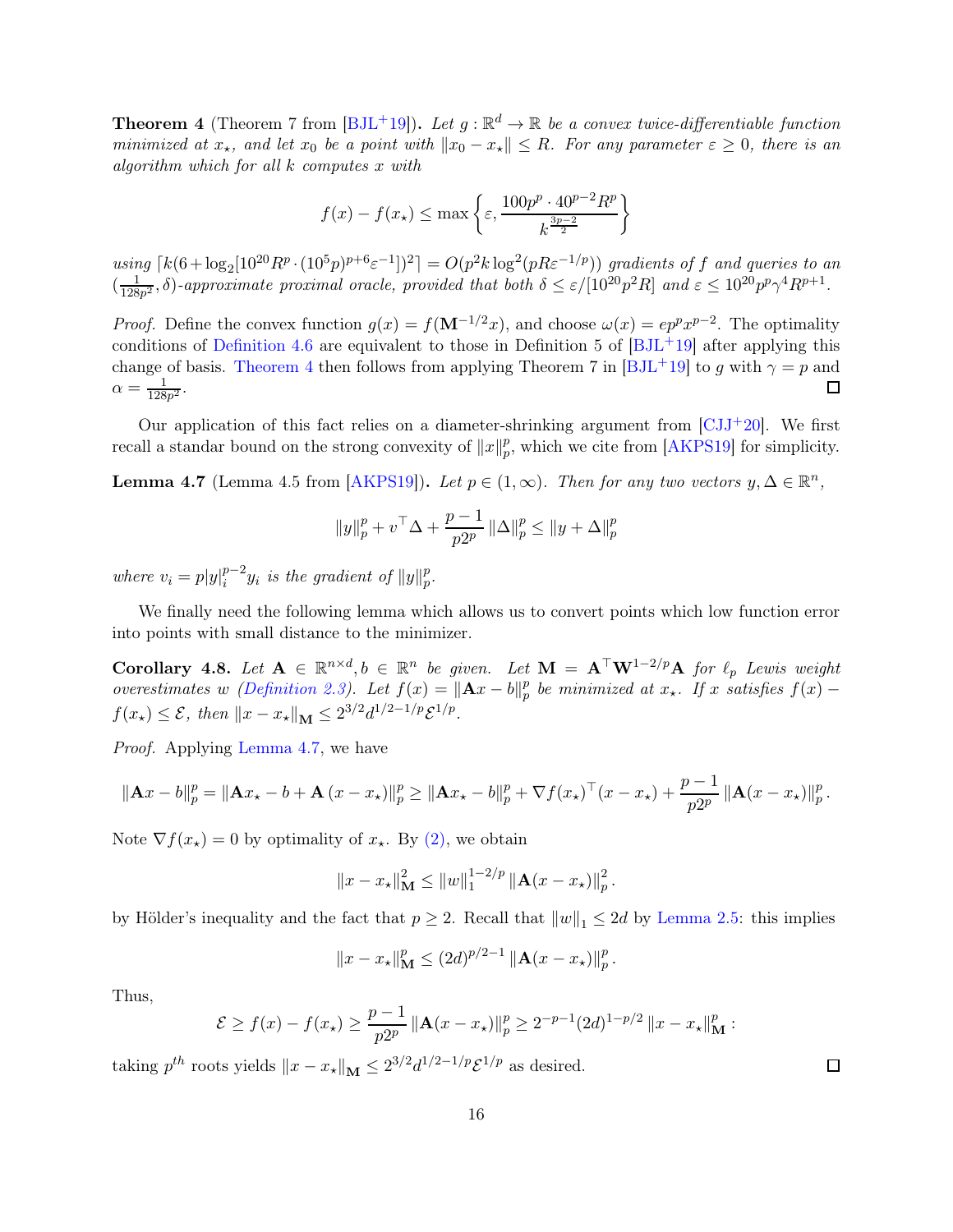<span id="page-17-1"></span>We now prove the main decrease lemma which in turn shows [Theorem 1.](#page-2-1)

**Lemma 4.9.** Let  $\mathbf{A}, b$  be given, and let  $f(x) = ||\mathbf{A}x - b||_p^p$  $_p^p$  have minimizer  $x_{\star}$ . Let  $x_0$  be a point such that  $f(x_0) - f(x_\star) \leq \mathcal{E}$ . There is an algorithm which returns x' with  $f(x') - f(x_\star) \leq \frac{\mathcal{E}}{2}$  $rac{\varepsilon}{2}$  using

$$
\widetilde{O}\left(p^{8/3}d^{\frac{p-2}{3p-2}}\mathcal{T}_{\mathbf{A}}\right)
$$

time.

*Proof.* Applying [Corollary 4.8](#page-16-1) yields  $R \equiv ||x_0 - x_{\star}||_{\mathbf{M}} \leq 2^{3/2} d^{1/2 - 1/p} \mathcal{E}^{1/p}$  for  $\mathbf{M} = \mathbf{A}^{\top} \mathbf{W}^{1-2/p} \mathbf{A}$ . Note that  $\log(pR\mathcal{E}^{-1/p}) = O(\log d)$ . We now apply [Theorem 4](#page-15-3) to  $f(x)$  with  $\varepsilon = \frac{\mathcal{E}}{2}$ : in  $\widetilde{O}(p^2k)$ gradient computations and proximal oracle calls we compute  $x$  with

$$
f(x) - f(x_{\star}) \le \max\left\{\frac{1}{2}\mathcal{E}, \frac{100p^p \cdot 40^{p-2}R^p}{k^{\frac{3p-2}{2}}}\right\} \le \max\left\{\frac{1}{2}\mathcal{E}, \frac{100(120p)^p d^{p/2-1}\mathcal{E}}{k^{\frac{3p-2}{2}}}\right\}.
$$

For  $k = O(p^{2/3}d^{\frac{p-2}{3p-2}})$ , this bound is  $\frac{1}{2}E$  as desired. We additionally require  $\widetilde{O}(p^2k) = \widetilde{O}(p^{8/3}d^{\frac{p-2}{3p-2}})$ gradient computations and calls to a proximal oracle for  $f$  – these proximal oracle calls can each be implemented in  $O(\mathcal{T}_{\mathbf{A}})$  time by [Lemma 4.5.](#page-15-1)  $\Box$ 

*Proof of [Theorem 1.](#page-2-1)* Let  $x_{\star} = \arg\min_y ||Ay - b||_p^p$  and  $\text{OPT} = ||Ax_{\star} - b||_p^p$ . We may initialize  $\mathcal{E} = n^{\frac{p-2}{2}} \textsf{OPT}$  in [Lemma 4.9](#page-17-1) by setting  $x = \arg \min_x ||A y - b||_2^p$  $_2^p$  instead, and noting that

$$
\|\mathbf{A}y - b\|_p^p \le \|\mathbf{A}y - b\|_2^p \le \|\mathbf{A}x_\star - b\|_2^p \le n^{\frac{p-2}{2}} \|\mathbf{A}x_\star - b\|_p^p = n^{\frac{p-2}{2}} \textsf{OPT}.
$$

<span id="page-17-2"></span> $\Box$ 

Now [Theorem 1](#page-2-1) follows from running  $\log(n^{\frac{p-2}{2}}) = \tilde{O}(p)$  iterations of [Lemma 4.9.](#page-17-1)

Discussion on numerical stability. Throughout the section (eg. in the application of [Lemmas 4.4](#page-15-0)) and [4.5\)](#page-15-1), we have assumed that high accuracy solutions to problems lead to exact or high accuracy stationary points, i.e. the KKT conditions are satisfied. There are several ways to make this rigorous. In particular, if one assumes that all parameters, including the condition number of  $\bf{A}$ , are quasipolynomially bounded (i.e. at most  $\exp(\text{poly}\log m)$ ), then one can add a small strongly-convex regularizer (eg.  $\delta ||x||_A^2$  for  $\delta \leq \exp(-\text{poly}\log m)\varepsilon$ ) which barely affects the optimal value. Strong convexity allows us to get an approximate stationary point from approximate minimizers, which suffices for the all our applications (including the proof of  $[LFN18]$ ).

## <span id="page-17-0"></span>5 Algorithm for Small  $q$

In this section, we provide an algorithm to show [Theorem 3.](#page-2-3) Because there isn't a clean version of iterative refinement for the objective  $\|\mathbf{A}x - b\|_q$  for  $q < 2$ , we instead work with the dual problem. Precisely, we can use Sion's minimax theorem to get for  $p = q/(q-1)$ 

$$
\min_{x \in \mathbb{R}^d} \|\mathbf{A}x - b\|_q = \min_{x \in \mathbb{R}^d} \max_{\|y\|_p \le 1} y^\top (\mathbf{A}x - b) = \max_{\|y\|_p \le 1} \min_{x \in \mathbb{R}^d} y^\top (\mathbf{A}x - b)
$$

$$
= -\min_{\|y\|_p \le 1} b^\top y = \left(\min_{\mathbf{A}^\top y = 0, b^\top y = 1} \|y\|_p\right)^{-1}.
$$
(11)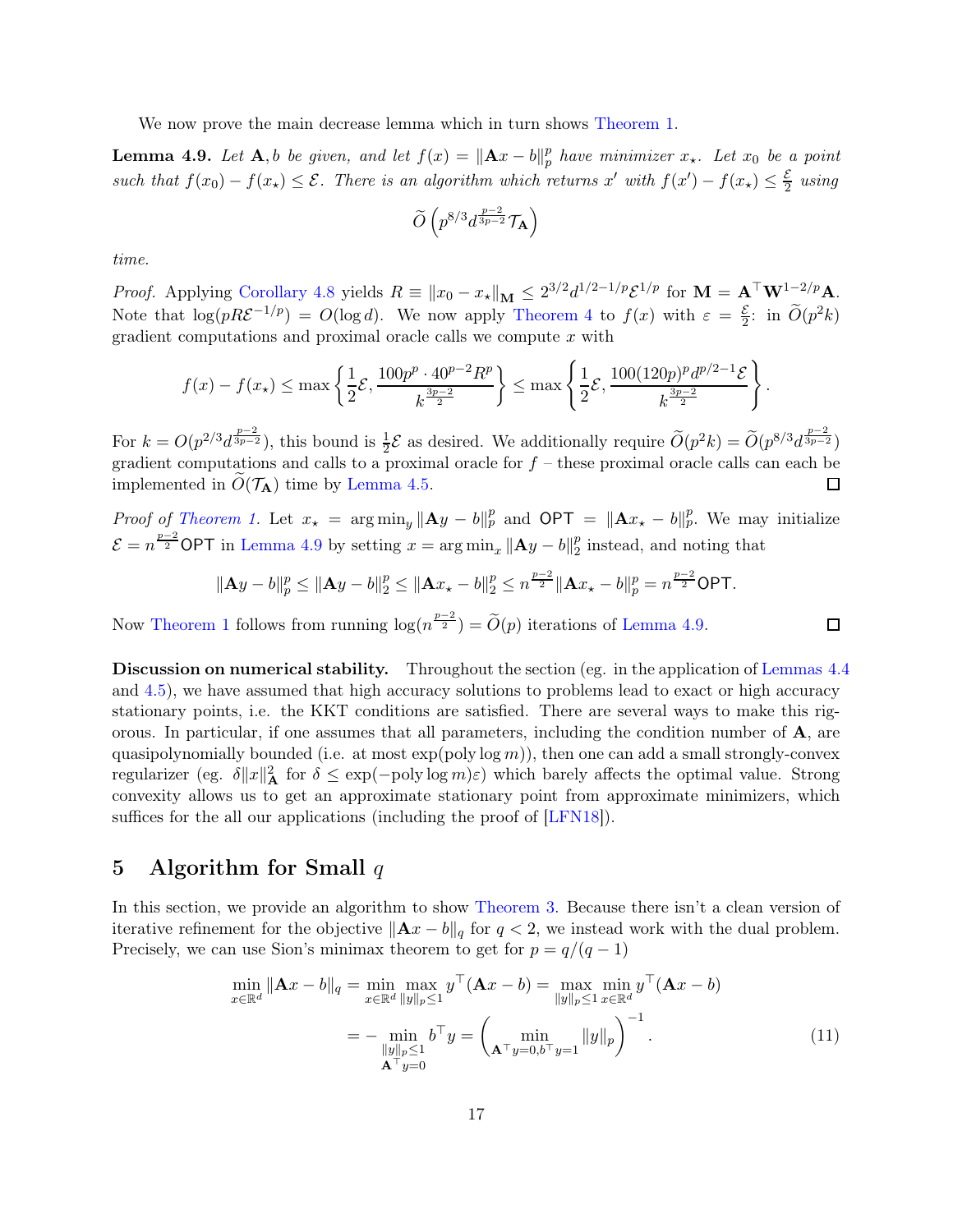Using an high precision solution y to [\(11\)](#page-17-2), we can return a high precision minimizer to min<sub>x∈Rd</sub>  $||\mathbf{A}x-\mathbf{A}x||$  $||b||_q$ . In particular for the true optimum y<sup>\*</sup>, by KKT conditions (that  $\nabla ||y^*||_p^p = p \text{sign}(y^*)|y^*|^{p-2}$  is in the kernel of  $\begin{bmatrix} A & b \end{bmatrix}^T$  we know that there exists a vector  $x \in \mathbb{R}^d$  satisfying  $\lambda$ sign $(y^*)|y^*|^{p-2}$  $Ax - b$ . We return this x. If we have a high precision minimizer y instead of the true optimum y<sup>\*</sup>, we can instead return an  $\ell_2$ -projection, i.e.  $x = \arg \min_{x \in \mathbb{R}^d} ||\mathbf{A}x - b - \lambda \operatorname{sign}(y)||y|^{p-2}||_2$  for the proper scaling  $\lambda$ .

We use [Lemma 2.11](#page-7-4) (for  $\mathbf{A} = \mathbf{I}$  and  $b = 0$  in the lemma statement) to solve the problem in [\(11\)](#page-17-2), where we assume  $\nu = 1$  and  $\text{OPT} = 1$  by scaling. This leads to the following optimization problem for some  $g \in \mathbb{R}^n$  and  $\mathbf{R} = \textbf{diag}(r)$  for  $r \in \mathbb{R}^n_{>0}$ :

$$
\min_{\mathbf{A}^\top x=0, b^\top x=1, g^\top x=-1} x^\top \mathbf{R} x + ||x||_p^p.
$$

<span id="page-18-1"></span>Let  $\mathbf{U} = \begin{bmatrix} \mathbf{A} & b & g \end{bmatrix}$  and  $v = \begin{bmatrix} 0 & 1 & -1 \end{bmatrix}^\top$ . Through these reductions and [Lemma 2.11](#page-7-4) it suffices to show the following.

**Lemma 5.1.** For matrix  $\mathbf{U} \in \mathbb{R}^{n \times d}$  and  $v \in \mathbb{R}^n$ , assume there is  $x \in \mathbb{R}^n$  satisfying  $\mathbf{U}^\top x = v$ ,  $x^{\top} \mathbf{R} x \leq 1$  and  $||x||_p^p \leq 1$ . Then there is an algorithm that in time  $\widetilde{O}(\mathcal{T}_U)$  outputs a  $y \in \mathbb{R}^n$ satisfying  $\mathbf{U}^\top y = v$ ,  $y^\top \mathbf{R}y = O(1)$ , and  $||y||_p \leq O(d^{\frac{p-2}{2p-2}})$ .

We remark that we could also instead get a result which achieves a  $y^{\top}$ **R** $y = O_p(1)$  and  $||y||_p^p = O_p(1)$  in time  $\widetilde{O}_p(\mathcal{T}_U d^{\frac{p-2}{2p-2}})$  via a multiplicative weights style algorithm as done in [Section 3](#page-7-0) algorithm ORACLE [\(Algorithm 1\)](#page-8-1). However since both runtimes would be the same (up to logarithmic factors), we choose to present this simpler single iteration algorithm. Combining this multiplicative weights style algorithm with energy boosting as in the analysis in [Section 3](#page-7-0) to achieve a  $O_p(d^{\frac{p-2}{3p-2}})$  iteration bound remains an interesting open problem.

*Proof of [Theorem 3.](#page-2-3)* [Lemma 5.1](#page-18-1) satisfies the conditions of [Lemma 2.11](#page-7-4) for  $\gamma = O(d^{\frac{p-2}{2p-2}})$ . Each call to [Lemma 5.1](#page-18-1) requires  $\widetilde{O}(1)$  calls to a solver for  $U^{\top}DU$ . Also, a solver for  $U^{\top}DU$  can be implemented using  $O(1)$  calls to a solver for  $A<sup>T</sup>DA$  for diagonal matrices D, and  $O(1)$  solves on  $O(1) \times O(1)$  matrices by computing the inverse via the Schur complement onto the  $2 \times 2$  block of  $\mathbf{U}^{\top}\mathbf{D}\mathbf{U}$  corresponding to the b, g vectors. Thus the total number of iterations is  $\widetilde{O}(p^{3.5}\gamma \log(m/\varepsilon))$  =  $\widetilde{O}_p(d^{\frac{p-2}{2p-2}}\log(m/\varepsilon))$  as desired. П

An algorithm to show a weaker version of [Lemma 5.1](#page-18-1) with the bound  $||y||_p \leq O\left(n^{\frac{p-2}{2p-2}}\right)$  was given in [\[APS19,](#page-21-2) Lemma 3.3], by simply returning

$$
y = \underset{\mathbf{U}^{\top} x = v}{\arg \min} x^{\top} \left( n^{1 - \frac{2}{p}} \mathbf{R} + \mathbf{I} \right) x.
$$

Our approach to improve this dependence to  $O(d^{\frac{p-2}{2p-2}})$  uses a version of  $\ell_q$  Lewis weights to replace the identity matrix  $\bf{I}$  in the above. To handle the presence of the resistance term  $\bf{R}$  we require a regularized version of Lewis weights.

<span id="page-18-0"></span>**Definition 5.2** (Regularized  $\ell_q$  Lewis weights). For a matrix  $\mathbf{A} \in \mathbb{R}^{n \times d}$ ,  $1 \le q \le 2$ , and vector  $c \in \mathbb{R}_{\geq 0}^n$ , the c-regularized  $\ell_q$  Lewis weights w are defined as the solution to

$$
w_i = \sigma \left( (\mathbf{C} + \mathbf{W})^{\frac{1}{2} - \frac{1}{q}} \mathbf{A} \right)_i
$$
 for all  $i \in [n]$ .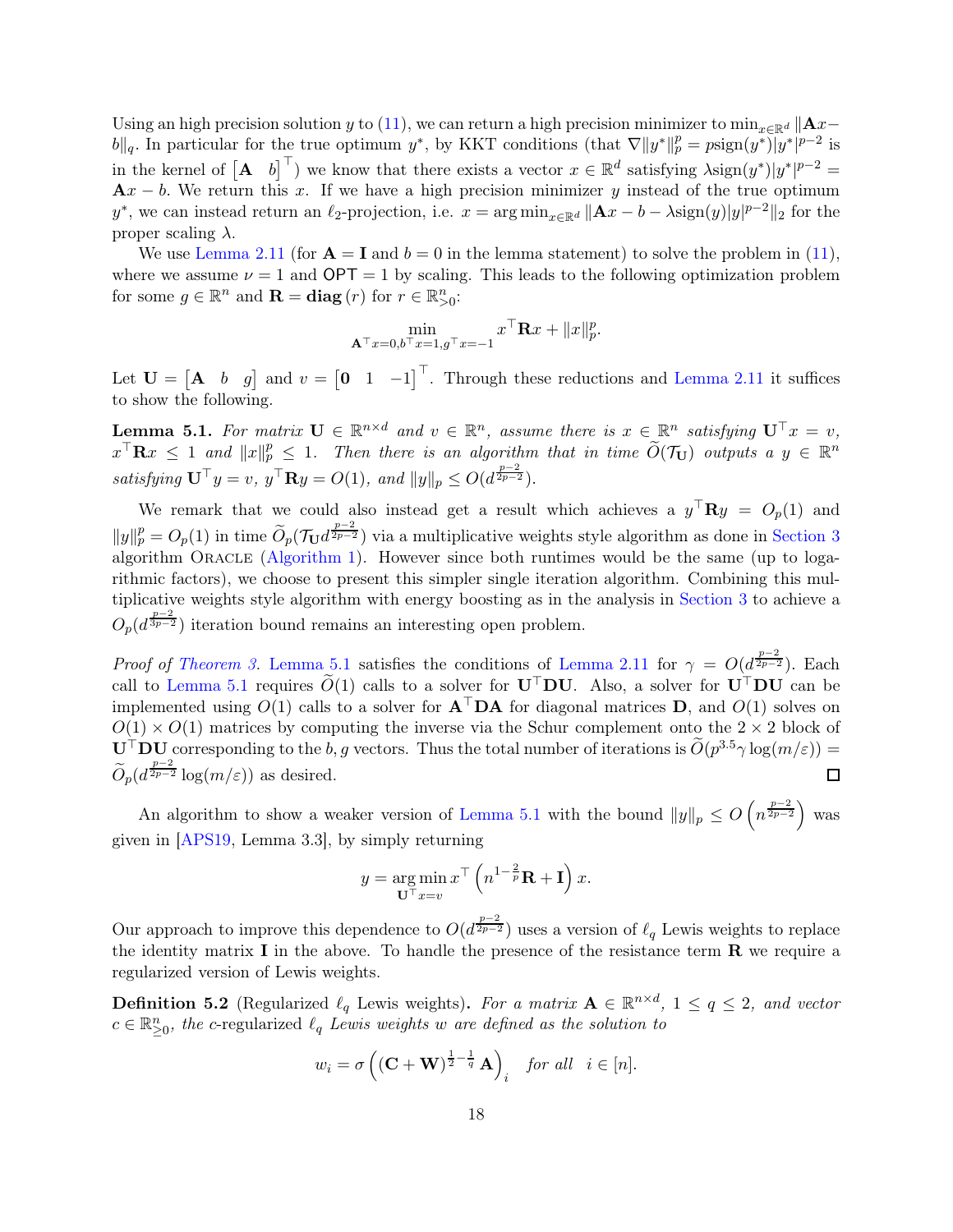We show that these weights can be computed approximately in  $\tilde{O}(1)$  iterations of a contractive map. Each iteration requires the computation of approximate leverage scores. The proof of the following lemma is in [Appendix A.2.](#page-27-0)

<span id="page-19-0"></span>**Lemma 5.3.** Given a matrix  $A \in \mathbb{R}^{n \times d}$ ,  $1 \le q \le 2$ , and vector  $c \in \mathbb{R}_{\geq 0}^n$ , let w be the c-regularized  $\ell_q$  Lewis weights. There is an algorithm APPROXREGLEWIS( $\mathbf{A}, c, q$ ) that whp. computes a vector  $\widehat{w} \in \mathbb{R}_{\geq 0}^n$  satisfying  $\widehat{w}_i/w_i \in [0.9, 1.1]$  for all  $i \in [n]$  in  $\widetilde{O}(\mathcal{T}_A)$  time.

We can now give our algorithm to show [Lemma 5.1.](#page-18-1) We can now show Lemma 5.1.

<span id="page-19-3"></span><span id="page-19-2"></span>Algorithm 2: ORACLESMALL $(\mathbf{U}, v, r, q)$ . Given matrix  $\mathbf{U} \in \mathbb{R}^{n \times d}, v \in \mathbb{R}^{n}, r \in \mathbb{R}^{n}, q \leq 2$ , such that there exists x with  $\mathbf{U}^{\top} x = v$  and  $x^{\top} \mathbf{R} x \leq 1$  and  $||x||_p^p \leq 1$ , returns y satisfying  $\mathbf{U}^{\top} y = v, y^{\top} \mathbf{R} y = O(1)$  and  $||y||_p = O(d^{\frac{p-2}{2p-2}})$ . 1  $\hat{w} \leftarrow$  ApproxRegLewis( $\mathbf{U}, dr^{\frac{p}{p-1}}$ <sup>p</sup>−<sup>2</sup> , q). ⊲ [Lemma 5.3](#page-19-0) 2 Return  $y \leftarrow \arg \min_{\mathbf{U}^{\top} x = v} x^{\top} \left( d^{1-\frac{2}{p}} \mathbf{R} + \widehat{\mathbf{W}}^{1-\frac{2}{p}} \right) x.$ 

<span id="page-19-1"></span>*Proof of [Lemma 5.1.](#page-18-1)* Let x satisfy  $U^{\top}x = v$  and  $x^{\top}Rx \le 1$  and  $||x||_p \le 1$ . By the definition of y in line [2](#page-19-1) in OracleSmall [\(Algorithm 2\)](#page-19-2), we know that

$$
y^{\top} \left( d^{1-\frac{2}{p}} \mathbf{R} + \widehat{\mathbf{W}}^{1-\frac{2}{p}} \right) y \leq x^{\top} \left( d^{1-\frac{2}{p}} \mathbf{R} + \widehat{\mathbf{W}}^{1-\frac{2}{p}} \right) x \leq d^{1-\frac{2}{p}} + ||w||_1^{1-\frac{2}{p}} ||x||_p^2 \leq 3d^{1-\frac{2}{p}}
$$

where we have used Hölder's inequality and  $\|\hat{w}\|_1 \leq 1.1d$  by [Lemma 5.3.](#page-19-0) In particular, this gives us  $d^{1-\frac{2}{p}}y^{\top}\mathbf{R}y \leq 3d^{1-\frac{2}{p}}$  so  $y^{\top}\mathbf{R}y \leq 3$ . Now we bound  $||y||_p^p$ . Note that by the optimality conditions for y (that the gradient of the objective of line [2](#page-19-1) of [Algorithm 2](#page-19-2) is in the kernel of  $U^{\top}$ ), there must exist a vector  $z \in \mathbb{R}^d$  such that

$$
y = \left(d^{1-\frac{2}{p}}\mathbf{R} + \widehat{\mathbf{W}}^{1-\frac{2}{p}}\right)^{-1}\mathbf{U}z.
$$

Define  $\widehat{y} = \left(d^{1-\frac{2}{p}}\mathbf{R} + \widehat{\mathbf{W}}^{1-\frac{2}{p}}\right)^{-1/2} \mathbf{U}z$ , so that

$$
\|\widehat{y}\|_2^2 = y^\top \left( d^{1-\frac{2}{p}} \mathbf{R} + \widehat{\mathbf{W}}^{1-\frac{2}{p}} \right) y \le 3 d^{1-\frac{2}{p}}.
$$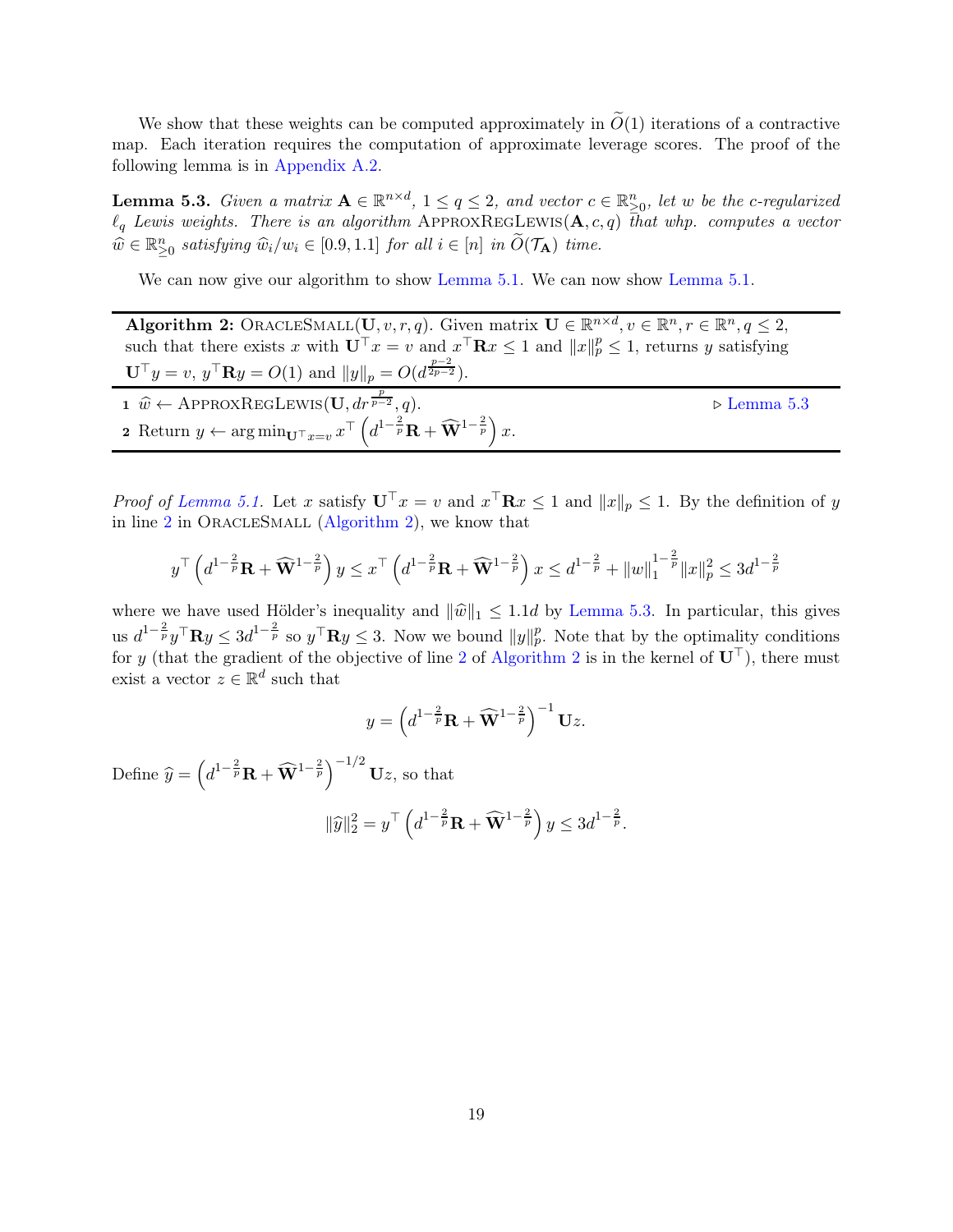Now we get that

$$
||y||_{p}^{p} = \sum_{i \in [n]} \left( d^{1 - \frac{2}{p}} r_{i} + \widehat{w}_{i}^{1 - \frac{2}{p}} \right)^{-p} |(\mathbf{U}z)_{i}|^{p}
$$
  
\n
$$
= \sum_{i \in [n]} \left( d^{1 - \frac{2}{p}} r_{i} + \widehat{w}_{i}^{1 - \frac{2}{p}} \right)^{-p} \left( dr_{i}^{\frac{p}{p-2}} + \widehat{w}_{i} \right)^{\frac{(p-2)^{2}}{2p}} \left| \left( \left( d\mathbf{R}^{\frac{p}{p-2}} + \widehat{\mathbf{W}} \right)^{\frac{1}{2} - \frac{1}{q}} \mathbf{U}z \right)_{i} \right|^{p-2} (\mathbf{U}z)_{i}^{2}
$$
  
\n
$$
\stackrel{(i)}{\leq} \sum_{i \in [n]} \left( d^{1 - \frac{2}{p}} r_{i} + \widehat{w}_{i}^{1 - \frac{2}{p}} \right)^{-1} \widehat{w}_{i}^{-\frac{p-2}{2}} \left| \left( \left( d\mathbf{R}^{\frac{p}{p-2}} + \widehat{\mathbf{W}} \right)^{\frac{1}{2} - \frac{1}{q}} \mathbf{U}z \right)_{i} \right|^{p-2} (\mathbf{U}z)_{i}^{2}
$$
  
\n
$$
\stackrel{(ii)}{\leq} \left\| \left( d\mathbf{R}^{\frac{p}{p-2}} + \widehat{\mathbf{W}} \right)^{\frac{1}{2} - \frac{1}{q}} \mathbf{U}z \right\|_{2}^{\frac{p-2}{2}}.
$$
\n(12)

$$
\sum_{i \in [n]} \left( d^{1 - \frac{2}{p}} r_i + \widehat{w}_i^{1 - \frac{2}{p}} \right)^{-1} \widehat{w}_i^{-\frac{p-2}{2}} \sigma \left( \left( d \mathbf{R}^{\frac{p}{p-2}} + \widehat{\mathbf{W}} \right)^{\frac{1}{2} - \frac{1}{q}} \mathbf{U} \right)_i^{\frac{p-2}{2}} (\mathbf{U} z)_i^2 \tag{13}
$$

$$
\stackrel{(iii)}{\leq} 2^{\frac{p-2}{2}} \left\| \left( d\mathbf{R}^{\frac{p}{p-2}} + \widehat{\mathbf{W}} \right)^{\frac{1}{2} - \frac{1}{q}} \mathbf{U} z \right\|_{2}^{\frac{p-2}{2}} \sum_{i \in [n]} \left( d^{1 - \frac{2}{p}} r_i + \widehat{w}_i^{1 - \frac{2}{p}} \right)^{-1} (\mathbf{U} z)_i^2
$$
\n
$$
\stackrel{(iv)}{\leq} 4^{\frac{p-2}{2}} \|\widehat{y}\|_{2}^p \leq 4^{\frac{p-2}{2}} \left( 3d^{1 - \frac{2}{p}} \right)^{\frac{p}{2}} \leq 4^p d^{\frac{p}{2} - 1}.
$$
\n(14)

Here, (i) follows from the inequality  $a^{1-2/p} + b^{1-2/p} \ge (a+b)^{1-2/p}$ , which holds for all  $a, b \ge 0$ , for  $a = d_i r$  $\frac{p}{p-2}$  $i^{p-2}$  and  $b = \hat{w}_i$ , and the trivial bound

<span id="page-20-0"></span>
$$
\left(d^{1-\frac{2}{p}}r_i+\widehat{w}_i^{1-\frac{2}{p}}\right)^{-p/2}\leq \widehat{w}_i^{-\frac{p-2}{2}}.
$$

Also,  $(ii)$  is shown using [Fact 2.2,](#page-6-3) and  $(iii)$  uses the definition of c-regularized Lewis weights [\(Definition 5.2\)](#page-18-0) for  $c = dr^{\frac{p}{p-2}}$  as chosen in line [1](#page-19-3) of OracleSmall [\(Algorithm 2\)](#page-19-2) and that  $\hat{w}$ are 1.1-approximate weights by [Lemma 5.3.](#page-19-0) Finally,  $(iv)$  uses the definition of  $\hat{y}$  and

$$
\left(dr_i^{\frac{p}{p-2}} + \widehat{w}_i\right)^{1-\frac{2}{q}} = \left(dr_i^{\frac{p}{p-2}} + \widehat{w}_i\right)^{\frac{2}{p}-1} \le \max\left(d^{1-\frac{2}{p}}r_i, \widehat{w}_i^{1-\frac{2}{p}}\right)^{-1} \le 2\left(d^{1-\frac{2}{p}}r_i + \widehat{w}_i^{1-\frac{2}{p}}\right)^{-1}.
$$

Taking p-th roots of [\(14\)](#page-20-0) shows that  $||y||_p \le O(d^{\frac{p-2}{2p-2}})$  as desired. To bound the cost, note that line [1](#page-19-3) and [2](#page-19-1) of ORACLESMALL [\(Algorithm 2\)](#page-19-2) call  $\widetilde{O}(1)$  solves to  $\mathbf{U}^{\top} \mathbf{D} \mathbf{U}$  for diagonal matrices  $\mathbf{D}$  by Lemma 5.3. by [Lemma 5.3.](#page-19-0)

## Acknowledgements

We thank Michael B. Cohen, Yair Carmon, Qijia Jiang, Yujia Jin, Yin Tat Lee, Kevin Tian, and Richard Peng for helpful discussions. We also would like to thank anonymous reviewers for several helpful comments in improving the presentation of the paper.

Aaron Sidford was supported in part by a Microsoft Research Faculty Fellowship, NSF CAREER Award CCF-1844855, NSF Grant CCF-1955039, a PayPal research award, and a Sloan Research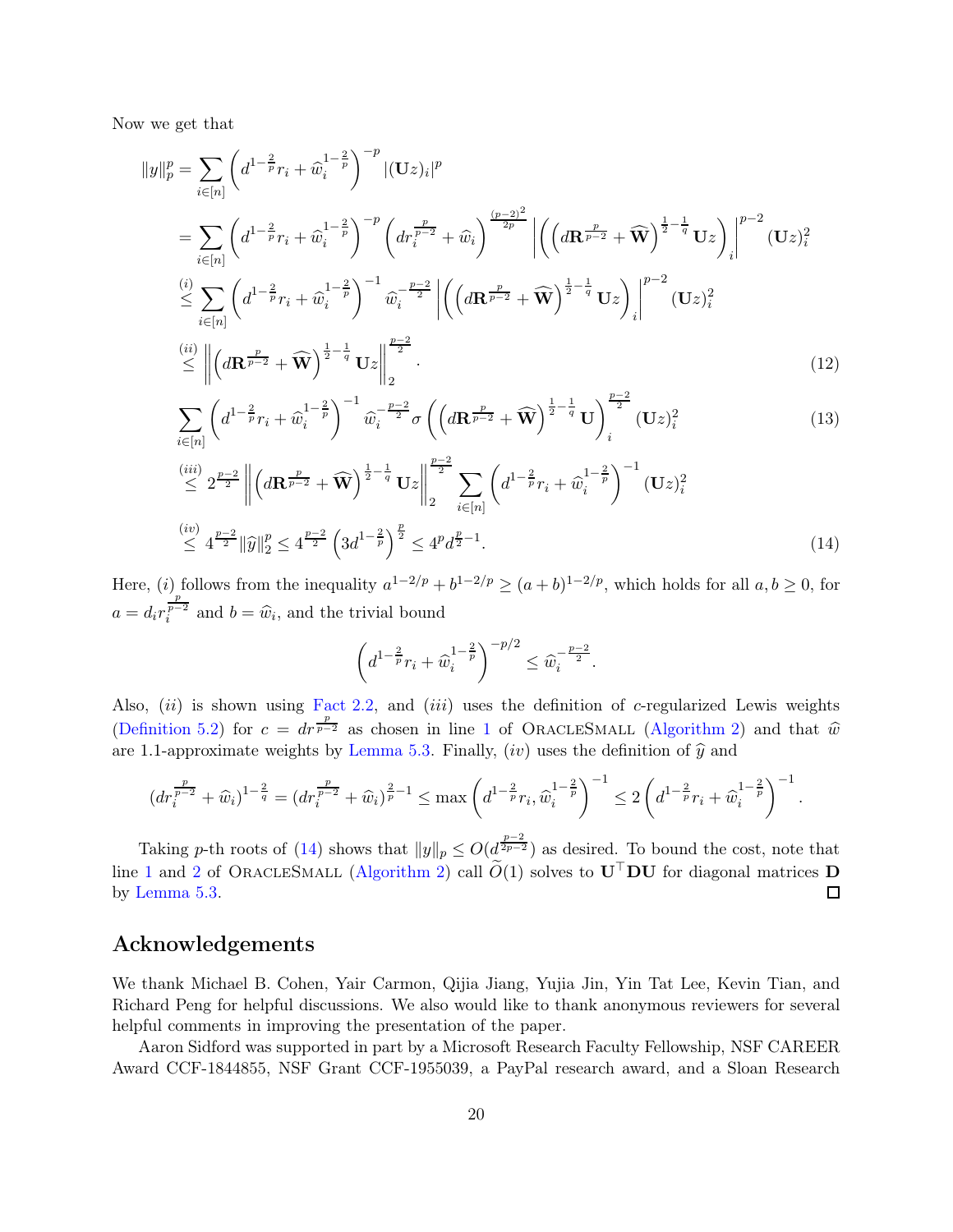Fellowship. Yang P. Liu was supported by the Department of Defense (DoD) through the National Defense Science and Engineering Graduate Fellowship, and NSF CAREER Award CCF-1844855 and NSF Grant CCF-1955039.

## References

- <span id="page-21-4"></span>[ABKS21] Deeksha Adil, Brian Bullins, Rasmus Kyng, and Sushant Sachdeva. Almost-linear-time weighted ℓp-norm solvers in slightly dense graphs via sparsification. In *ICALP*, volume 198 of *LIPIcs*, pages 9:1–9:15. Schloss Dagstuhl - Leibniz-Zentrum für Informatik, 2021.
- <span id="page-21-6"></span>[ABS21] Deeksha Adil, Brian Bullins, and Sushant Sachdeva. Unifying width-reduced methods for quasiself-concordant optimization. *arXiv preprint arXiv:2107.02432*, 2021.
- <span id="page-21-9"></span>[AH18] Naman Agarwal and Elad Hazan. Lower bounds for higher-order convex optimization. In *Conference On Learning Theory*, pages 774–792. PMLR, 2018.
- <span id="page-21-1"></span>[AKPS19] Deeksha Adil, Rasmus Kyng, Richard Peng, and Sushant Sachdeva. Iterative refinement for  $\ell_p$ norm regression. In *Proceedings of the Thirtieth Annual ACM-SIAM Symposium on Discrete Algorithms, SODA 2019, San Diego, California, USA, January 6-9, 2019*, pages 1405–1424, 2019.
- <span id="page-21-5"></span>[AMV20] Kyriakos Axiotis, Aleksander Mądry, and Adrian Vladu. Circulation control for faster minimum cost flow in unit-capacity graphs. In *61st IEEE Annual Symposium on Foundations of Computer Science, FOCS 2020, Durham, NC, USA, November 16-19, 2020*, pages 93–104, 2020.
- <span id="page-21-2"></span>[APS19] Deeksha Adil, Richard Peng, and Sushant Sachdeva. Fast, provably convergent IRLS algorithm for p-norm linear regression. In Hanna M. Wallach, Hugo Larochelle, Alina Beygelzimer, Florence d'Alché-Buc, Emily B. Fox, and Roman Garnett, editors, *Advances in Neural Information Processing Systems 32: Annual Conference on Neural Information Processing Systems 2019, NeurIPS 2019, 8-14 December 2019, Vancouver, BC, Canada*, pages 14166–14177, 2019.
- <span id="page-21-3"></span>[AS20] Deeksha Adil and Sushant Sachdeva. Faster *p*-norm minimizing flows, via smoothed *q*-norm problems. In *Proceedings of the 2020 ACM-SIAM Symposium on Discrete Algorithms, SODA 2020, Salt Lake City, UT, USA, January 5-8, 2020*, pages 892–910, 2020.
- <span id="page-21-10"></span>[ASS19] Yossi Arjevani, Ohad Shamir, and Ron Shiff. Oracle complexity of second-order methods for smooth convex optimization. *Mathematical Programming*, 178(1):327–360, 2019.
- <span id="page-21-8"></span>[Bac10] Francis Bach. Self-concordant analysis for logistic regression. *Electronic Journal of Statistics*, 4:384–414, 2010.
- <span id="page-21-0"></span>[BCLL18] Sébastien Bubeck, Michael B. Cohen, Yin Tat Lee, and Yuanzhi Li. An homotopy method for ℓ<sup>p</sup> regression provably beyond self-concordance and in input-sparsity time. In *Proceedings of the 50th Annual ACM SIGACT Symposium on Theory of Computing, STOC 2018, Los Angeles, CA, USA, June 25-29, 2018*, pages 1130–1137, 2018.
- <span id="page-21-7"></span>[BJL+19] Sébastien Bubeck, Qijia Jiang, Yin Tat Lee, Yuanzhi Li, and Aaron Sidford. Complexity of highly parallel non-smooth convex optimization. In Hanna M. Wallach, Hugo Larochelle, Alina Beygelzimer, Florence d'Alché-Buc, Emily B. Fox, and Roman Garnett, editors, *Advances in Neural Information Processing Systems 32: Annual Conference on Neural Information Processing Systems 2019, NeurIPS 2019, December 8-14, 2019, Vancouver, BC, Canada*, pages 13900–13909, 2019.
- <span id="page-21-11"></span>[BLL+21] Jan van den Brand, Yin Tat Lee, Yang P. Liu, Thatchaphol Saranurak, Aaron Sidford, Zhao Song, and Di Wang. Minimum cost flows, mdps, and  $\ell_1$ -regression in nearly linear time for dense instances. In *STOC '21: 53rd Annual ACM SIGACT Symposium on Theory of Computing, Virtual Event, Italy, June 21-25, 2021*, pages 859–869, 2021.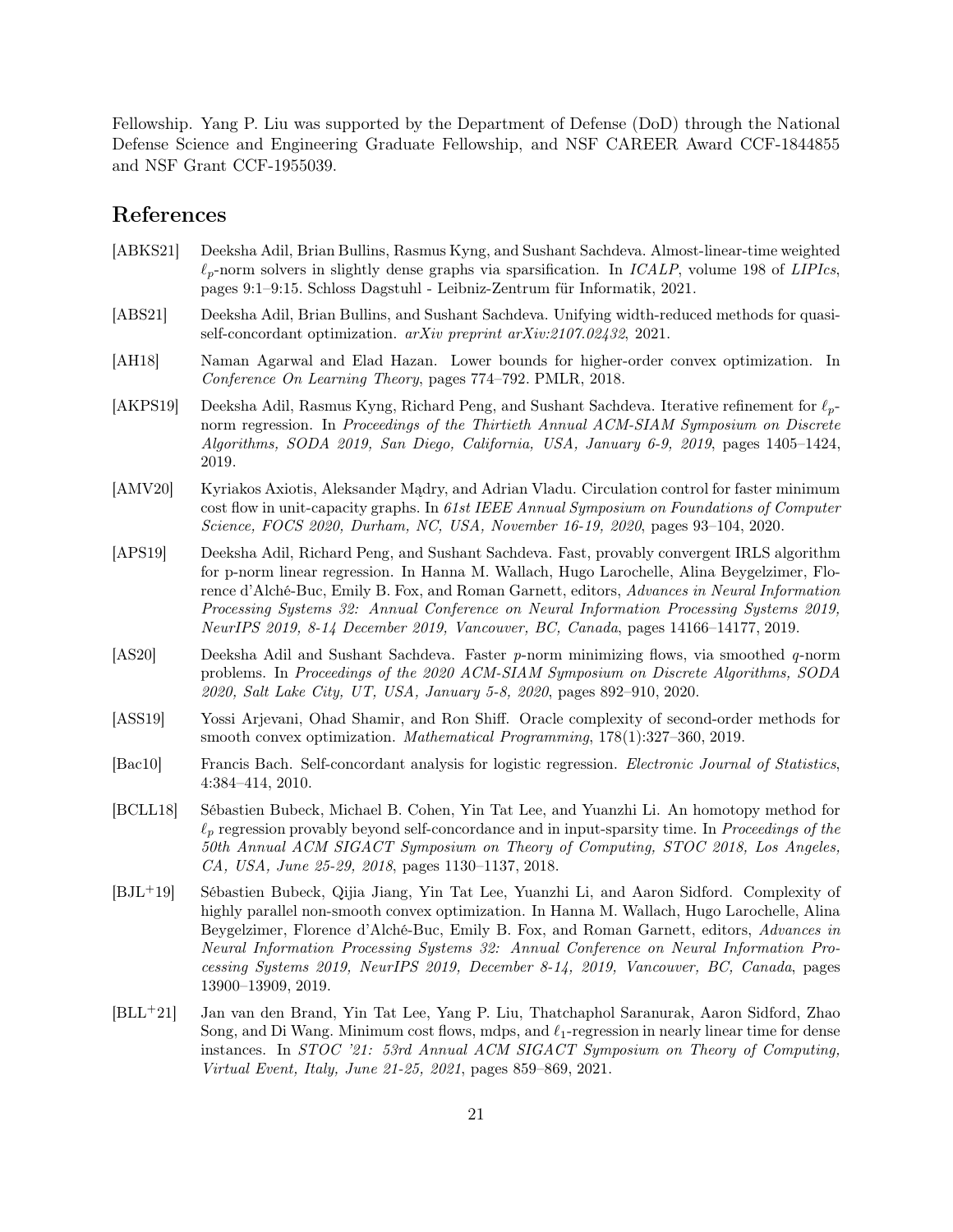- <span id="page-22-13"></span>[BLN+20] Jan van den Brand, Yin Tat Lee, Danupon Nanongkai, Richard Peng, Thatchaphol Saranurak, Aaron Sidford, Zhao Song, and Di Wang. Bipartite matching in nearly-linear time on moderately dense graphs. In *61st IEEE Annual Symposium on Foundations of Computer Science, FOCS 2020, Durham, NC, USA, November 16-19, 2020*, pages 919–930, 2020. Available at <https://arxiv.org/pdf/2101.05719.pdf>.
- <span id="page-22-12"></span>[BLSS20] Jan van den Brand, Yin Tat Lee, Aaron Sidford, and Zhao Song. Solving tall dense linear programs in nearly linear time. In *STOC*. <https://arxiv.org/pdf/2002.02304.pdf>, 2020.
- <span id="page-22-6"></span>[BP19] Brian Bullins and Richard Peng. Higher-order accelerated methods for faster non-smooth optimization. *arXiv preprint arXiv:1906.01621*, 2019.
- <span id="page-22-11"></span>[Bra20] Jan van den Brand. A deterministic linear program solver in current matrix multiplication time. In *Proceedings of the Fourteenth Annual ACM-SIAM Symposium on Discrete Algorithms*, pages 259–278. SIAM, 2020.
- <span id="page-22-7"></span>[Bul18] Brian Bullins. Fast minimization of structured convex quartics. *arXiv preprint arXiv:1812.10349*, 2018.
- <span id="page-22-14"></span>[CCLY19] Michael B. Cohen, Ben Cousins, Yin Tat Lee, and Xin Yang. A near-optimal algorithm for approximating the john ellipsoid. In *Conference on Learning Theory, COLT 2019, 25-28 June 2019, Phoenix, AZ, USA*, pages 849–873, 2019.
- <span id="page-22-3"></span>[CDMI+16] Kenneth L Clarkson, Petros Drineas, Malik Magdon-Ismail, Michael W Mahoney, Xiangrui Meng, and David P Woodruff. The fast cauchy transform and faster robust linear regression. *SIAM Journal on Computing*, 45(3):763–810, 2016.
- <span id="page-22-1"></span>[CJJ+20] Yair Carmon, Arun Jambulapati, Qijia Jiang, Yujia Jin, Yin Tat Lee, Aaron Sidford, and Kevin Tian. Acceleration with a ball optimization oracle. In *Advances in Neural Information Processing Systems 33: Annual Conference on Neural Information Processing Systems 2020, NeurIPS 2020, December 6-12, 2020, virtual*, 2020.
- <span id="page-22-5"></span>[CJJS21] Yair Carmon, Arun Jambulapati, Yujia Jin, and Aaron Sidford. Thinking inside the ball: Near-optimal minimization of the maximal loss. *arXiv preprint arXiv:2105.01778*, 2021.
- <span id="page-22-8"></span>[CKM+11] Paul Christiano, Jonathan A. Kelner, Aleksander Mądry, Daniel A. Spielman, and Shang-Hua Teng. Electrical flows, laplacian systems, and faster approximation of maximum flow in undirected graphs. In Lance Fortnow and Salil P. Vadhan, editors, *Proceedings of the 43rd ACM Symposium on Theory of Computing, STOC 2011, San Jose, CA, USA, 6-8 June 2011*, pages 273–282. ACM, 2011.
- <span id="page-22-4"></span>[Cla05] Kenneth L Clarkson. Subgradient and sampling algorithms for l 1 regression. 2005.
- <span id="page-22-10"></span>[CLS19] Michael B Cohen, Yin Tat Lee, and Zhao Song. Solving linear programs in the current matrix multiplication time. In *STOC*. <https://arxiv.org/pdf/1810.07896>, 2019.
- <span id="page-22-0"></span>[CMMP13] Hui Han Chin, Aleksander Mądry, Gary L. Miller, and Richard Peng. Runtime guarantees for regression problems. In Robert D. Kleinberg, editor, *Innovations in Theoretical Computer Science, ITCS '13, Berkeley, CA, USA, January 9-12, 2013*, pages 269–282. ACM, 2013.
- <span id="page-22-9"></span>[CMSV17] Michael B Cohen, Aleksander Mądry, Piotr Sankowski, and Adrian Vladu. Negative-weight shortest paths and unit capacity minimum cost flow in  $O(m^{10/7} \log W)$  time. In *Proceedings of the Twenty-Eighth Annual ACM-SIAM Symposium on Discrete Algorithms (SODA)*, pages 752–771. SIAM, 2017.
- <span id="page-22-2"></span>[CP15] Michael B. Cohen and Richard Peng.  $\ell_p$  row sampling by lewis weights. In Rocco A. Servedio and Ronitt Rubinfeld, editors, *Proceedings of the Forty-Seventh Annual ACM on Symposium on Theory of Computing, STOC 2015, Portland, OR, USA, June 14-17, 2015*, pages 183–192. ACM, 2015.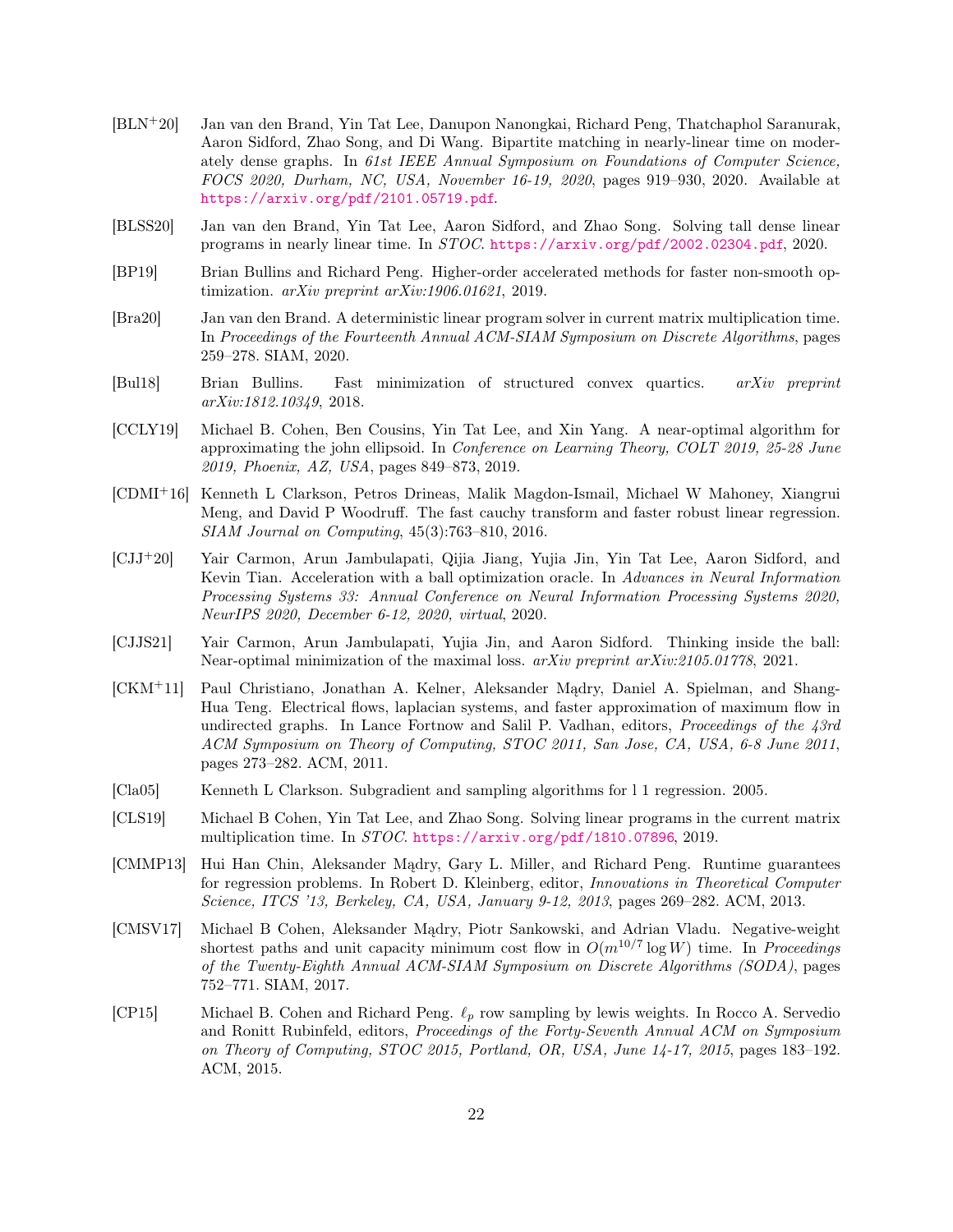- <span id="page-23-6"></span>[CW13] Kenneth L. Clarkson and David P. Woodruff. Low rank approximation and regression in input sparsity time. In *STOC*, pages 81–90. ACM, 2013.
- <span id="page-23-7"></span>[CWW19] Kenneth Clarkson, Ruosong Wang, and David Woodruff. Dimensionality reduction for tukey regression. In *International Conference on Machine Learning*, pages 1262–1271. PMLR, 2019.
- <span id="page-23-5"></span>[DDH+09] Anirban Dasgupta, Petros Drineas, Boulos Harb, Ravi Kumar, and Michael W Mahoney. Sampling algorithms and coresets for ℓ<sup>p</sup> regression. *SIAM Journal on Computing*, 38(5):2060–2078, 2009.
- <span id="page-23-0"></span>[DLS18] David Durfee, Kevin A. Lai, and Saurabh Sawlani. ℓ<sup>1</sup> regression using lewis weights preconditioning and stochastic gradient descent. In Sébastien Bubeck, Vianney Perchet, and Philippe Rigollet, editors, *Conference On Learning Theory, COLT 2018, Stockholm, Sweden, 6-9 July 2018*, volume 75 of *Proceedings of Machine Learning Research*, pages 1626–1656. PMLR, 2018.
- <span id="page-23-14"></span>[DMMW12] Petros Drineas, Malik Magdon-Ismail, Michael W. Mahoney, and David P. Woodruff. Fast approximation of matrix coherence and statistical leverage. *J. Mach. Learn. Res.*, 13:3475– 3506, 2012.
- <span id="page-23-1"></span>[EV19] Alina Ene and Adrian Vladu. Improved convergence for  $\ell_1$  and  $\ell_\infty$  regression via iteratively reweighted least squares. In *International Conference on Machine Learning*, pages 1794–1801. PMLR, 2019.
- <span id="page-23-9"></span>[GDG+19] Alexander V. Gasnikov, Pavel E. Dvurechensky, Eduard A. Gorbunov, Evgeniya A. Vorontsova, Daniil Selikhanovych, César A. Uribe, Bo Jiang, Haoyue Wang, Shuzhong Zhang, Sébastien Bubeck, Qijia Jiang, Yin Tat Lee, Yuanzhi Li, and Aaron Sidford. Near optimal methods for minimizing convex functions with lipschitz \$p\$-th derivatives. In Alina Beygelzimer and Daniel Hsu, editors, *Conference on Learning Theory, COLT 2019, 25-28 June 2019, Phoenix, AZ, USA*, volume 99 of *Proceedings of Machine Learning Research*, pages 1392–1393. PMLR, 2019.
- <span id="page-23-8"></span>[GPV21] Mehrdad Ghadiri, Richard Peng, and Santosh S Vempala. Sparse regression faster than  $d^{\omega}$ . *arXiv preprint arXiv:2109.11537*, 2021.
- <span id="page-23-12"></span>[JSWZ21] Shunhua Jiang, Zhao Song, Omri Weinstein, and Hengjie Zhang. A faster algorithm for solving general lps. In *STOC '21: 53rd Annual ACM SIGACT Symposium on Theory of Computing, Virtual Event, Italy, June 21-25, 2021*, pages 823–832, 2021.
- <span id="page-23-11"></span>[Kat20] Tarun Kathuria. A potential reduction inspired algorithm for exact max flow in almost  $\tilde{O}(m^{4/3})$ time. *arXiv preprint arXiv:2009.03260*, 2020.
- <span id="page-23-3"></span>[KLS20] Tarun Kathuria, Yang P Liu, and Aaron Sidford. Unit capacity maxflow in almost  $o(m^{4/3})$ time. In *2020 IEEE 61st Annual Symposium on Foundations of Computer Science (FOCS)*, pages 119–130. IEEE, 2020.
- <span id="page-23-10"></span>[KMP12] Jonathan A. Kelner, Gary L. Miller, and Richard Peng. Faster approximate multicommodity flow using quadratically coupled flows. In *Proceedings of the 44th Symposium on Theory of Computing Conference, STOC 2012, New York, NY, USA, May 19 - 22, 2012*, pages 1–18, 2012.
- <span id="page-23-2"></span>[KPSW19] Rasmus Kyng, Richard Peng, Sushant Sachdeva, and Di Wang. Flows in almost linear time via adaptive preconditioning. In *Proceedings of the 51st Annual ACM SIGACT Symposium on Theory of Computing, STOC 2019, Phoenix, AZ, USA, June 23-26, 2019.*, pages 902–913, 2019.
- <span id="page-23-4"></span>[Lew78] D. Lewis. Finite dimensional subspaces of lp. *Studia Mathematica*, 63(2):207–212, 1978.
- <span id="page-23-13"></span>[LFN18] Haihao Lu, Robert M. Freund, and Yurii E. Nesterov. Relatively smooth convex optimization by first-order methods, and applications. *SIAM J. Optim.*, 28(1):333–354, 2018.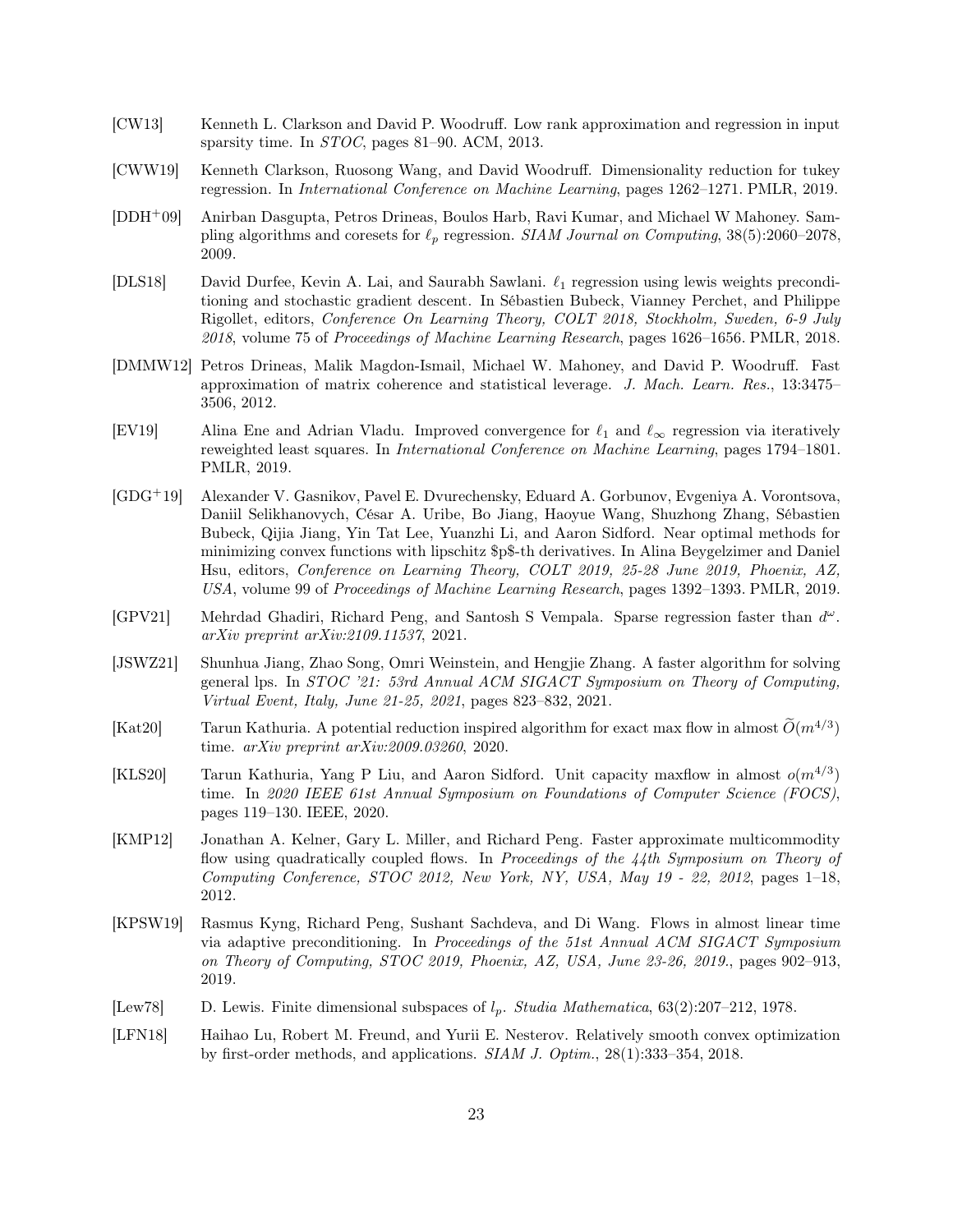- <span id="page-24-1"></span>[LS15] Yin Tat Lee and Aaron Sidford. Efficient inverse maintenance and faster algorithms for linear programming. In *IEEE 56th Annual Symposium on Foundations of Computer Science, FOCS 2015, Berkeley, CA, USA, 17-20 October, 2015*, pages 230–249, 2015.
- <span id="page-24-3"></span>[LS19] Yin Tat Lee and Aaron Sidford. Solving linear programs with sqrt (rank) linear system solves. *arXiv preprint arXiv:1910.08033*, 2019.
- <span id="page-24-13"></span>[LS20a] Yang P Liu and Aaron Sidford. Faster divergence maximization for faster maximum flow. *arXiv preprint arXiv:2003.08929*, 2020.
- <span id="page-24-4"></span>[LS20b] Yang P. Liu and Aaron Sidford. Faster energy maximization for faster maximum flow. In *Proccedings of the 52nd Annual ACM SIGACT Symposium on Theory of Computing, STOC 2020, Chicago, IL, USA, June 22-26, 2020*, pages 803–814, 2020.
- <span id="page-24-14"></span>[LSZ19] Yin Tat Lee, Zhao Song, and Qiuyi Zhang. Solving empirical risk minimization in the current matrix multiplication time. In *COLT*. <https://arxiv.org/pdf/1905.04447>, 2019.
- <span id="page-24-7"></span>[LWK08] Chih-Jen Lin, Ruby C Weng, and S Sathiya Keerthi. Trust region newton method for large-scale logistic regression. *Journal of Machine Learning Research*, 9(4), 2008.
- <span id="page-24-11"></span>[Mąd13] Aleksander Mądry. Navigating central path with electrical flows: From flows to matchings, and back. In *54th Annual IEEE Symposium on Foundations of Computer Science, FOCS 2013, 26-29 October, 2013, Berkeley, CA, USA*, pages 253–262. IEEE Computer Society, 2013.
- <span id="page-24-12"></span>[Mad16] Aleksander Madry. Computing maximum flow with augmenting electrical flows. In Irit Dinur, editor, *IEEE 57th Annual Symposium on Foundations of Computer Science, FOCS 2016, 9- 11 October 2016, Hyatt Regency, New Brunswick, New Jersey, USA*, pages 593–602. IEEE Computer Society, 2016.
- <span id="page-24-5"></span>[MM13a] Xiangrui Meng and Michael W. Mahoney. Low-distortion subspace embeddings in input-sparsity time and applications to robust linear regression. In *STOC*, pages 91–100. ACM, 2013.
- <span id="page-24-0"></span>[MM13b] Xiangrui Meng and Michael W. Mahoney. Robust regression on mapreduce. In *Proceedings of the 30th International Conference on Machine Learning, ICML 2013, Atlanta, GA, USA, 16-21 June 2013*, volume 28 of *JMLR Workshop and Conference Proceedings*, pages 888–896. JMLR.org, 2013.
- <span id="page-24-9"></span>[MS13] Renato DC Monteiro and Benar Fux Svaiter. An accelerated hybrid proximal extragradient method for convex optimization and its implications to second-order methods. *SIAM Journal on Optimization*, 23(2):1092–1125, 2013.
- <span id="page-24-8"></span>[Nes83] Yurii E Nesterov. A method for solving the convex programming problem with convergence rate o(1/k<sup>2</sup> ). In *Dokl. akad. nauk Sssr*, volume 269, pages 543–547, 1983.
- <span id="page-24-6"></span>[Nes09] Yurii E. Nesterov. Unconstrained convex minimization in relative scale. *Math. Oper. Res.*, 34(1):180–193, 2009.
- <span id="page-24-10"></span>[Nes19] Yurii Nesterov. Implementable tensor methods in unconstrained convex optimization. *Mathematical Programming*, pages 1–27, 2019.
- [PV21] Richard Peng and Santosh S. Vempala. Solving sparse linear systems faster than matrix multiplication. In *SODA*, pages 504–521. SIAM, 2021.
- <span id="page-24-2"></span>[Ren88] James Renegar. A polynomial-time algorithm, based on newton's method, for linear programming. *Math. Program.*, 40(1-3):59–93, 1988.
- <span id="page-24-15"></span>[SS11] Daniel A. Spielman and Nikhil Srivastava. Graph sparsification by effective resistances. *SIAM J. Comput.*, 40(6):1913–1926, 2011.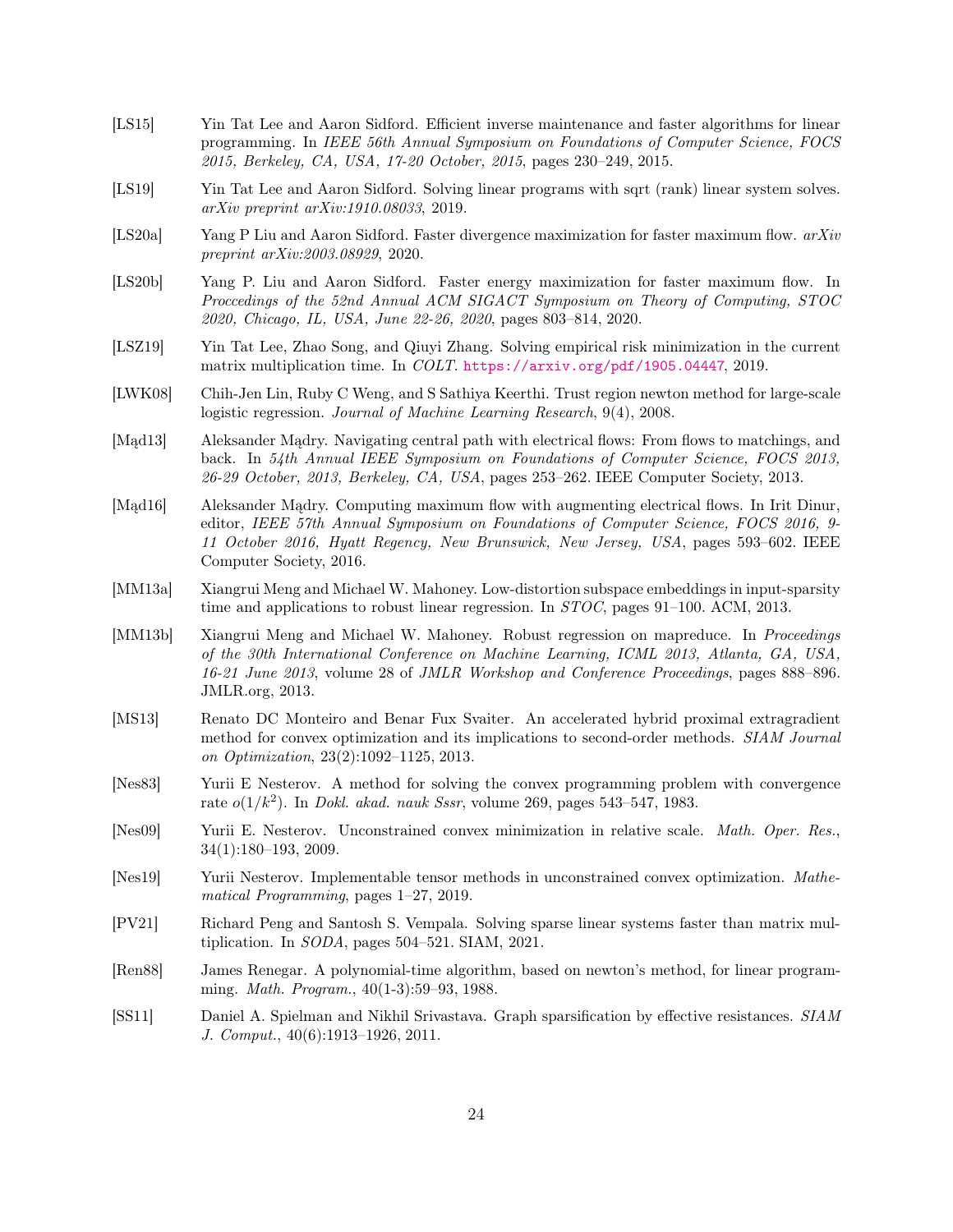- <span id="page-25-2"></span>[Vai89] Pravin M. Vaidya. Speeding-up linear programming using fast matrix multiplication (extended abstract). In *30th IEEE Annual Symposium on Foundations of Computer Science, FOCS 1989, Research Triangle Park, NC, USA, October 30 - November 1, 1989*, pages 332–337. IEEE Computer Society, 1989.
- <span id="page-25-3"></span>[Vai90] Pravin M Vaidya. An algorithm for linear programming which requires  $O(((m + n)n^2 + (m +$  $(n)^{1.5}n)L$  arithmetic operations. *Mathematical Programming*, 47(1-3):175–201, 1990.
- <span id="page-25-4"></span>[Woj96] Przemyslaw Wojtaszczyk. *Banach spaces for analysts*. Number 25. Cambridge University Press, 1996.
- <span id="page-25-0"></span>[WZ13] David P. Woodruff and Qin Zhang. Subspace embeddings and ℓp-regression using exponential random variables. In *COLT 2013 - The 26th Annual Conference on Learning Theory, June 12-14, 2013, Princeton University, NJ, USA*, pages 546–567, 2013.
- <span id="page-25-1"></span>[YCRM16] Jiyan Yang, Yinlam Chow, Christopher Ré, and Michael W. Mahoney. Weighted SGD for ℓ<sup>p</sup> regression with randomized preconditioning. In Robert Krauthgamer, editor, *Proceedings of the Twenty-Seventh Annual ACM-SIAM Symposium on Discrete Algorithms, SODA 2016, Arlington, VA, USA, January 10-12, 2016*, pages 558–569. SIAM, 2016.

## <span id="page-25-6"></span><span id="page-25-5"></span>A Lewis Weight Computation

#### A.1 Proof of [Lemma 2.5](#page-6-1)

Our approach is based on [\[CCLY19\]](#page-22-14), which approximates the John ellipse by performing  $\tilde{O}(1)$ iterations of the fixed point map for computing Lewis weights, and then averaging the results of the iterations. To speed up the iterations (as was done in previous work), we use that leverage scores can be efficiently found by sketching techniques [\[SS11,](#page-24-15)[DMMW12\]](#page-23-14).

<span id="page-25-8"></span>**Lemma A.1** (Leverage score estimates [\[SS11,](#page-24-15) [DMMW12\]](#page-23-14)). There is an algorithm APPROXLEV( $\mathbf{A}, \varepsilon$ ) that for matrix  $\mathbf{A} \in \mathbb{R}^{n \times d}$  and  $\varepsilon \in (0,1)$  returns a vector  $w \in \mathbb{R}_{>0}^n$  satisfying  $(1-\varepsilon)w_i \leq \sigma(\mathbf{A})_i \leq$  $(1+\varepsilon)w_i$  for all  $i \in [n]$ . The algorithm succeeds whp. and runs in  $\widetilde{O}(\varepsilon^{-2} \cdot \mathcal{T}_A)$  time.

The algorithm that we use to show [Lemma 2.5](#page-6-1) is given below.

Algorithm 3: APPROXLARGEWEIGHTS $(A, p)$ . Given matrix  $A \in \mathbb{R}^{n \times d}$  and  $p \geq 2$ , returns weights  $w \in \mathbb{R}^n$  satisfying  $||w||_1 \leq 2d$  and  $w \geq \sigma(\mathbf{W}^{1/2-1/p}\mathbf{A}).$ 

<span id="page-25-7"></span> $\mathbf{1} \ \ w_i^{(0)} \leftarrow d/n \text{ for all } i \in [n].$ 2 for  $k = 0, 1, ..., T - 1$  do 3  $\downarrow w^{(k+1)} \leftarrow$  APPROXLEV((**W**<sup>(k)</sup>)<sup>1/2−1/p</sup>**A**, 1/10). ⊳ [Lemma A.1](#page-25-8) 4 return  $w \leftarrow \frac{3}{2T} \sum_{k=1}^{T} w^{(k)}$ .

<span id="page-25-9"></span>Our analysis uses the convexity of a potential function on the inverse quadratic form.

**Lemma A.2.** For matrix  $A \in \mathbb{R}^{n \times d}$  and  $p \geq 2$ , the function  $\phi_i : \mathbb{R}^n_{\geq 0} \to \mathbb{R}$  is convex, where

$$
\phi_i(v) = \log \left( v_i^{-2/p} a_i^\top \left( \mathbf{A}^\top \mathbf{diag}\left(v\right)^{1-2/p} \mathbf{A} \right)^{-1} a_i \right).
$$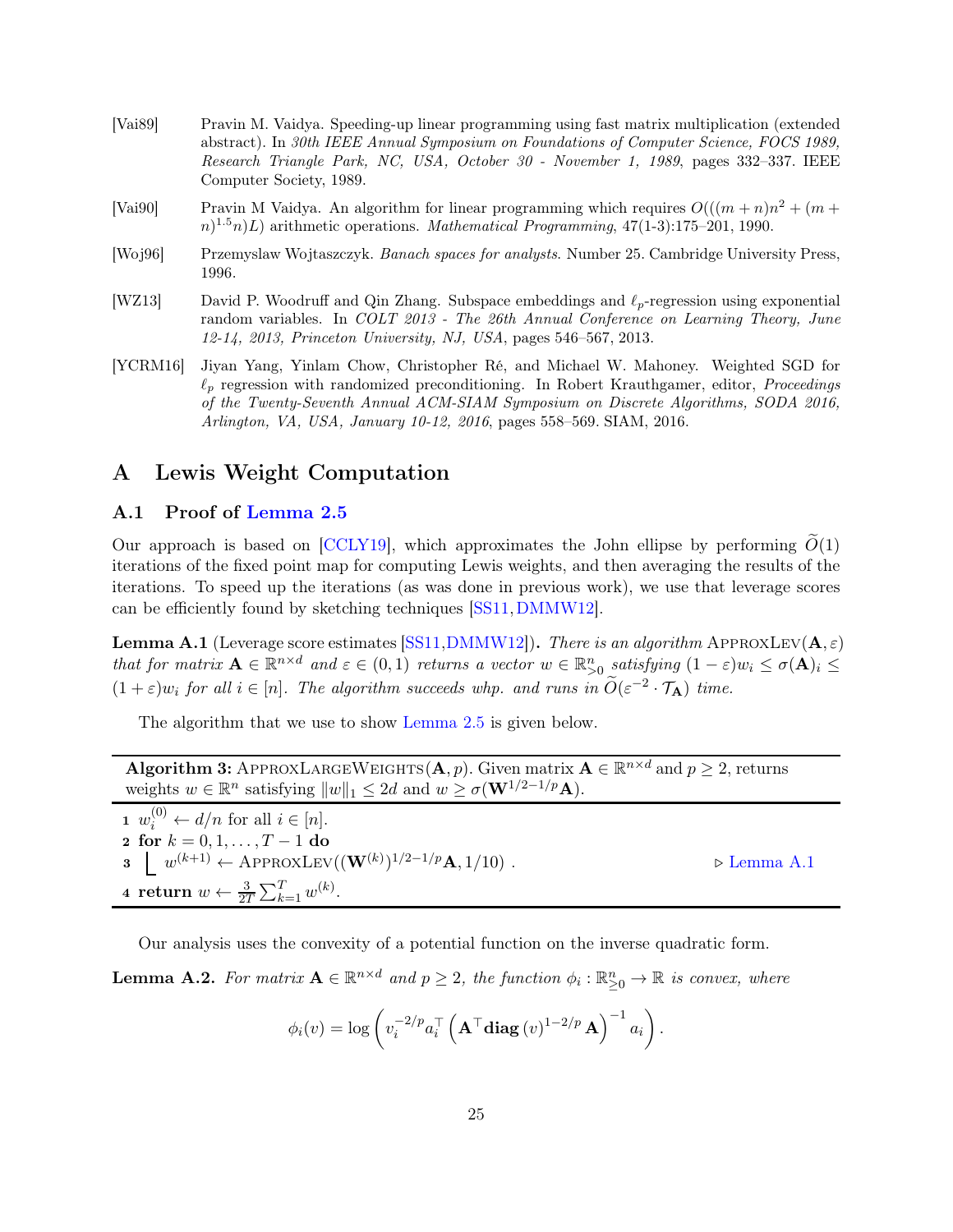Proof. To start, we use [\[CCLY19,](#page-22-14) Lemma 3.4], which says that the function

<span id="page-26-0"></span>
$$
v \to \left( a_i^\top \left( \mathbf{A}^\top \mathbf{diag}\left(v\right) \mathbf{A}\right)^{-1} a_i \right) \tag{15}
$$

is convex. Note that the function  $\log(v_i^{-2/p})$  $\int_{i}^{-2/p}$ ) =  $-2\log(v_i)/p$  is convex, hence it suffices to argue the convexity of the function

$$
v \to \log\left(a_i^{\top} \left(\mathbf{A}^{\top} \mathbf{diag}\left(v\right)^{1-2/p} \mathbf{A}\right)^{-1} a_i\right).
$$

To show this, note that for any  $u, v \in \mathbb{R}^n_{\geq 0}$  and  $\lambda \in [0, 1]$  we have

$$
\log\left(a_i^\top \left(\mathbf{A}^\top \mathbf{diag}(\lambda u + (1-\lambda)v)^{1-2/p}\mathbf{A}\right)^{-1}a_i\right)
$$
  
\n
$$
\leq \log\left(a_i^\top \left(\mathbf{A}^\top \left(\lambda \mathbf{diag}(u)^{1-2/p} + (1-\lambda)\mathbf{diag}(v)^{1-2/p}\right)\mathbf{A}\right)^{-1}a_i\right)
$$
  
\n
$$
\leq \lambda \log\left(a_i^\top \left(\mathbf{A}^\top \mathbf{diag}(u)^{1-2/p}\mathbf{A}\right)^{-1}a_i\right) + (1-\lambda)\log\left(a_i^\top \left(\mathbf{A}^\top \mathbf{diag}(v)^{1-2/p}\mathbf{A}\right)^{-1}a_i\right)
$$

as desired. The first inequality uses that the function  $x \to x^{1-2/p}$  is concave for  $p \ge 2$ , and the final step uses the convexity of [\(15\)](#page-26-0).

*Proof of [Lemma 2.5.](#page-6-1)* We show that for  $T = 10 \log n$ , [Algorithm 3](#page-25-7) returns valid weights  $w =$ 3  $\frac{3}{2T}\sum_{k=1}^{T} w^{(k)}$ . First, we show that  $||w||_1 \leq 2d$ . This follows because  $||w^{(k)}||_1 \leq 1.1d$  by [Lemma A.1,](#page-25-8) so  $||w||_1 \leq 1.5 \cdot 1.1d \leq 2d$ . Additionally

$$
||w||_1 \ge \sum_{i \in [n]} \sigma_i(\mathbf{A}^\top \mathbf{W}^{1-\frac{2}{p}} \mathbf{A}) = \text{rank}(\mathbf{A}) = d
$$

by our assumption that  $\bf{A}$  is full-rank. Now we use [Lemma A.2](#page-25-9) to get that

$$
\phi_i\left(\frac{1}{T}\sum_{k\in[T]} w^{(k)}\right) \leq \frac{1}{T}\sum_{k\in[T]} \phi_i(w^{(k)}) = \frac{1}{T}\sum_{k\in[T]} \log\left(\sigma((\mathbf{W}^{(k)})^{1/2-1/p}\mathbf{A})/w_i^{(k)}\right)
$$
  

$$
\leq \frac{1}{T}\sum_{k\in[T]} \left(\log(1.1) + \log(w_i^{(k+1)}/w_i^{(k)})\right)
$$
  

$$
\leq 0.1 + \frac{1}{T}\log(w_i^{(T)}/w_i^{(0)}) \leq 0.1 + \frac{1}{T}\log(1.1n/d) \leq 0.2,
$$

where we have used [Lemma A.1,](#page-25-8) the definition of  $w^{(k+1)}$  in terms of  $w^{(k)}$ , and  $w_i^{(T)} \leq 1.1$  and the choice  $w_i^{(0)} = d/n$  in the final line. Thus

$$
w_i \ge 3/2 \cdot \exp(-0.2) \sigma \left(\mathbf{W}^{1/2-1/p} \mathbf{A}\right) \ge \sigma \left(\mathbf{W}^{1/2-1/p} \mathbf{A}\right).
$$

To analyze the runtime, [Lemma A.1](#page-25-8) shows that each of the T iterations solves  $O(\log n)$  systems in  $\mathbf{A}^{\top}(\mathbf{W}^{(k)})^{1-2/p}\mathbf{A}$ , for a total of  $O(\log^2 n)$  solves in  $\mathbf{A}^{\top}\mathbf{D}\mathbf{A}$  for diagonal matrices  $\mathbf{D}$ .  $\Box$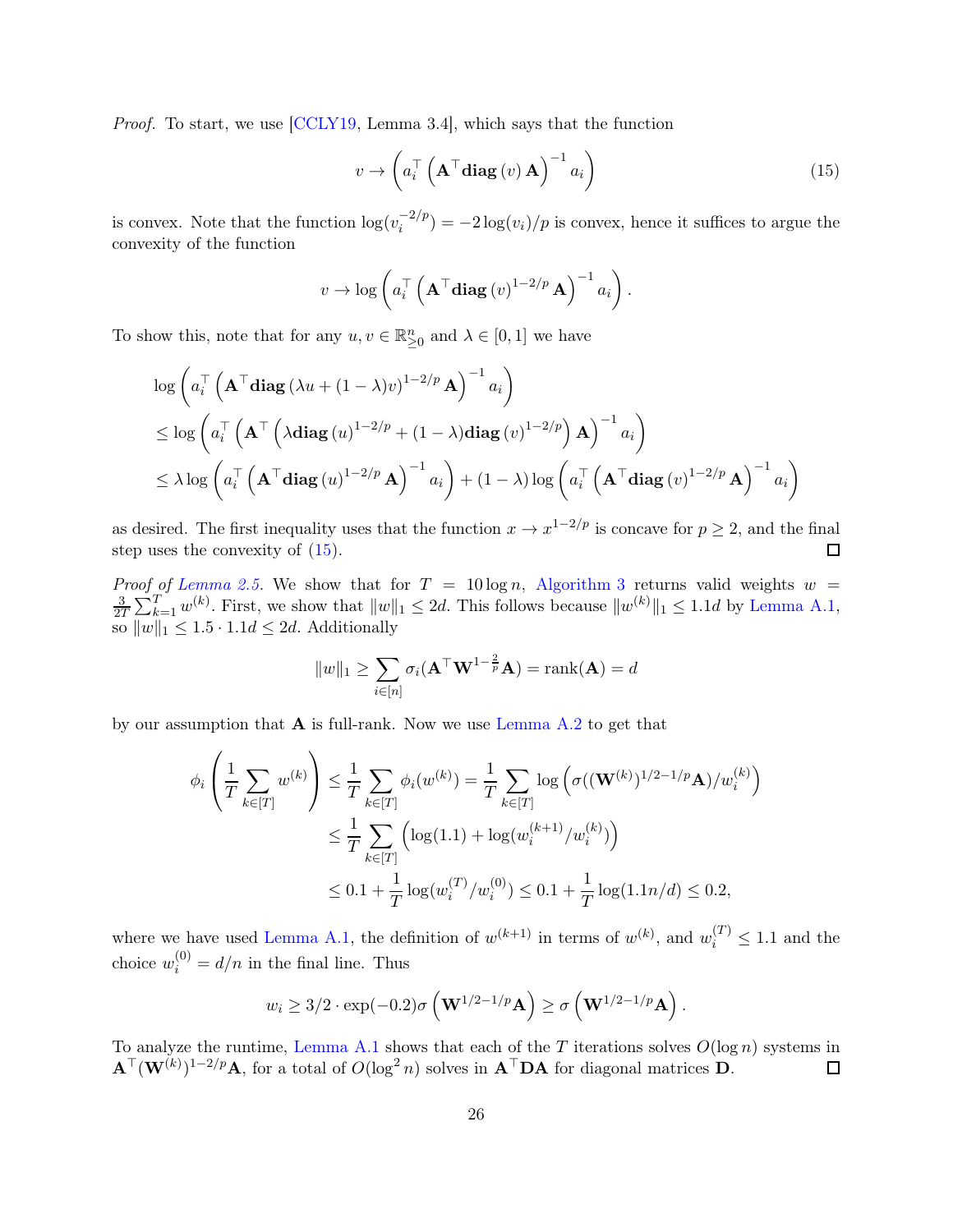#### <span id="page-27-0"></span>A.2 Proof of [Lemma 5.3](#page-19-0)

The algorithm that shows [Lemma 5.3](#page-19-0) is given below. It is based on adapting the contractive map for computing Lewis weights in [\[CP15\]](#page-22-2) to regularized Lewis weights. Similar ideas have also appeared in  $[BLL+21]$ . The key point is that the operation in line [3](#page-27-1) of APPROXREGLEWIS [\(Algorithm 4\)](#page-27-2)

Algorithm 4: APPROXREGLEWIS $(A, c, q)$ . Given matrix  $A \in \mathbb{R}^{n \times d}$ ,  $c \in \mathbb{R}^n$ ,  $q \leq 2$ , returns approximate c-regularized  $\ell_q$  Lewis weights.

<span id="page-27-2"></span><span id="page-27-1"></span>1 
$$
w_i^{(0)} \leftarrow
$$
 1 for all  $i \in [n]$ .  
\n2 for  $k = 0, 1, ..., T - 1 = O(\log \log n)$  do  
\n3  $\sigma^{(k)} \leftarrow$  APPROXLEV( $(\mathbf{C} + \mathbf{W}^{(k)})^{\frac{1}{2} - \frac{1}{q}} \mathbf{A}, 1/50$ ).  
\n $w^{(k+1)} \leftarrow ((\mathbf{C} + \mathbf{W}^{(k)})^{\frac{2}{q} - 1} \sigma^{(k)} + (\mathbf{C} + \mathbf{W}^{(k)})^{\frac{2}{q} - 1} c)^{q/2} - c.$   
\n4 return APPROXLEV( $(\mathbf{C} + \mathbf{W}^{(T)})^{\frac{1}{2} - \frac{1}{q}} \mathbf{A}, 1/50$ ).  
\n5. Lemma A.1

<span id="page-27-4"></span><span id="page-27-3"></span>is a contractive map. For the purposes of the lemma and proof below, we say that  $a \approx_{\nu} b$  if  $\nu^{-1}a \leq b \leq \nu b$ . This way  $a \approx_1 b$  means that  $a = b$ .

**Lemma A.3** (Contractive map). For matrix  $A \in \mathbb{R}^{n \times d}$ ,  $c \in \mathbb{R}^n$ ,  $q \leq 2$ , let w be the c-regularized  $\ell_q$ Lewis weights. For  $u \in \mathbb{R}_{\geq 0}^n$ , let  $\mathbf{U} = \text{diag}(u)$ ,  $\mathbf{C} = \text{diag}(c)$ ,  $\sigma \approx_{51/50} \sigma \left( (\mathbf{C} + \mathbf{U})^{\frac{1}{2} - \frac{1}{q}} \mathbf{A} \right)$ , and

$$
u^{\text{new}} = \left( (\mathbf{C} + \mathbf{U})^{\frac{2}{q}-1} \sigma + (\mathbf{C} + \mathbf{U})^{\frac{2}{q}-1} c \right)^{q/2} - c.
$$

If  $\mathbf{U} + \mathbf{C} \approx_{\nu} \mathbf{W} + \mathbf{C}$  for some  $\nu \geq 1$ , then  $\mathbf{C} + \mathbf{U}^{\text{new}} \approx_{(51/50)^{q/2}\nu^{1-\frac{q}{2}}} \mathbf{C} + \mathbf{W}$ .

Proof. Note that

$$
\left[ \left( \mathbf{C} + \mathbf{U} \right)^{\frac{2}{q}-1} \sigma \left( \left( \mathbf{C} + \mathbf{U} \right)^{\frac{1}{2}-\frac{1}{q}} \mathbf{A} \right) \right]_i = a_i^{\top} \left( \mathbf{A}^{\top} (\mathbf{C} + \mathbf{U})^{1-\frac{2}{q}} \mathbf{A} \right)^{-1} a_i.
$$

Because  $C + U \approx_{\nu} C + W$  and  $\sigma \approx_{51/50} \sigma \left( (C + U)^{\frac{1}{2} - \frac{1}{q}} A \right)$  we get that

$$
(\mathbf{C} + \mathbf{U})^{\frac{2}{q}-1} \sigma \approx_{51/50\nu^{\frac{2}{q}-1}} (\mathbf{C} + \mathbf{W})^{\frac{2}{q}-1} \sigma ((\mathbf{C} + \mathbf{W})^{\frac{1}{2}-\frac{1}{q}} \mathbf{A}) = (\mathbf{C} + \mathbf{W})^{\frac{2}{q}-1} w.
$$

Similarly, we know that  $(C + U)^{\frac{2}{q}-1} c \approx_{\frac{2}{\nu^{q}-1}} (C + W)^{\frac{2}{q}-1} c$ . Summing and raising to the  $q/2$  power we get that

$$
u^{\text{new}} + c = \left( (\mathbf{C} + \mathbf{U})^{\frac{2}{q}-1} \sigma + (\mathbf{C} + \mathbf{U})^{\frac{2}{q}-1} c \right)^{q/2}
$$
  

$$
\approx \frac{1}{(51/50\nu^{\frac{2}{q}-1})^{q/2}} \left( (\mathbf{C} + \mathbf{U})^{\frac{2}{q}-1} w + (\mathbf{C} + \mathbf{W})^{\frac{2}{q}-1} c \right)^{q/2} = w + c.
$$

This completes the proof.

We can use this to show [Lemma 5.3.](#page-19-0)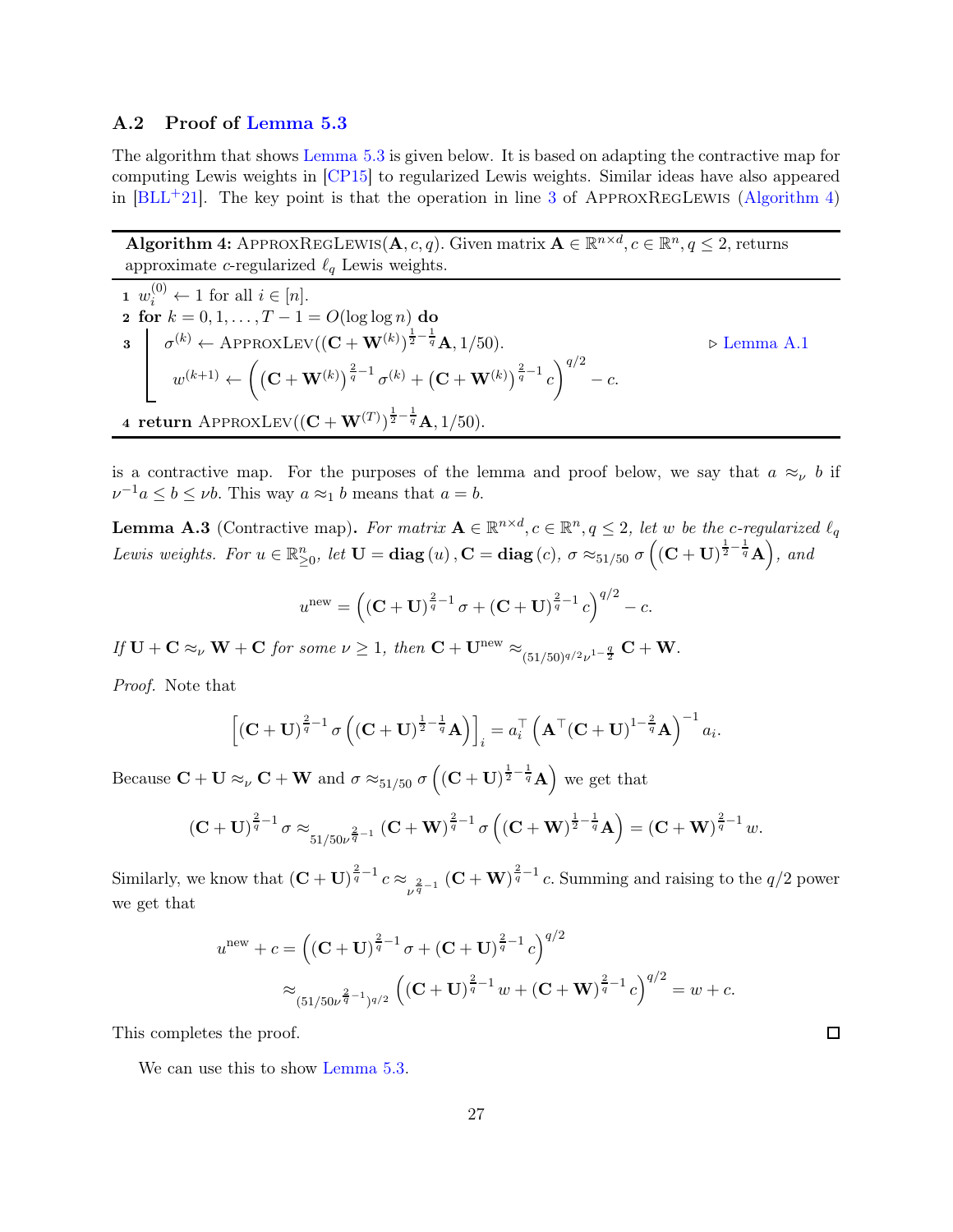*Proof of [Lemma 5.3.](#page-19-0)* By the proof of [\[CP15,](#page-22-2) Lemma 3.5], we have that  $w^{(0)} + c \approx_{\nu_0} w + c$  for some  $\nu_0 \leq O(n^{1-q/2})$ . Applying [Lemma A.3](#page-27-3) to  $u = w^{(k)}$  for  $k = 0, \ldots, T-1$  for  $T = O(\log \log n)$  shows by induction that  $c + w^{(T)} \approx_{51/50\nu_0^{(1-q/2)}} r \ c + w$ , so  $c + w^{(T)} \approx_{41/40} c + w$  for  $T = O(\log \log n)$  and any  $q \geq 1/2$ . Because

$$
\left[\sigma\left(\left(\mathbf{C}+\mathbf{W}^{(T)}\right)^{\frac{1}{2}-\frac{1}{q}}\mathbf{A}\right)\right]_i = (c_i + w_i^{(T)})^{1-\frac{2}{q}}a_i^{\top}\left(\mathbf{A}^{\top}(\mathbf{C}+\mathbf{W}^{(T)})^{1-\frac{2}{q}}\mathbf{A}\right)^{-1}a_i \approx_{(41/40)^{\frac{4}{q}-2}} w.
$$

To finish, note that the algorithm returns a 51/50 approximate leverage score in line [4](#page-27-4) of Approx-REGLEWIS [\(Lemma 5.3\)](#page-19-0), so the total approximation is at most  $(41/40)^{\frac{4}{q}-2} \cdot 51/50 \leq 1.1$ .

To bound the computation cost, note that the only calls to solvers for  $A^{\top}DA$  are in the approximate leverage score computation in lines [3](#page-27-1) and [4](#page-27-4) of ApproxRegLewis [\(Lemma 5.3\)](#page-19-0). Each call requires  $O(1)$  solves by [Lemma A.1,](#page-25-8) and it is calls  $T + 1 = O(\log \log n)$  times, as desired.  $\Box$ 

## <span id="page-28-1"></span>B Additional Proofs

In this section we show the numerical inequalities in [Lemmas 2.8](#page-7-5) and [2.9.](#page-7-6)

*Proof of [Lemma 2.8.](#page-7-5)* By [Lemma 2.7](#page-7-2) we get that  $(a+b)^k - a^k \leq ka^{k-1}b + 2k^2a^{k-2}b^2 + k^k b^k$ . Combining this with Young's inequality on the middle term  $2k^2 a^{k-2} b^2$ , i.e.

$$
2k^2 a^{k-1} b \le 2k \left( \frac{k-2}{k-1} a^{k-1} + \frac{1}{k-1} (kb)^{k-1} \right) \le 2ka^{k-1} b + 2k^k b^k
$$

completes the proof.

*Proof of [Lemma 2.9.](#page-7-6)* It suffices to show  $(1+x)^k - 1 \le 4^k(x+x^k)$  for  $x = b/a$ . If  $x \le 1$  then note

$$
(1+x)^k - 1 = \int_0^x k(1+t)^{k-1} dt \le x \cdot \sup_{t \in [0,1]} k(1+t)^{k-1} \le 2^{k-1} k x \le 4^k x
$$

for  $k \ge 1$ . If  $x \ge 1$  then  $(1+x)^k \le (2x)^k \le 2^k x^k$  as desired.

# <span id="page-28-0"></span>C Lewis Weights for  $\ell_{\infty}$  Regression

Here, we argue that using  $\ell_{\infty}$  Lewis weight overestimates [\(Definition 2.4\)](#page-6-2) along with the computations and framework of  $\left[\text{CJJ}^+20\right]$  directly give an algorithm for  $\ell_{\infty}$ -regression, proving [Theorem 2.](#page-2-2) We use the notion of *quasi-self-concordance* from  $\lbrack CJJ^+20,$  Definition 10.

<span id="page-28-2"></span>**Lemma C.1.** Define  $\text{lse}_t : \mathbb{R}^n \to \mathbb{R}$  as  $\text{lse}_t(x) = t \log \left( \sum_{i \in [n]} \exp(x_i/t) \right)$ . If  $w \in \mathbb{R}^n_{\geq 0}$  are  $\ell_{\infty}$  Lewis weight overestimates [\(Definition 2.4\)](#page-6-2) then  $\text{lse}_t(x)$  is  $1/t$ -smooth and  $2/t$ -quasi-self-concordant in the  $norm \|\cdot\|_{\mathbf{A}^{\top}WA}.$ 

*Proof.* By scaling, it suffices to show the result for  $t = 1$ . The computations in the proof of [\[CJJ](#page-22-1)+20, Lemma 14 in [\[CJJ](#page-22-1)+20, Appendix G.1] shows that  $u^{\top}\nabla^2$ lse $(x)u \le ||u||_{\infty}^2$ . Now by [Lemma 2.6](#page-6-0) for  $p = \infty$  we get  $||u||_{\infty} \le ||u||_{\mathbf{A}^{\top} \mathbf{W} \mathbf{A}}$  which implies the smoothness claim.